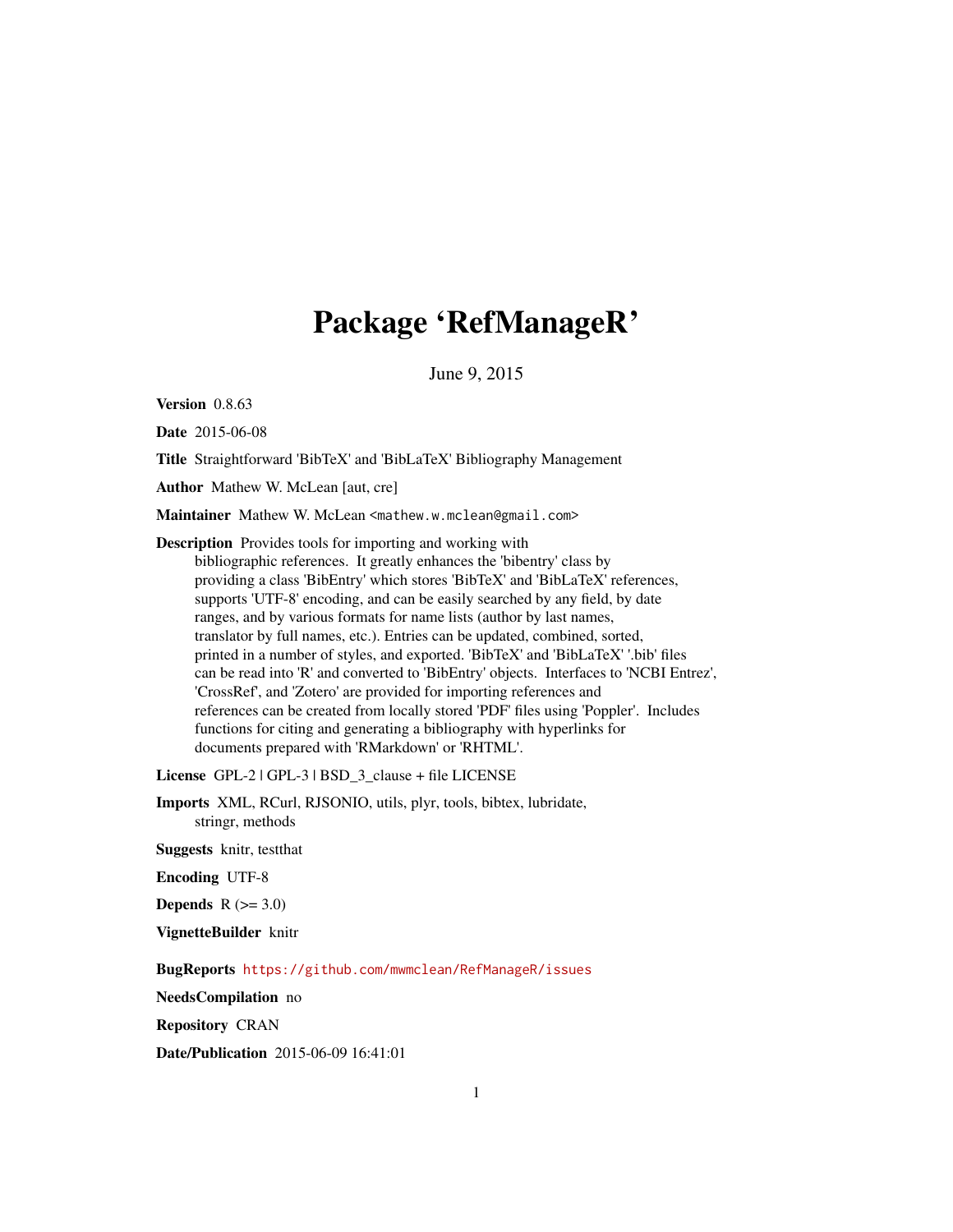# <span id="page-1-0"></span>R topics documented:

|                                                                                                                    | $\overline{2}$ |
|--------------------------------------------------------------------------------------------------------------------|----------------|
| $+$ .BibEntry                                                                                                      | 4              |
|                                                                                                                    | 5              |
|                                                                                                                    | $\overline{7}$ |
|                                                                                                                    | 8              |
|                                                                                                                    | 11             |
|                                                                                                                    | 13             |
| Cite                                                                                                               | 14             |
| $GetBibEntryWithDOI \dots \dots \dots \dots \dots \dots \dots \dots \dots \dots \dots \dots \dots \dots \dots$     | 16             |
|                                                                                                                    | 17             |
|                                                                                                                    | 18             |
| $GetPubMedRelated \dots \dots \dots \dots \dots \dots \dots \dots \dots \dots \dots \dots \dots \dots \dots \dots$ | 19             |
|                                                                                                                    | 20             |
|                                                                                                                    | 21             |
|                                                                                                                    | 21             |
|                                                                                                                    | 22             |
|                                                                                                                    | 23             |
|                                                                                                                    | 24             |
|                                                                                                                    | 25             |
|                                                                                                                    | 26             |
|                                                                                                                    | 27             |
|                                                                                                                    | 29             |
|                                                                                                                    | 30             |
|                                                                                                                    | 31             |
|                                                                                                                    | 33             |
|                                                                                                                    | 34             |
|                                                                                                                    | 35             |
|                                                                                                                    | 37             |
| WriteBib                                                                                                           | 38             |
|                                                                                                                    | 39             |
|                                                                                                                    | 41             |
|                                                                                                                    | 43             |
|                                                                                                                    | 44             |
|                                                                                                                    | 44             |
|                                                                                                                    | 45             |
|                                                                                                                    |                |
|                                                                                                                    | 47             |

## **Index**

RefManageR-package

Import and Manage BibTeX and BibLaTeX references with RefMan $ageR$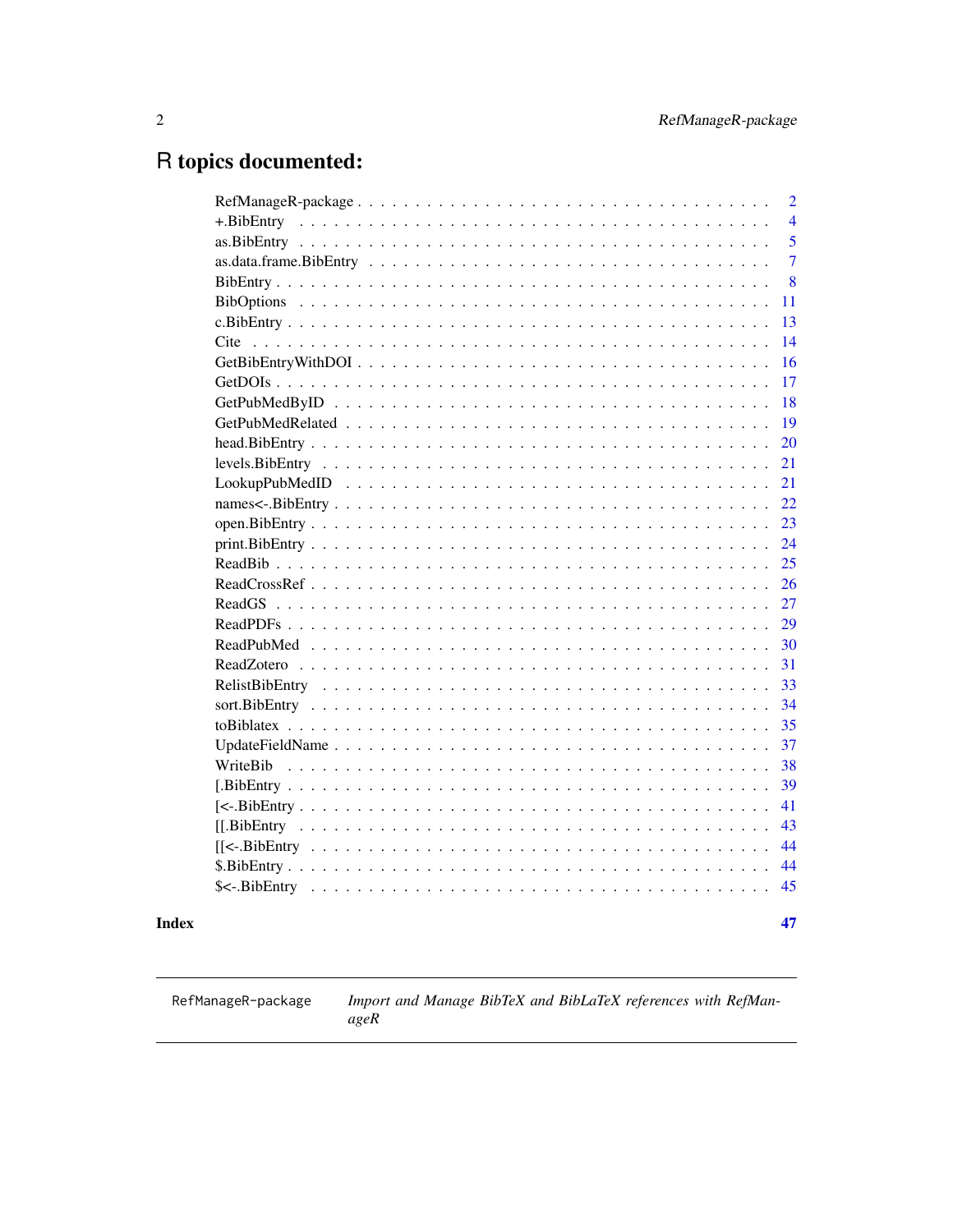#### <span id="page-2-0"></span>Description

RefManageR provides tools for importing and working with bibliographic references. It greatly enhances the bibentry class by providing a class BibEntry which stores BibTeX and BibLaTeX references, supports UTF-8 encoding, and can be easily searched by any field, by date ranges, and by various formats for name lists (author by last names, translator by full names, etc.). Entries can be updated, combined, sorted, printed in a number of styles, and exported. BibTeX and BibLaTeX .bib files can be read into R and converted to BibEntry objects. Interfaces to NCBI's Entrez, CrossRef, and Zotero are provided for importing references and references can be created from locally stored PDFs using Poppler. Includes functions for citing and generating a bibliography with hyperlinks for documents prepared with RMarkdown or RHTML.

#### Details

#### Importing and Creating References

BibEntry objects can be created directly using the [BibEntry](#page-7-1) function. .bib files can be read into R using the [ReadBib](#page-24-1) function. Tools are provided for importing references from Crossref, Zotero, Google Scholar, and PDFs and looking up PubMed ID's and DOIs. See [ReadPDFs](#page-28-1), [ReadZotero](#page-30-1), [ReadCrossRef](#page-25-1), [ReadGS](#page-26-1), [ReadPubMed](#page-29-1), [GetPubMedByID](#page-17-1), [GetPubMedRelated](#page-18-1).

## Manipulating BibEntry objects

BibEntry objects may be searched and indexed by field values, name lists, keys, dates, date ranges, etc. See [\[.BibEntry](#page-38-1), [\[<-.BibEntry](#page-40-1), [\[\[.BibEntry](#page-42-1), [\\$.BibEntry](#page-43-1).

#### Printing and Exporting Bibliographies

The [print.BibEntry](#page-23-1) function can print in a number of formats (e.g. text, html) and most of the base bibliography styles available with BibLaTeX (e.g. alphabetic, numeric, authortitle, and authoryear). [toBibtex.BibEntry](#page-34-1) will convert a BibEntry object to a character vector containing lines of a BibTeX file, converting fields, entry types and expanding crossreferences as needed to coerce BibLaTeX entries to BibTeX. [toBiblatex](#page-34-2) converts the BibEntry object to a character vector containing lines of the corresponding BibLaTeX file. The results can be written to a file using [WriteBib](#page-37-1).

Citations can be gerenated in a number of styles using one of the available functions for citations. A list of references can be printed based on the works the user has cited thus far in their document. See [Cite](#page-13-1). The citations and bibliography can be printed including hyperlinks using either the R Markdown or R HTML formats.

#### Additional features

All sorting methods for bibliographies available in the BibLaTeX LaTeX package have been implemented see sort. BibEntry and the references.

Using [open.BibEntry](#page-22-1) electronic copies of references can be opened in a PDF viewer or web browser.

The convenience function [BibOptions](#page-10-1) is provided for setting defaults for commonly used functions such as [print.BibEntry](#page-23-1), [\[.BibEntry](#page-38-1), and [Cite](#page-13-1). Its interface is similar to [options](#page-0-0).

#### Author(s)

McLean, M. W. <mathew.w.mclean@gmail.com>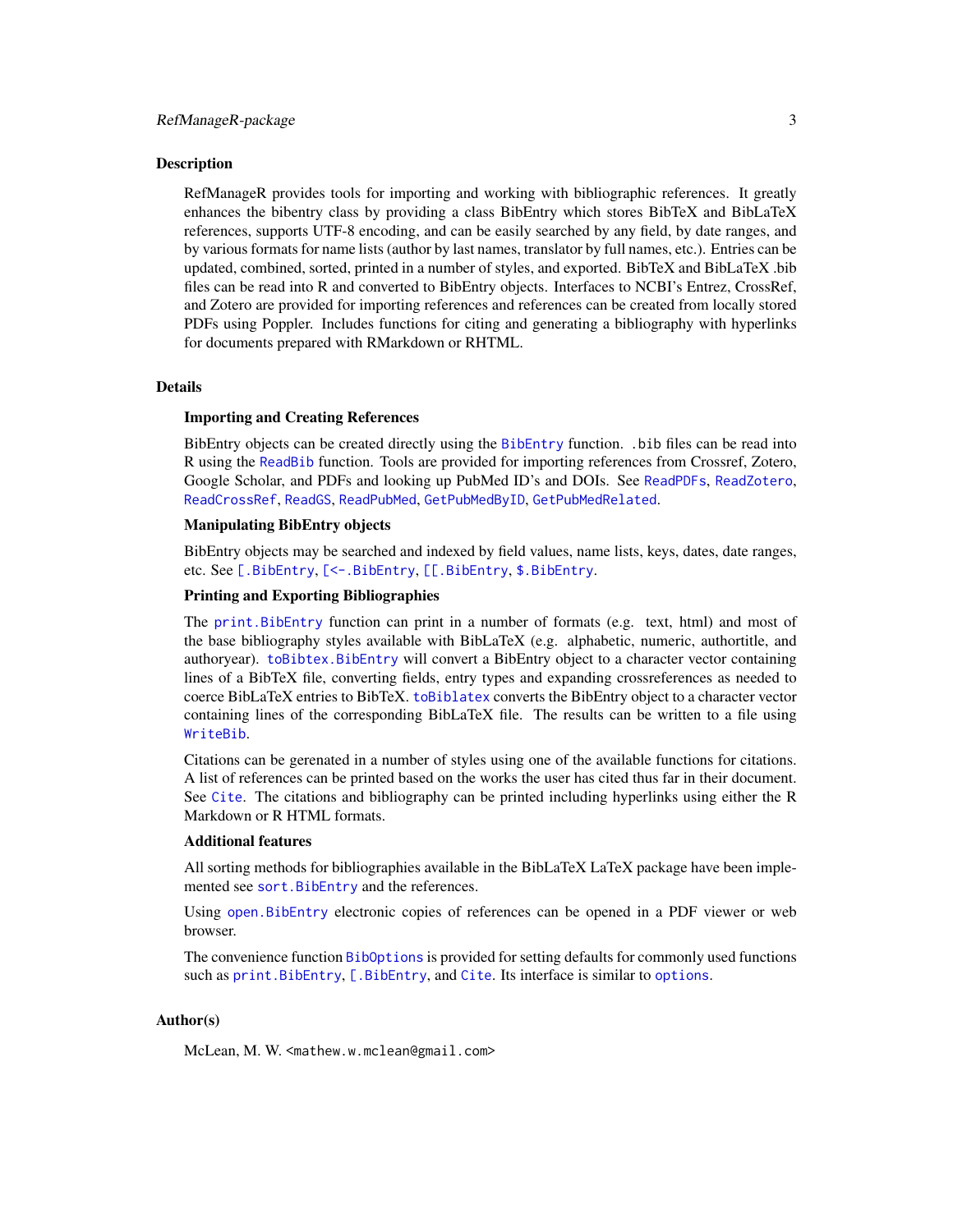#### <span id="page-3-0"></span>References

McLean, M. W. (2014). Straightforward Bibliography Management in R Using the RefManageR Package. [arXiv: 1403.2036 \[cs.DL\].](http://arxiv.org/abs/1403.2036) Submitted.

Lehman, P., P. Kime, A. Boruvka, and J. Wright (2013). The biblatex Package. [http://ctan.](http://ctan.mirrorcatalogs.com/macros/latex/contrib/biblatex/doc/biblatex.pdf) [mirrorcatalogs.com/macros/latex/contrib/biblatex/doc/biblatex.pdf](http://ctan.mirrorcatalogs.com/macros/latex/contrib/biblatex/doc/biblatex.pdf).

Hornik, K., D. Murdoch, and A. Zeileis (2012). Who Did What? The Roles of R Package Authors and How to Refer to Them. The R Journal 4, 1. [http://journal.r-project.org/archive/](http://journal.r-project.org/archive/2012-1/RJournal_2012-1_Hornik~et~al.pdf) [2012-1/RJournal\\_2012-1\\_Hornik~et~al.pdf](http://journal.r-project.org/archive/2012-1/RJournal_2012-1_Hornik~et~al.pdf)

Patashnik, O (1988). Bibtexing. [http://ctan.sharelatex.com/tex-archive/biblio/bibtex/](http://ctan.sharelatex.com/tex-archive/biblio/bibtex/base/btxdoc.pdf) [base/btxdoc.pdf](http://ctan.sharelatex.com/tex-archive/biblio/bibtex/base/btxdoc.pdf).

<span id="page-3-2"></span>+.BibEntry *Merge two BibEntry objects while discarding duplicates*

## <span id="page-3-1"></span>Description

Merges two BibEntry objects comparing only the specified fields to detect duplicates, thus it is can be made less strict than using duplicated, unique, etc. Attributes are also merged and keys are ensured to be unique. merge and + simply provide different interfaces for merging.

#### Usage

```
## S3 method for class 'BibEntry'
e1 + e2
## S3 method for class 'BibEntry'
merge(x, y,
  fields.to.check = BibOptions()$merge.fields.to.check, ...)
```
#### Arguments

| e1              | BibEntry object                                                                                                                                                                                                                        |
|-----------------|----------------------------------------------------------------------------------------------------------------------------------------------------------------------------------------------------------------------------------------|
| e <sub>2</sub>  | BibEntry object to be merged with e1                                                                                                                                                                                                   |
| $\mathsf{x}$    | BibEntry object                                                                                                                                                                                                                        |
| y               | BibEntry object                                                                                                                                                                                                                        |
| fields.to.check |                                                                                                                                                                                                                                        |
|                 | character vector; which BibLaTeX fields should be checked to determine if an<br>entry is a duplicate? Can include "bibtype" to check entry type and "key" to<br>check entry keys. Specifying "all" checks all fields using duplicated. |
|                 | ignored                                                                                                                                                                                                                                |
|                 |                                                                                                                                                                                                                                        |

## Value

an object of class BibEntry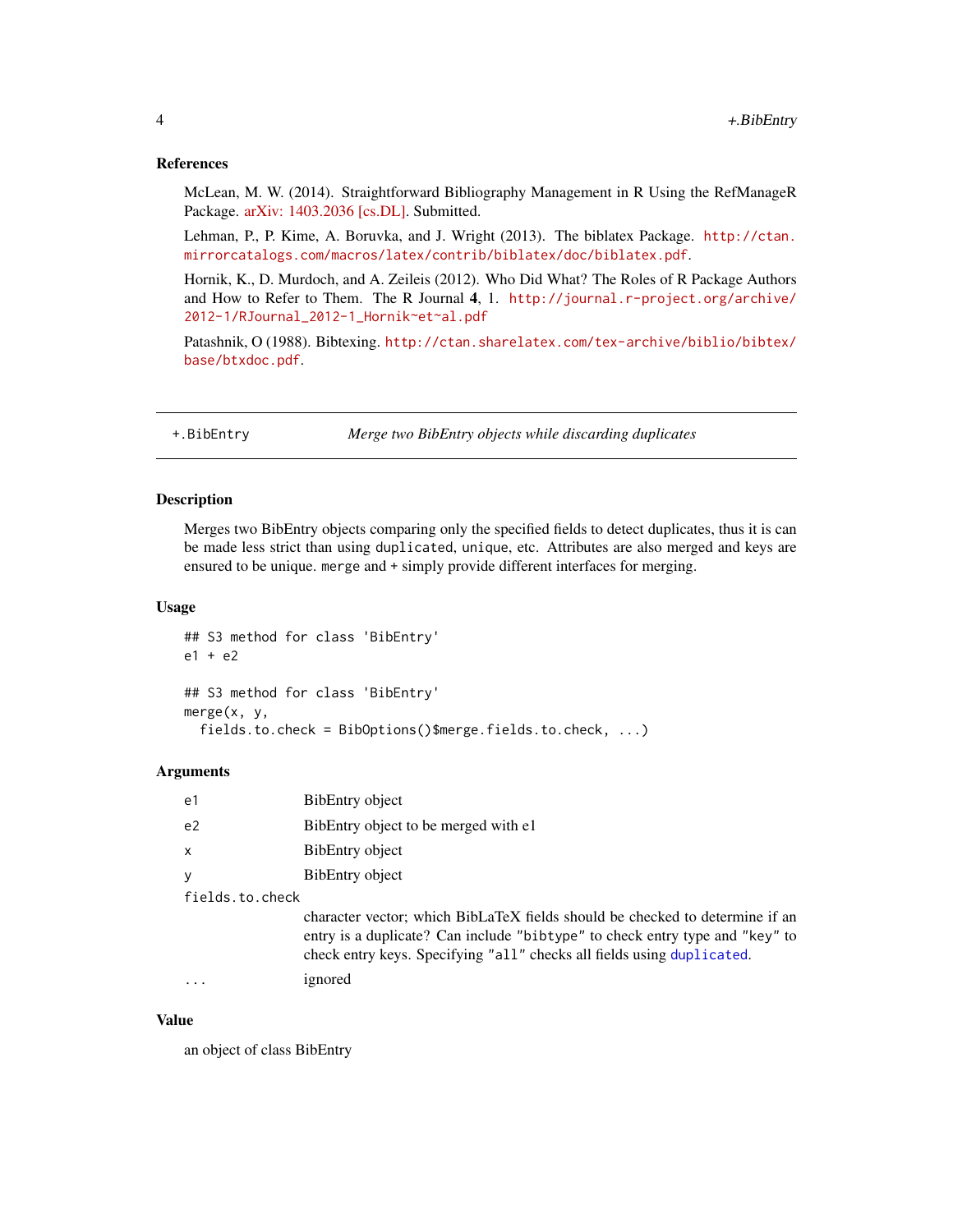## <span id="page-4-0"></span>as.BibEntry 5

#### Author(s)

McLean, M. W. <mathew.w.mclean@gmail.com>

#### See Also

[duplicated](#page-0-0), [unique](#page-0-0)

Other operators: [\\$.BibEntry](#page-43-1); [\\$<-.BibEntry](#page-44-1); [SearchBib](#page-38-2), [\[.BibEntry](#page-38-1), [.BibEntry; [\[<-.BibEntry](#page-40-1); [\[\[.BibEntry](#page-42-1); [\[\[<-.BibEntry](#page-43-2); [c.BibEntry](#page-12-1)

## Examples

```
file.name <- system.file("Bib", "biblatexExamples.bib", package="RefManageR")
bib <- suppressMessages(ReadBib(file.name))
bib1 \leftarrow bib[seq_len(44)]
bib2 <- bib[45:length(bib)]
## The following is FALSE because the parent entry of one entry in bib1 is in bib2,
## so the child entry in is expanded in the BibEntry object returned by `[`
## to include the fields inherited from the dropped parent
identical(merge(bib1, bib2, 'all'), bib)
toBiblatex(bib1[[1L]])
toBiblatex(bib[[1L]])
## Alternatively, the operator `[[` for BibEntry objects does not expand
## cross references
bib1 <- bib[[seq_len(44)]]
bib2 <- bib[[45:length(bib)]]
identical(merge(bib1, bib2, 'all'), bib)
## Not strict enough
invisible(merge(bib1, bib2, c('title', 'date')))
## New publications of R.J. Carroll from Google Scholar and Crossref
## Not run:
bib1 <- ReadGS(scholar.id = "CJOHNoQAAAAJ", limit = '10', sort.by.date = TRUE)
bib2 <- ReadCrossRef(query = "rj carroll", limit = 10, sort = "relevance",
  min.relevance = 80)
oldopt <- BibOptions(merge.fields.to.check = "title")
rjc.new.pubs <- bib1 + bib2
BibOptions(oldopt)
```
## End(Not run)

<span id="page-4-1"></span>as.BibEntry *Coerce to a BibEntry object*

#### Description

Functions to check if an object is a BibEntry, or coerce it if possible.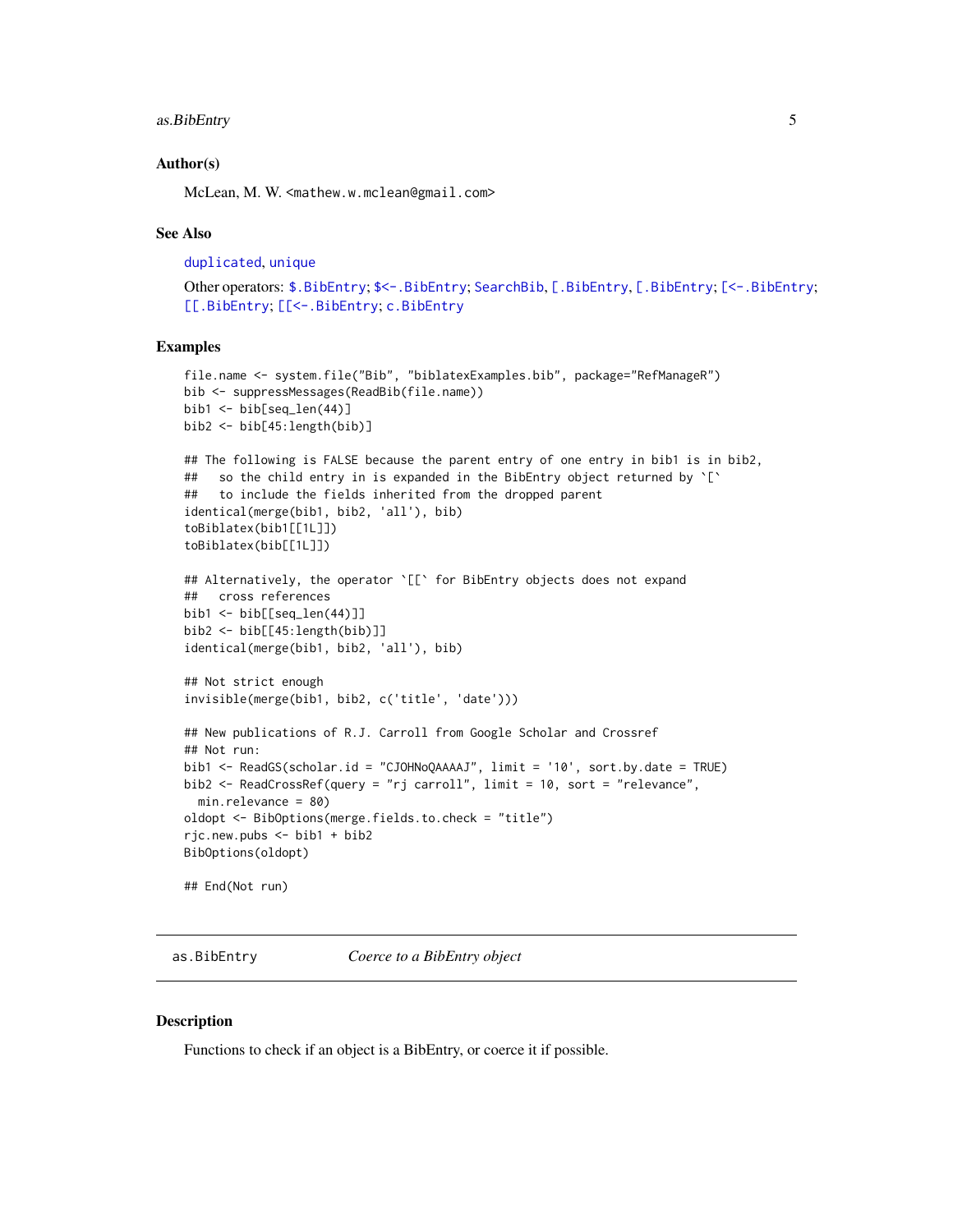#### Usage

as.BibEntry(x)

is.BibEntry(x)

#### Arguments

x any R object.

## Details

as.BibEntry is able to coerce suitably formatted character vectors, [bibentry](#page-0-0) objects, lists, and data.frames to BibEntry objects. See the examples.

#### Value

as.BibEntry - if successful, an object of class BibEntry. is.BibEntry - logical; TRUE if x is a BibEntry object.

## Note

Each entry to be coerced should have a bibtype, key, and all required fields for the specified bibtype.

#### See Also

[BibEntry](#page-7-1)

#### Examples

```
file.name <- system.file("Bib", "biblatexExamples.bib", package="RefManageR")
bib <- suppressMessages(ReadBib(file.name))[[20:21]]
identical(as.BibEntry(unlist(bib)), bib) ## see also RelistBibEntry
identical(as.BibEntry(unclass(bib)), bib)
identical(as.BibEntry(as.data.frame(bib)), bib)
bib <- c(bibtype = "article", key = "mclean2014", title = "My New Article",
 author = "Mathew W. McLean", journaltitle = "The Journal", date = "2014-01")
as.BibEntry(bib)
bib <- bibentry(bibtype = "article", key = "mclean2014", title = "My New Article",
journal = "The Journal", year = 2014, author = "Mathew W. McLean")
print(bib, .bibstyle = "JSS")
as.BibEntry(bib)
bib <- list(c(bibtype = "article", key = "mclean2014a", title = "My New Article",
 author = "Mathew W. McLean", journaltitle = "The Journal", date = "2014-01"),
 c(bibtype = "article", key = "mclean2014b", title = "Newer Article",
 author = "Mathew W. McLean", journaltitle = "The Journal", date = "2014-02"))
as.BibEntry(bib)
```
<span id="page-5-0"></span>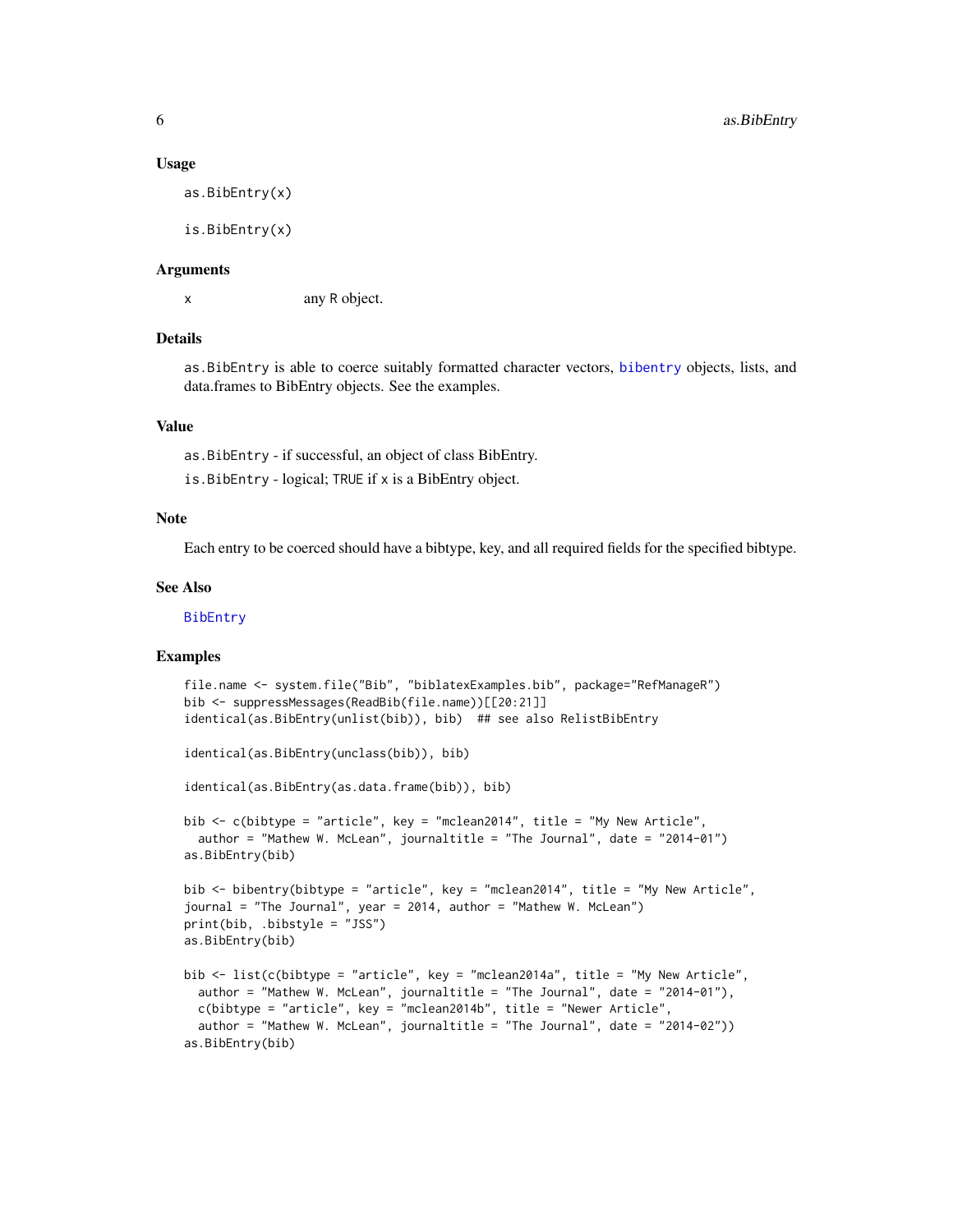<span id="page-6-0"></span>as.data.frame.BibEntry

*Coerce to a Data Frame*

## Description

Coerces a BibEntry object to a data.frame, with each row of the data frame being a field present in at least one entry in the BibEntry object being coerced.

## Usage

```
## S3 method for class 'BibEntry'
as.data.frame(x, row.names = NULL, optional = FALSE, ...)
```
## Arguments

| X         | - a BibEntry object |
|-----------|---------------------|
| row.names | - ignored           |
| optional  | - ignored           |
|           | - ignored           |

## Value

a data.frame object with row names giving the keys, and first column giving entry type.

#### See Also

[BibEntry](#page-7-1), [as.BibEntry](#page-4-1)

## Examples

```
bib <- list(c(bibtype = "article", key = "mclean2014a", title = "My New Article",
  author = "Mathew W. McLean", journaltitle = "The Journal", date = "2014-01"),
  c(bibtype = "article", key = "mclean2014b", volume = 10, title = "My Newer Article",
  author = "Mathew W. McLean", journaltitle = "The Journal", date = "2014-02"))
bib <- as.BibEntry(bib)
as.data.frame(bib)
```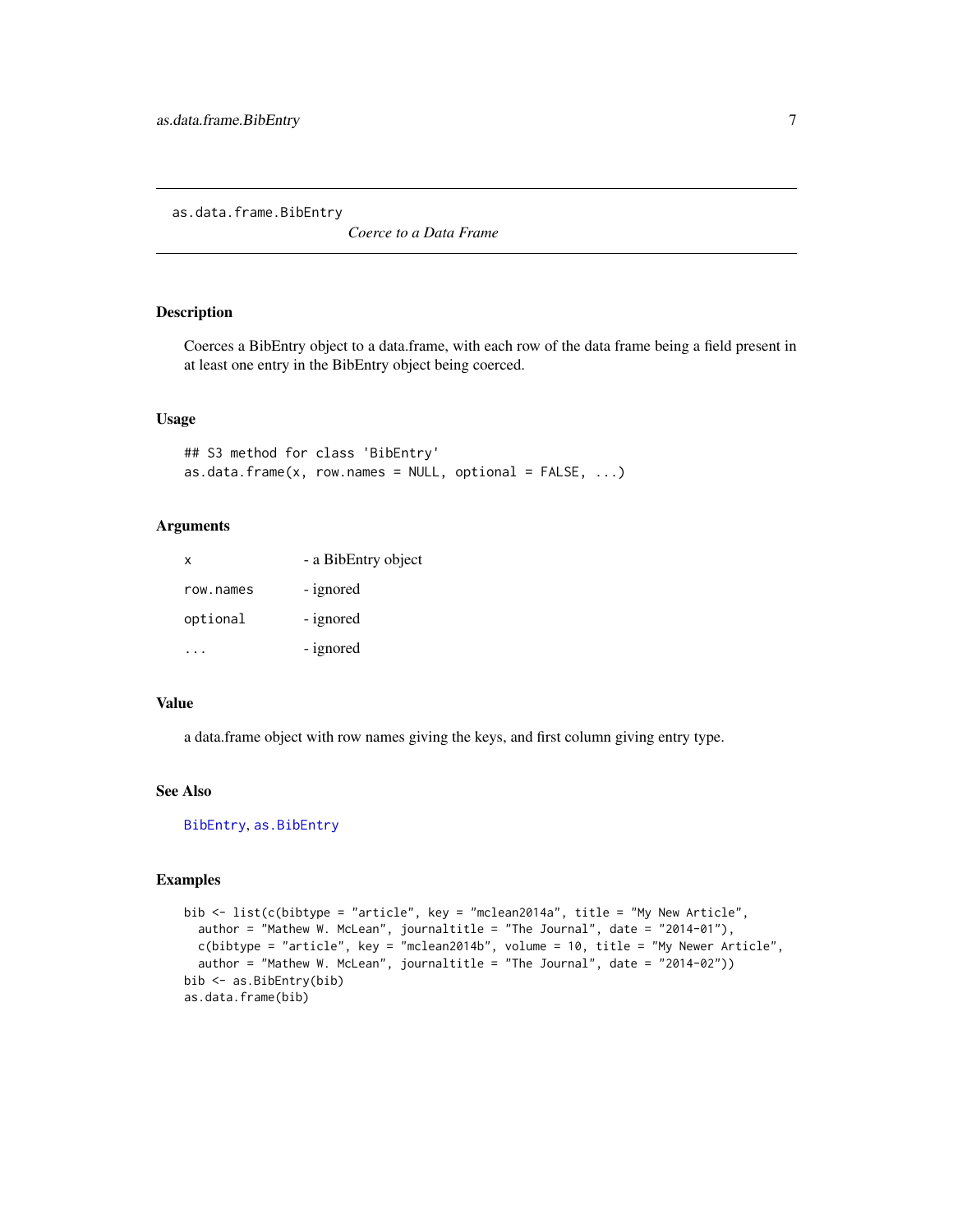<span id="page-7-1"></span><span id="page-7-0"></span>

#### Description

Provides a new class BibEntry which builds on [bibentry](#page-0-0) to provide enhanced functionalilty for representing, manipulating, importing, etc. bibliographic information in BibTeX or BibLaTeX style.

## Usage

```
BibEntry(bibtype, textVersion = NULL, header = NULL, footer = NULL,
  key = NULL, ..., other = list(), mheader = NULL, mfooter = NULL)
```
#### Arguments

| bibtype     | a character string with a BibTeX entry type. See Entry Types for details.                                                                                                                                          |
|-------------|--------------------------------------------------------------------------------------------------------------------------------------------------------------------------------------------------------------------|
| textVersion | a character string with a text representation of the reference to optionally be<br>employed for printing.                                                                                                          |
| header      | a character string with optional header text.                                                                                                                                                                      |
| footer      | a character string with optional footer text.                                                                                                                                                                      |
| key         | a character string giving the citation key for the entry.                                                                                                                                                          |
| $\ddots$    | arguments of the form $tag$ = value giving the fields of the entry, with tag<br>and value the name and value of the field, respectively. Arguments with empty<br>values are dropped. See Entry Fields for details. |
| other       | list; additional way to specify fields and their values                                                                                                                                                            |
| mheader     | string; optional "outer" header text                                                                                                                                                                               |
| mfooter     | string; optional "outer" footer text                                                                                                                                                                               |

## Details

The BibEntry objects created by BibEntry can represent an arbitrary positive number of references, as with bibentry, but many additional methods are defined for building and manipulating a database of references.

## Value

an object of class BibEntry

### Entry Types

bibentry creates "bibentry" objects, which are modeled after BibLaTeX and BibTeX entries. The entry should be a valid BibLaTeX or BibTeX entry type. For a list of valid BibTeX entry types, see [bibentry](#page-0-0). BibLaTeX supports all entry types from BibTeX for backwards compatibility. BibLa-TeX defines following entry types '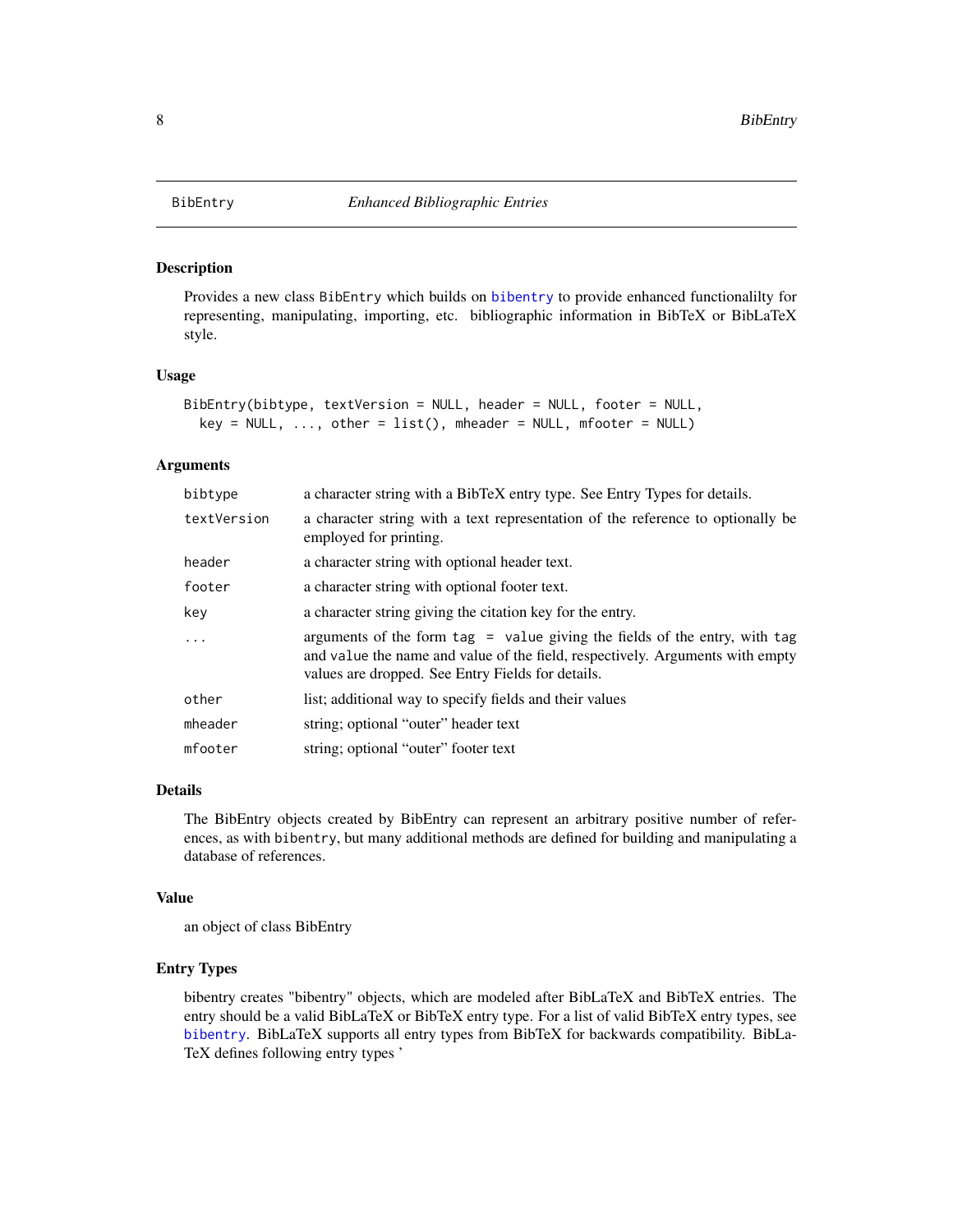#### BibEntry 9

- *article* An article in a journal, magazine, newspaper, or other periodical which forms a selfcontained unit with its own title. Required fields: author, title, journal/journaltitle, year/date.
- *book* A single-volume book with one or more authors where the authors share credit for the work as a whole. Required fields: author, title, year/date. (Also covers BibTeX @inbook).
- *mvbook* A multi-volume *book*. For backwards compatibility, multi-volume books are also supported by the entry type @book. Required fields: author, title, year/date.
- *inbook* A part of a book which forms a self-contained unit with its own title. Note that the profile of this entry type is different from standard BibTeX. Required fields: author, title, booktitle, year/date
- *bookinbook* This type is similar to *inbook* but intended for works originally published as a stand-alone book.
- *suppbook* Supplemental material in a *book*. This type is closely related to the *inbook* entry type.
- *booklet* A book-like work without a formal publisher or sponsoring institution. Required fields: author/editor, title, year/date.
- *collection* A single-volume collection with multiple, self-contained contributions by distinct authors which have their own title. Required fields: editor, title, year/date.
- *mvcollection* A multi-volume *collection*. Also supported by *collection*. Required fields: editor, title, year/date.
- *incollection* A contribution to a collection which forms a self-contained unit with a distinct author and title. Required fields: author, editor, title, booktitle, year/date.
- *suppcollection* Supplemental material in a *collection*.
- *manual* Technical or other documentation, not necessarily in printed form. Required fields: author/editor, title, year/date
- *misc* A fallback type for entries which do not fit into any other category. Required fields: author/editor, title, year/date
- *online* An online resource. Required fields: author, title, number, year/date.
- *patent* A patent or patent request. Required fields: author, title, number, year/date.
- *periodical* A complete issue of a periodical, such as a special issue of a journal. Required fields: editor, title, year/date
- *suppperiodical* Supplemental material in a *periodical*.
- *proceedings* A single-volume conference proceedings. Required fields: editor, title, year/date.
- *mvproceedings* A multi-volume @proceedings entry. Required fields: editor, title, year/date.
- *inproceedings* An article in a conference proceedings. Required fields: author, editor, title, booktitle, year/date.
- *reference* A single-volume work of reference such as an encyclopedia or a dictionary. Alias for *collection* in standard styles.
- *mvreference* A multi-volume *reference* entry.
- *inreference* An article in a work of reference. Alias for *incollection* in most styles.
- *report* A technical report, research report, or white paper published by a university or some other institution. Required fields: author, title, type, institution, year/date.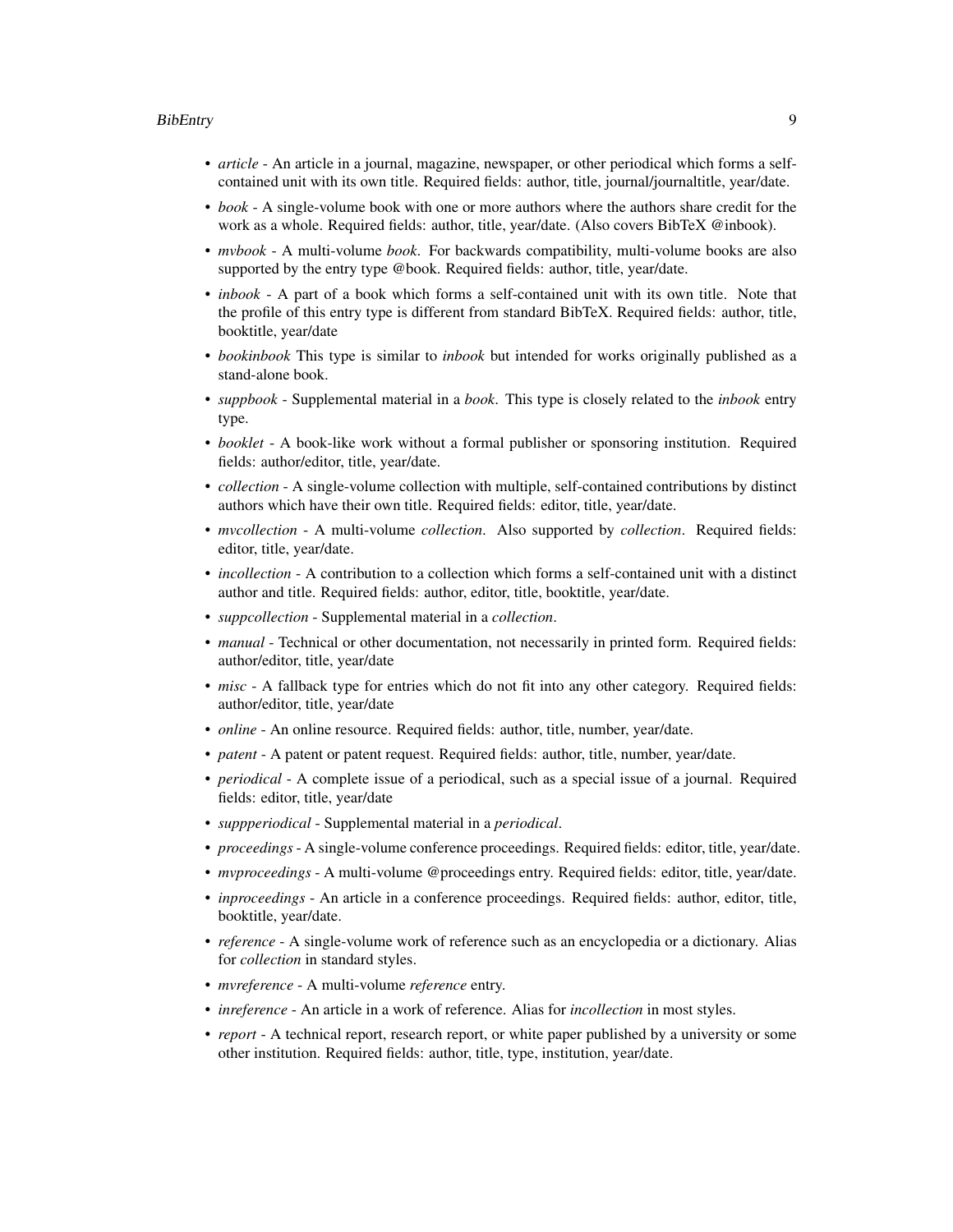- <span id="page-9-0"></span>• *set* - An entry set. This entry type is special, see BibLaTeX manual.
- *thesis* A thesis written for an educational institution to satisfy the requirements for a degree. Use the type field to specify the type of thesis. Required fields: author, title, type, institution, year/date.
- *unpublished* A work with an author and a title which has not been formally published, such as a manuscript or the script of a talk. Required fields: author, title, year/date.
- *xdata* This entry type is special. *xdata* entries hold data which may be inherited by other entries. (Biber only.)
- *custom[a-f]* Custom types (up to five) for special bibliography styles. Not used by the standard styles.

## Note

Date fields are parsed using the locale specified by 'Sys.getlocale("LC\_TIME")' (relevant when specifying a character 'month' field, instead of the recommended integer format)

#### Author(s)

McLean, M. W. <mathew.w.mclean@gmail.com>

#### References

BibLaTeX manual [http://ctan.math.utah.edu/ctan/tex-archive/macros/latex/contrib/](http://ctan.math.utah.edu/ctan/tex-archive/macros/latex/contrib/biblatex/doc/biblatex.pdf) [biblatex/doc/biblatex.pdf](http://ctan.math.utah.edu/ctan/tex-archive/macros/latex/contrib/biblatex/doc/biblatex.pdf)

#### See Also

[bibentry](#page-0-0)

### Examples

```
BibEntry(bibtype = "Article", key = "mclean2014", title = "An Article Title",
 author = "Mathew W. McLean", journaltitle = "The Journal Title",
 date = "2014-02-06", pubstate = "forthcoming")
bib <- BibEntry(bibtype = "XData", key = "arxiv_data", eprinttype = "arxiv",
eprintclass = "stat.ME", year = 2013, urldate = "2014-02-01", pubstate = "submitted")
bib <- c(bib, BibEntry(bibtype = "Misc", key = "mclean2014b",
 title = "Something On the {arXiv}", author = "Mathew W. McLean", eprint = "1312.9999",
 xdata = "arxiv_data", url = "http://arxiv.org/abs/1310.5811"))
bib
toBiblatex(bib)
```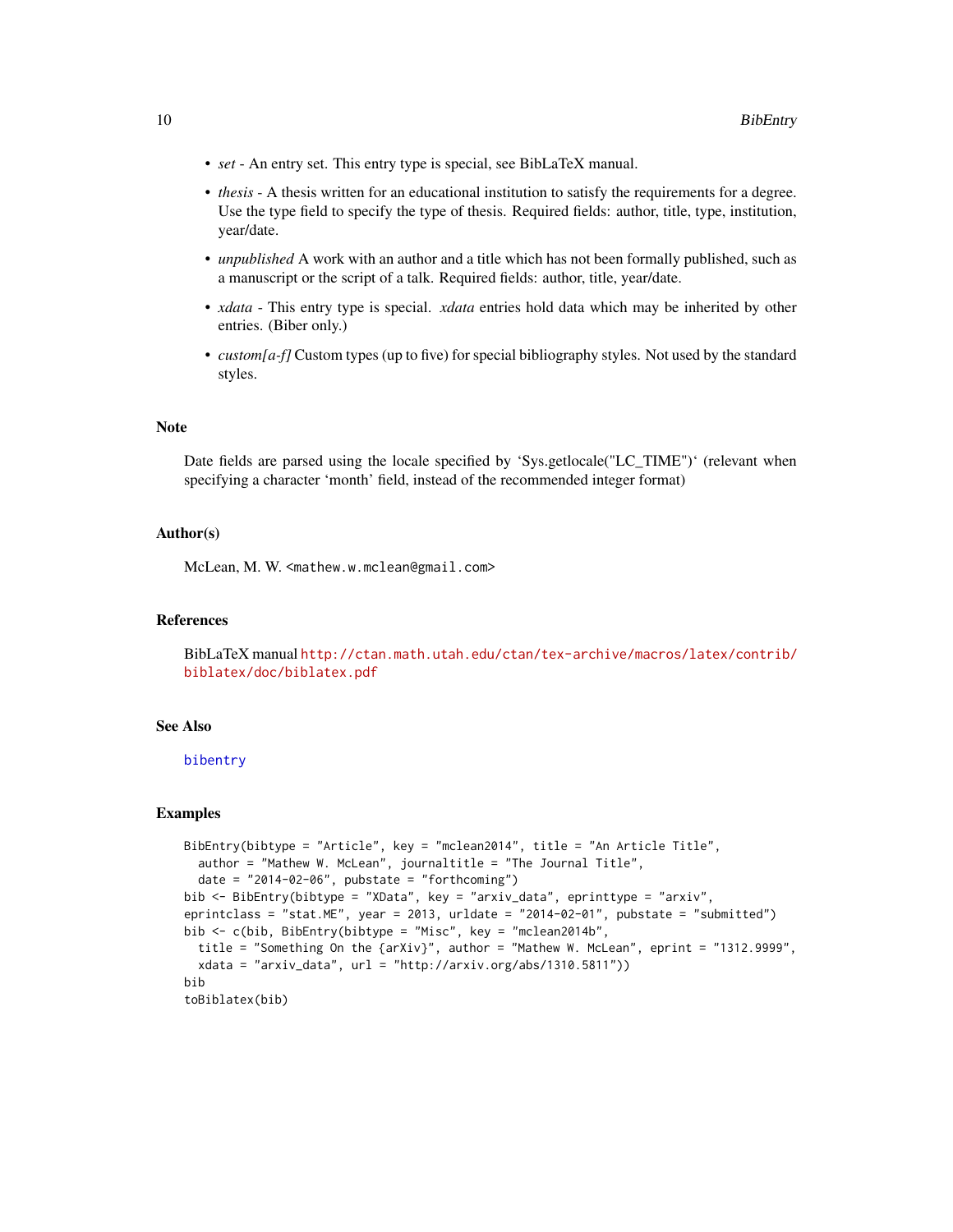<span id="page-10-1"></span><span id="page-10-0"></span>

#### Description

This function is used to access and set package options for RefManageR, similar to [options](#page-0-0). The options are listed in the details

#### Usage

BibOptions(..., restore.defaults = FALSE)

#### Arguments

... a character vector or strings specifying option names to access; or to set options values, a named list or vector of option values or options specified in name=value pairs.

restore.defaults

logical; if TRUE, ...'s are ignored and all package options are restored to their defaults.

#### Details

The following are valid package options.

## Options for searching/indexing a BibEntry object. See [. BibEntry and [<-. BibEntry

- 1. match.author string; controls how name list fields (author, editor, translator, etc.) are matched when searching for names. "family.with.initials" require family names and given name initials to match, "exact" requires names to match exactly, and any other value results in only family names being compared (the default).
- 2. match.date string; controls how date fields are matched when searching. If "year.only" (the default), only years are checked for equality when comparing dates, otherwise months and days will also be compared, if they are available.
- 3. use.regex logical; if TRUE, regular expressions are used when searching non-date fields; otherwise, exact matching is used.
- 4. ignore.case logical; if TRUE, case is ignored when searching.
- 5. return.ind logical; if TRUE the return value of [SearchBib](#page-38-2) and the operators [\[.BibEntry](#page-38-1), will be the indices of any matches; otherwise, a BibEntry object is returned.

## Options for Printing with [print.BibEntry](#page-23-1) and [PrintBibliography](#page-13-2)

- 1. bib.style string; Biblatex bibliography style to use when printing and formatting a BibEntry object. Possible values are "numeric" (default), "authoryear", "authortitle", "alphabetic", "draft".
- 2. first.inits logical; if TRUE, only given name initials are displayed when printing; otherwise, full names are used.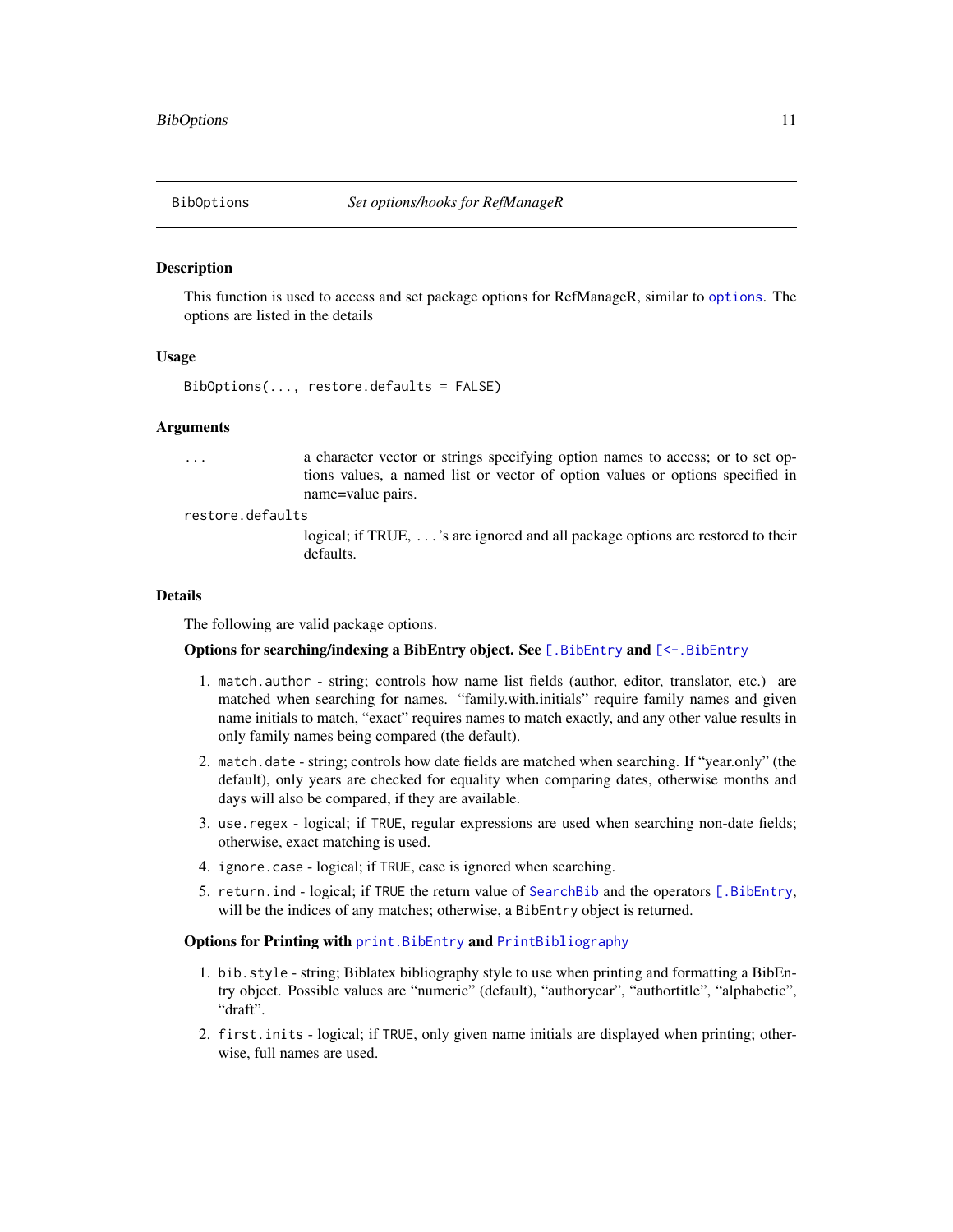- <span id="page-11-0"></span>3. dashed - logical; if TRUE and bib.style = "authoryear" or bib.style = "authortitle", recurring author and editor names are replaced with "—" when printing.
- 4. sorting string; controls how BibEntry objects are sorted. Possible values are "nty", "nyt", "nyvt", "anyt", "anyvt", "ynt", "ydnt", "none", "debug"; see [sort.BibEntry](#page-33-1)
- 5. max.names numeric; maximum number of names to display before using "et al." when formatting and printing name list fields. This is also the minimum number of names that will be displayed if "et al." is used (minnames package option in Biblatex)
- 6. no.print.fields character vector; fields that should not be printed, e.g., doi, url, isbn, etc.
- 7. style character string naming the printing style. Possible values are plain text (style "text"), BibTeX ("Bibtex"), BibLaTeX ("Biblatex"), a mixture of plain text and BibTeX as traditionally used for citations ("citation"), HTML ("html"), LaTeX ("latex"), "markdown", R code ("R"), and a simple copy of the textVersion elements (style "textVersion", see [BibEntry](#page-7-1))

#### Options for the [Cite](#page-13-1) functions

- 1. cite.style character string; bibliography style to use to generate citations.
- 2. style as above, but used to format the citations.
- 3. hyperlink character string or logical; for use with style = "markdown" and style = "html" (ignored otherwise). If FALSE, no hyperlink will be generated for the citation or in the bibliography when printing. If set equal to "to.bib", then hyperlinks will be generated pointing connecting the citation and bibliography. The default value, "to.doc", will try to create the hyperlink using the url, doi, or eprint fields of entry. If these fields are not available, the hyperlink will point to the bibliography. See also [open.BibEntry](#page-22-1).
- 4. super logical; should superscripts be used for numeric citations? Ignored if cite.style != "numeric".
- 5. max.names numeric; same as above, except for citations.
- 6. longnamesfirst logical; should the first time a citation appears in the text not be truncated at max.names?
- 7. bibpunct character vector; punctuation to use in a citation. The entries in bibpunct are as follows
	- (a) The left delimiter for non-alphabetic and non-numeric citation styles
	- (b) The right delimiter for non-alphabetic and non-numeric citation styles
	- (c) The left delimiter for alphabetic and numeric citation styles
	- (d) The right delimiter for alphabetic and numeric citation styles
	- (e) The separator between references in a citation.
	- (f) Punctuation to go between the author and year.

#### **Other**

- 1. check.entries string or FALSE; if FALSE entries are not checked to ensure that they have all the required fields for the type of entry; if "warn" then entries are checked, but only a warning is issued and the entry is processed anyway; otherwise an error is produced if an entry does not have the required fields (default). Note that the majority of fields listed as required for a particular entry type in the Biblatex manual are not actually required for Biblatex to produce an entry.
- 2. merge.fields.to.check character vector; for [merge.BibEntry](#page-3-1) and the operator [+.BibEntry](#page-3-2), the fields that should be checked when comparing entries for equality when merging BibEntry objects. Specifying "all" results in all fields be checked with [duplicated](#page-0-0). The default is "key" to only check for duplicated keys.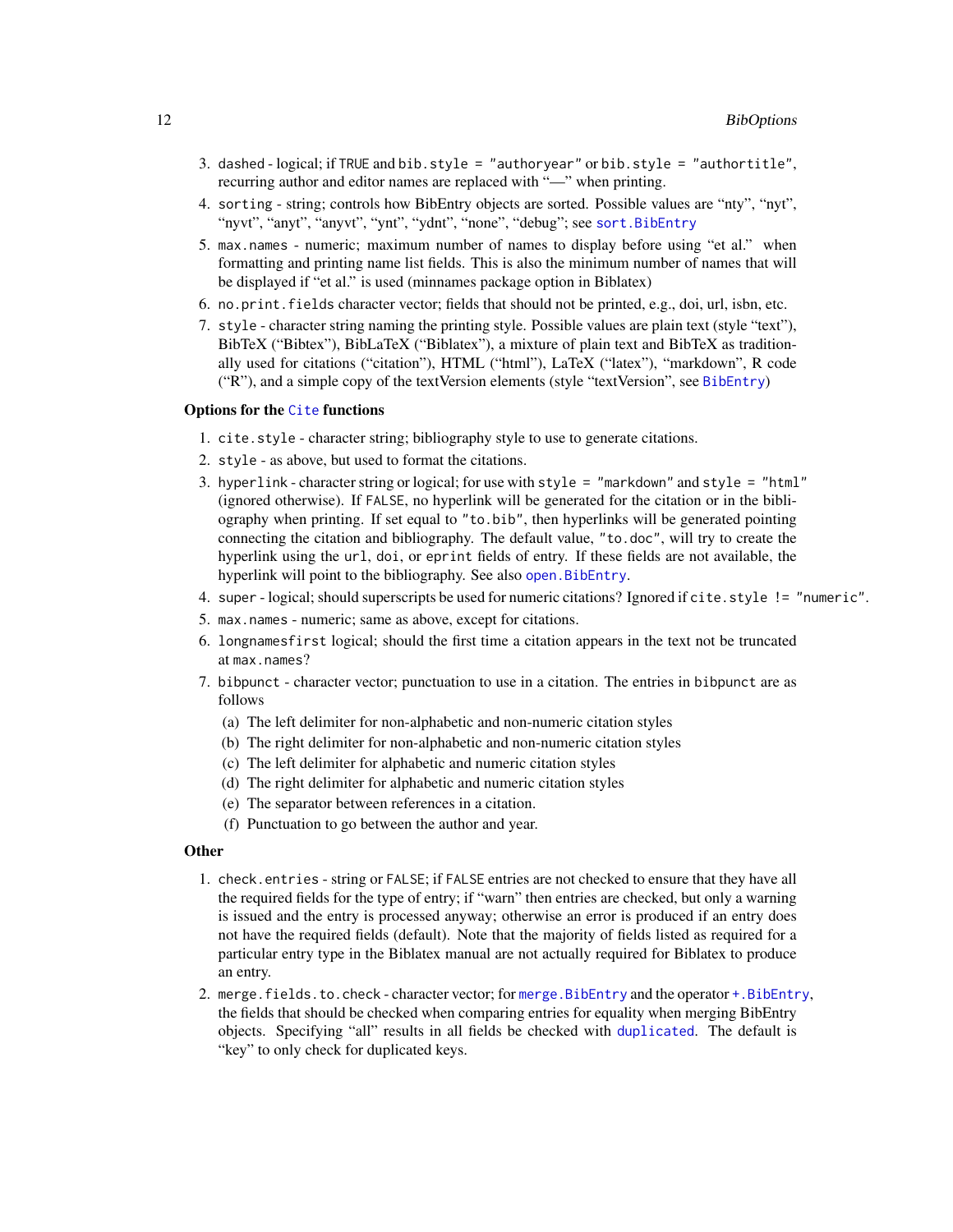## <span id="page-12-0"></span>c.BibEntry 13

## Value

if a vector of option names is supplied, the current value of the requested options, or if ... is missing, all current option values; otherwise, when setting options the old values of the changed options are (invisibly) returned as a list.

## Note

If ... is missing and restore.defaults = FALSE, all options and their current values will be returned as a list.

## See Also

[print.BibEntry](#page-23-1), [BibEntry](#page-7-1), [options](#page-0-0)

## Examples

```
BibOptions()
BibOptions("first.inits", "bib.style")
```

```
oldopts <- BibOptions(first.inits = FALSE, bib.style = "authoryear")
oldopts
BibOptions(oldopts)
```
BibOptions(restore.defaults = TRUE)

<span id="page-12-1"></span>c.BibEntry *Combine BibEntry objects.*

## Description

Combines mutliple BibEntry objects into a single one.

#### Usage

```
## S3 method for class 'BibEntry'
c(\ldots, recursive = FALSE)
```
## Arguments

| .         | - BibEntry objects to be concatenated. |
|-----------|----------------------------------------|
| recursive | - logical; ignored.                    |

## Value

a single BibEntry object.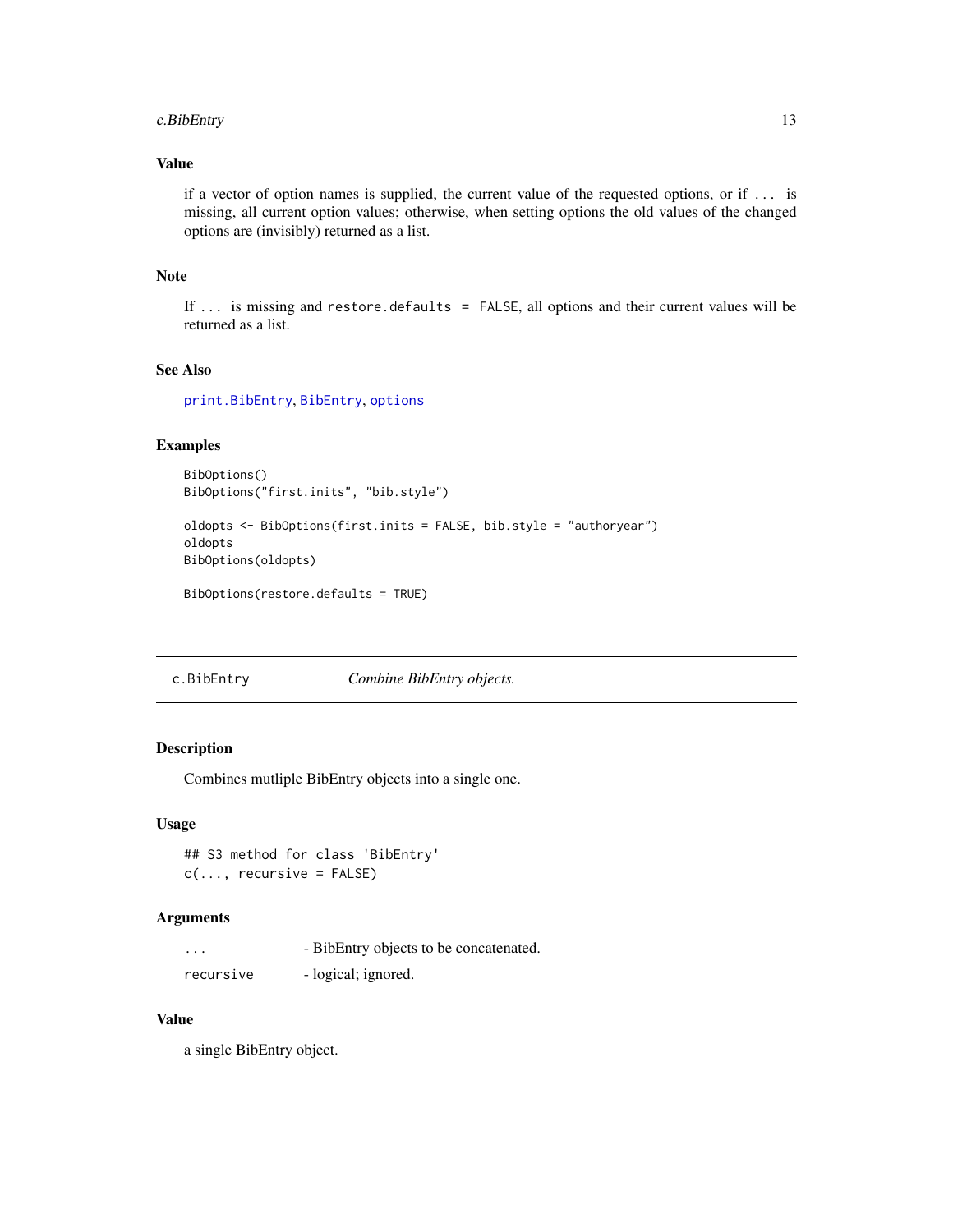## <span id="page-13-0"></span>Note

c will remove all attributes besides class.

No checking for duplicate entries is performed.

## See Also

```
Other operators: $.BibEntry; $<-.BibEntry; +.BibEntry, +.BibEntry, merge.BibEntry; SearchBib,
[.BibEntry, [.BibEntry; [<-.BibEntry; [[.BibEntry; [[<-.BibEntry
```
#### Examples

```
bib <- c(BibEntry(bibtype = "article", key = "mclean2014a", title = "My New Article",
 author = "Mathew W. McLean", journaltitle = "The Journal", date = "2014-01"),
 BibEntry(bibtype = "article", key = "mclean2014b",
 title = "My Newer Article", author = "Mathew W. McLean", journaltitle = "The Journal",
 date = "2014-02"))
```
<span id="page-13-1"></span>Cite *Cite a BibEntry object in text and print all citations*

## <span id="page-13-2"></span>**Description**

The Cite functions allow for citing a BibEntry object in text. The PrintBibliography function allows for printing the bibliography of all the cited entries. The NoCite function adds references to the bibliography without including a citation. These functions are most useful when used in, e.g., a RMarkdown or RHTML document.

#### Usage

```
Cite(bib, ..., textual = FALSE, before = NULL, after = NULL,.opts = list()PrintBibliography(bib, .opts = list())
Citep(bib, ..., before = NULL, after = NULL, .opts = list())AutoCite(bib, \ldots, before = NULL, after = NULL, .opts = list())
Citet(bib, ..., before = NULL, after = NULL, .opts = list())TextCite(bib, \ldots, before = NULL, after = NULL, .opts = list())
NoCite(bib, ..., opts = list())
```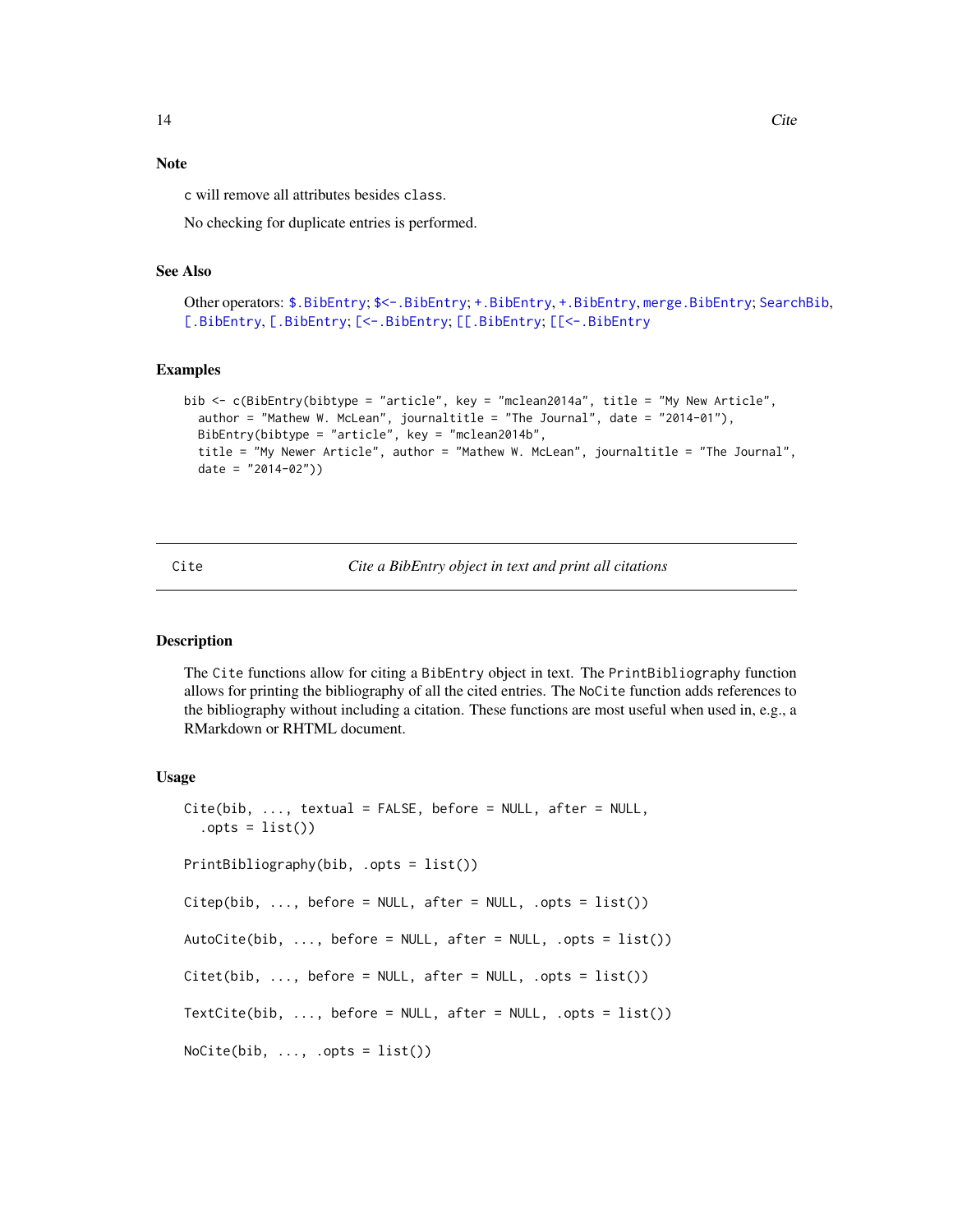#### <span id="page-14-0"></span>Cite 25 and 25 and 25 and 26 and 26 and 26 and 26 and 26 and 26 and 26 and 26 and 26 and 26 and 26 and 26 and 26 and 26 and 26 and 26 and 26 and 26 and 26 and 26 and 26 and 26 and 26 and 26 and 26 and 26 and 26 and 26 and

## **Arguments**

| bib      | a BibEntry or bibentry object                                                                                                                                                                       |
|----------|-----------------------------------------------------------------------------------------------------------------------------------------------------------------------------------------------------|
| $\ddots$ | passed to Search Bib for indexing into bib. A character vector of keys, for ex-<br>ample.                                                                                                           |
| textual  | logical; if TRUE, a "textual" citation is produced, i.e. what is produced by \citet<br>in natbib and \textcite in BibLaTeX; otherwise, a parenthetical citation as \citep<br>and <i>\autocite</i> . |
| before   | string; optional text to display before the citation.                                                                                                                                               |
| after    | string; optional text to display after the citation.                                                                                                                                                |
| .opts    | list; See the relevant section in Biboptions for a description of all valid options<br>for these functions.                                                                                         |

#### Details

See the package vignettes and execute the examples below.

If bib.style = "alphabetic" or bib.style = "numeric", then sorting needs to be done at the start of the document prior to using a cite function as sorting is not done by the Printbibliography function for those styles (specifying sorting in .opts is ignored in this case). If no sorting is none, the references are listed in the order they were cited in for those two styles.

If the ... argument to NoCite is identical to "\*", then all references in bib are added to the bibliography without citations.

#### Value

For the cite functions: a character string containing the citation

PrintBibliography: The formatted list of references.

NoCite: no return value; invoked for its side-effect.

## See Also

[print.BibEntry](#page-23-1), [BibOptions](#page-10-1), [citeNatbib](#page-0-0)

## Examples

```
file <- system.file("Bib", "biblatexExamples.bib", package = "RefManageR")
BibOptions(check.entries = FALSE)
bib <- ReadBib(file)
Citet(bib, 12)
Citep(bib, c("loh", "geer"), .opts = list(cite.style = "numeric"), before = "see e.g., ")
Citet(bib, "loh", .opts = list(cite.style = "numeric", super = TRUE))
AutoCite(bib, eprinttype = "arxiv", .opts = list(cite.style = "authoryear"))
AutoCite(bib, eprinttype = "arxiv", .opts = list(cite.style = "pandoc"))
Citep(bib, author = "kant")
## shorthand field in both entries gets used for numeric and alphabetic labels
TextCite(bib, author = "kant", .opts = list(cite.style = "alphabetic"))
TextCite(bib, author = "kant", .opts = list(cite.style = "numeric"))
TextCite(bib, author = "kant", .opts = list(cite.style = "alphabetic", style = "html"))
```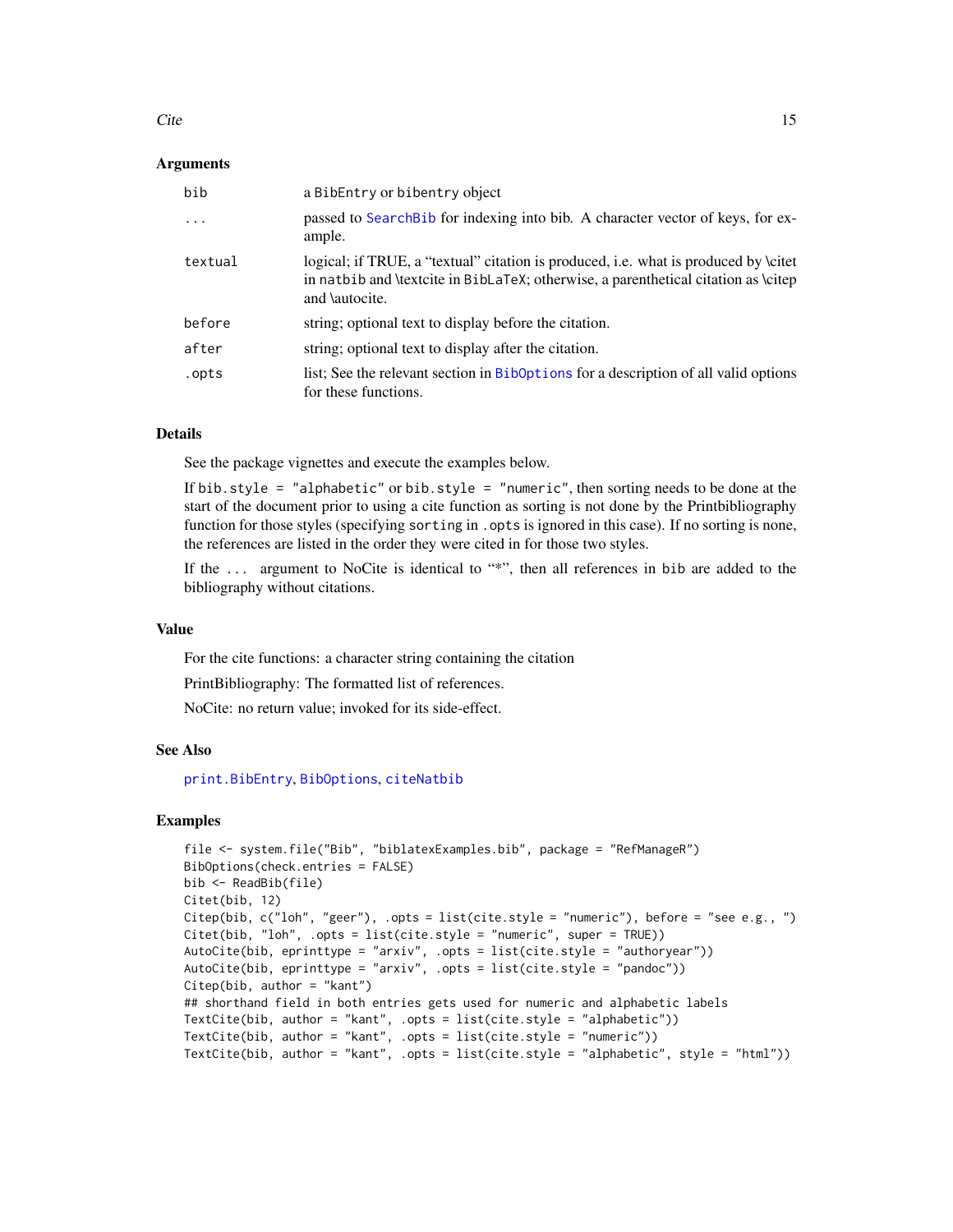```
punct <- unlist(BibOptions("bibpunct"))
punct[3:4] <- c("(", ")")
TextCite(bib, 33, .opts = list(bibpunct = punct, cite.style = "alphabetic"))
BibOptions(restore.defaults = TRUE)
## Not run:
library(knitr)
## See also TestNumeric.Rmd and TestAlphabetic.Rmd for more examples
old.dir <- setwd(tdir <- tempdir())
doc <- system.file("Rmd", "TestRmd.Rmd", package = "RefManageR")
file.show(doc)
tmpfile <- tempfile(fileext = ".html", tmpdir = tdir)
knit2html(doc, tmpfile)
browseURL(tmpfile)
doc <- system.file("Rhtml", "TestAuthorYear.Rhtml", package = "RefManageR")
file.show(doc)
tmpfile <- tempfile(fileext = ".html", tmpdir = tdir)
knit2html(doc, tmpfile)
browseURL(tmpfile)
setwd(old.dir)
unlink(tdir)
## End(Not run)
```
GetBibEntryWithDOI *Lookup a Bibtex entry using a Digital Object Identifier*

## Description

Uses the DOI System API to look up bibliography information given a set of DOIs.

#### Usage

```
GetBibEntryWithDOI(doi, temp.file = tempfile(fileext = ".bib"),
  delete.file = TRUE)
```
## Arguments

| doi         | character vector; DOIs to use to retrieve bibliographic information.   |
|-------------|------------------------------------------------------------------------|
| temp.file   | string; a file to write the Bibtex data returned by the DOI System to. |
| delete.file | logical; should temp, file be deleted when the function exits?         |

## Details

The bibliographic information returned by the search of the <http://dx.doi.org> API is temporarily written to a file and then read back into R and return as a BibEntry object.

<span id="page-15-0"></span>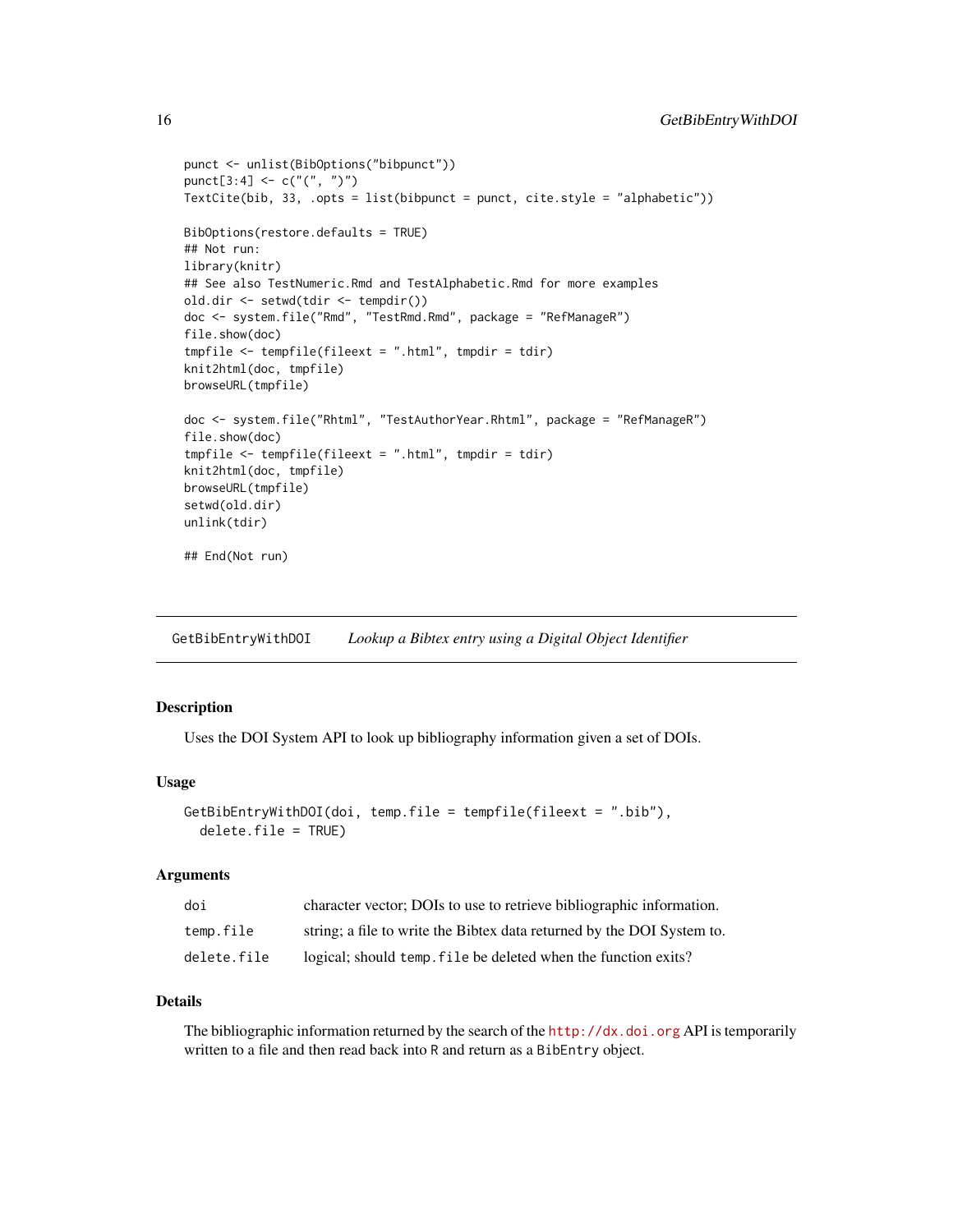#### <span id="page-16-0"></span>GetDOIs and the contract of the contract of the contract of the contract of the contract of the contract of the contract of the contract of the contract of the contract of the contract of the contract of the contract of th

## Value

an object of class BibEntry.

## References

<http://www.doi.org/tools.html>

## See Also

[ReadCrossRef](#page-25-1), [BibEntry](#page-7-1)

## Examples

```
if (interactive() && url.exists("http://dx.doi.org/"))
 GetBibEntryWithDOI(c("10.1016/j.iheduc.2003.11.004", "10.3998/3336451.0004.203"))
```
<span id="page-16-1"></span>

| GetDOIs |  |  |
|---------|--|--|
|         |  |  |

**Search CrossRef for Document Object Identifiers for Given Citations** 

## Description

This function queries CrossRef to obtain DOIs for the entries in a given BibEntry object.

## Usage

GetDOIs(bib)

## Arguments

bib a BibEntry object

## Value

bib with any found DOI's added in the 'doi' field

## Note

Only entries in bib that do not already contain a value in the 'doi' field will be searched for.

## References

<http://search.crossref.org/help/api>

## See Also

## [ReadCrossRef](#page-25-1)

Other pubmed: [GetPubMedByID](#page-17-1); [GetPubMedRelated](#page-18-1); [LookupPubMedID](#page-20-1); [ReadCrossRef](#page-25-1); [ReadPubMed](#page-29-1)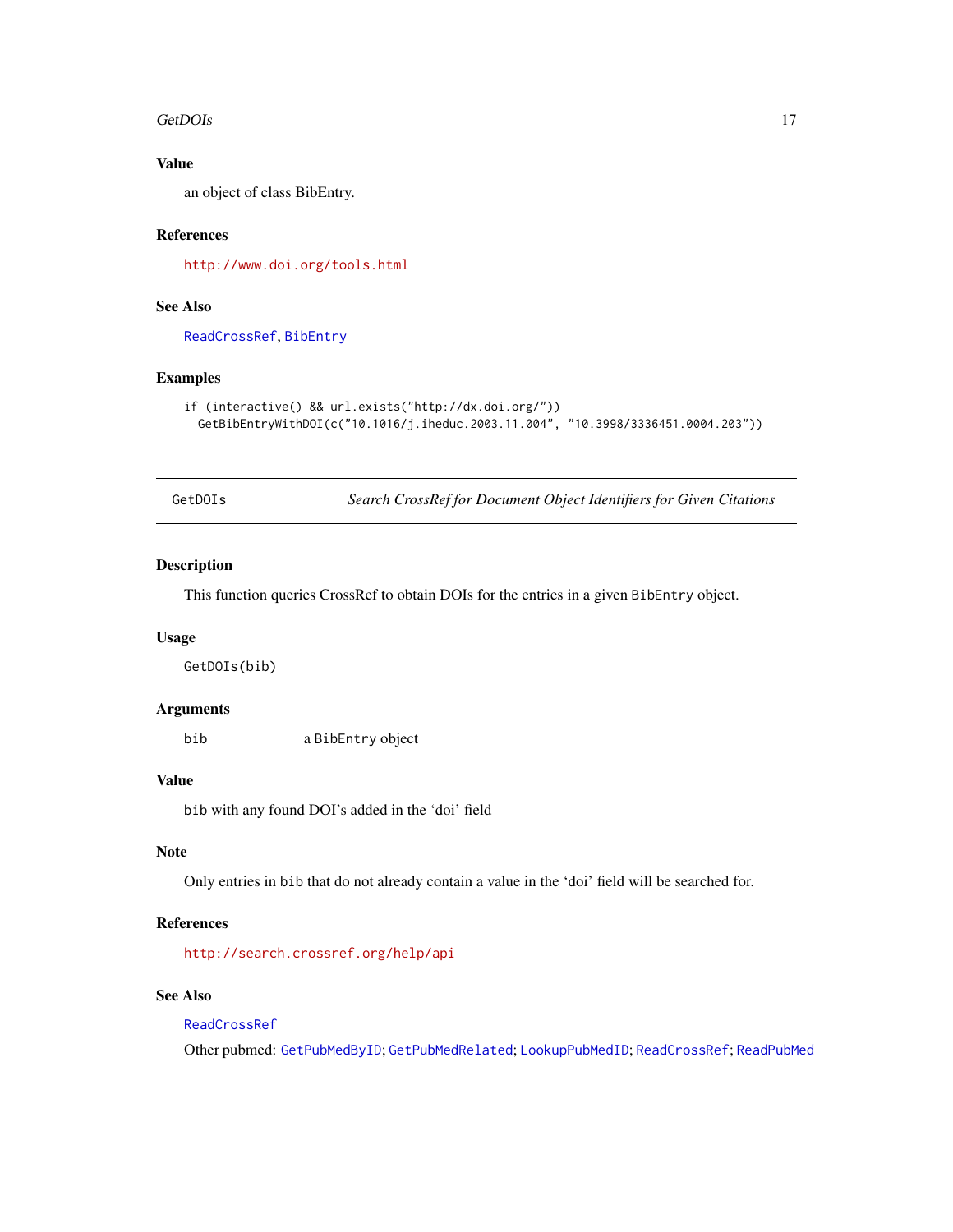## Examples

```
if (interactive() && url.exists("http://search.crossref.org")){
 BibOptions(check.entries = FALSE, sorting = "none")
 bib <- ReadBib(system.file("Bib", "RJC.bib", package = "RefManageR"))[1:5]
 bib <- GetDOIs(bib)
 bib$doi
}
```
<span id="page-17-1"></span>

| GetPubMedByID | Retrieve citation information from NCBI's Entrez for a set of PubMed |
|---------------|----------------------------------------------------------------------|
|               | IDs                                                                  |

## Description

Uses NCBI's E-Utilities to retrieve bibliographic information given a vector of PubMed ID's and returns the results as a BibEntry object.

## Usage

```
GetPubMedByID(id, db = "pubmed", \ldots)
```
#### Arguments

| id                      | character vector; PubMed ID's for searching NCBI's Entrez.                                                     |
|-------------------------|----------------------------------------------------------------------------------------------------------------|
| db                      | string; Entrez database to search.                                                                             |
| $\cdot$ $\cdot$ $\cdot$ | additional parameters to use for the search. See the Entrez documentation listed<br>in the <i>References</i> . |

## Value

a BibEntry object.

## Note

Returned entries will have bibtype "Article" or "Book", unless a collection title is present – in which case the bibtype will be "InBook" – or there is no journal information returned for an article – in which case the bibtype will be "Misc".

#### References

<http://www.ncbi.nlm.nih.gov/books/NBK25500/>

## See Also

Other pubmed: [GetDOIs](#page-16-1); [GetPubMedRelated](#page-18-1); [LookupPubMedID](#page-20-1); [ReadCrossRef](#page-25-1); [ReadPubMed](#page-29-1)

<span id="page-17-0"></span>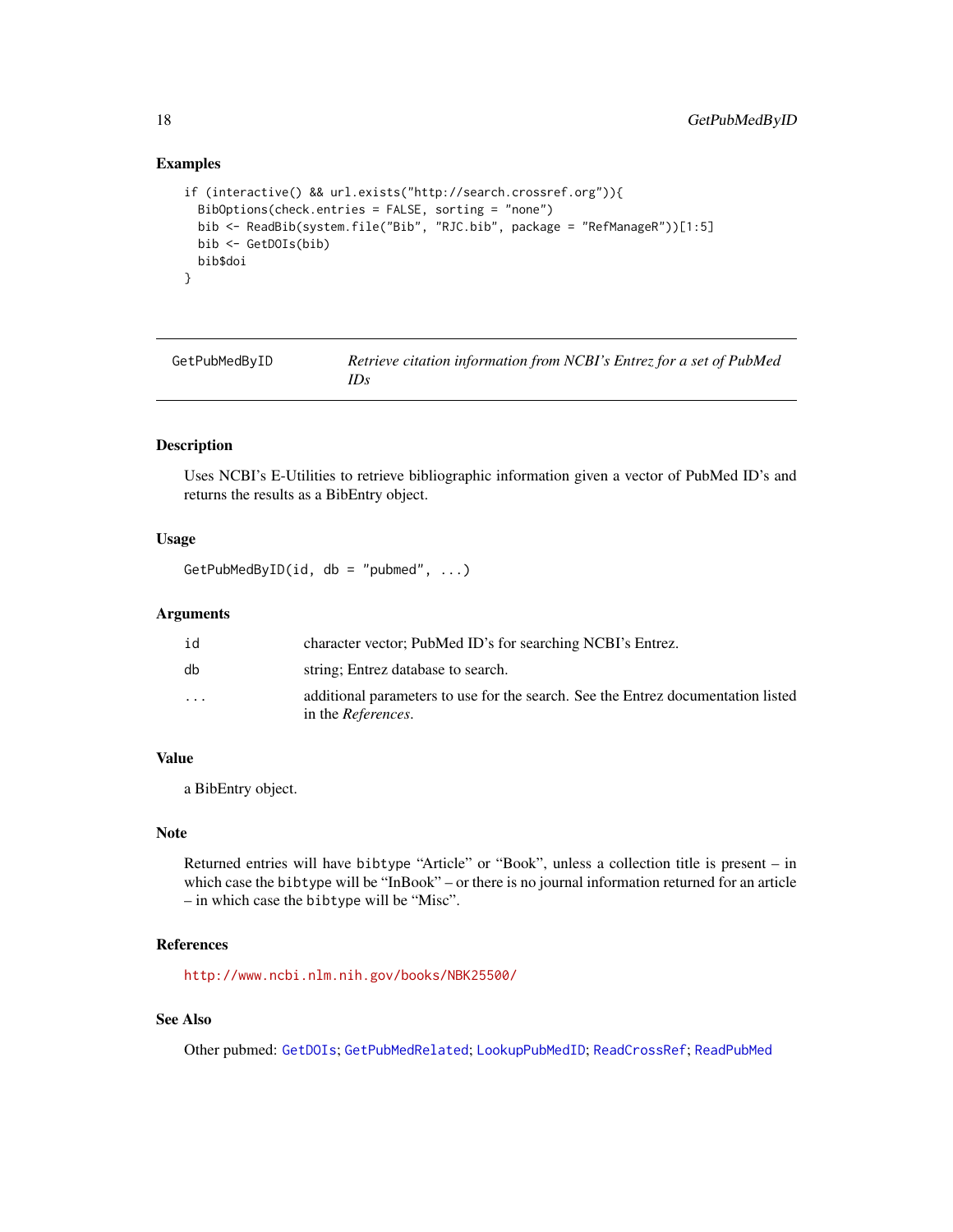## <span id="page-18-0"></span>GetPubMedRelated 19

## Examples

```
if (interactive() && url.exists("http://eutils.ncbi.nlm.nih.gov/"))
 GetPubMedByID(c("11209037", "21245076"))
```
<span id="page-18-1"></span>GetPubMedRelated *Retrieve related articles from PubMed using PubMed ID's*

## Description

Searches PubMed for articles related to a set of PubMed ID's using NCBI's E-Utilities.

## Usage

```
GetPubMedRelated(id, database = "pubmed", batch.mode = TRUE,
 max.results = 10, return.sim.scores = FALSE, return.related.ids = FALSE)
```
## Arguments

| id                 | either a character vector of PubMed ID's or a BibEntry object, which is expected<br>to have at least some entries with eprinttype = "pubmed" and eprint field<br>specifying a PubMed ID.                                                                            |
|--------------------|---------------------------------------------------------------------------------------------------------------------------------------------------------------------------------------------------------------------------------------------------------------------|
| database           | string; the Entrez database to search                                                                                                                                                                                                                               |
| batch.mode         | logical; if TRUE, the PubMed IDs in id are combined by Entrez when searching<br>for linked IDs so that only one set of linked IDs is returned. If FALSE, a set of<br>linked IDs is obtained for each ID in id. will be returned                                     |
| max.results        | numeric vector; the maximum number of results to return if batch. mode TRUE;<br>or if batch. mode is FALSE, this should have the same length as id with each<br>element giving the maximum number of results to return for the corresponding<br>ID.                 |
| return.sim.scores  |                                                                                                                                                                                                                                                                     |
|                    | logical; Entrez returns a similarity score with each returned citation giving a<br>measure of how similar the returned entry is to the ones specified by the query.<br>If TRUE these scores are added to the returned BibEntry object in a field called<br>'score'. |
| return.related.ids |                                                                                                                                                                                                                                                                     |
|                    | logical; should the original PubMed ID(s) that a returned entry is related to be<br>stored in a field called 'PMIDrelated'.                                                                                                                                         |

## Value

an object of class BibEntry.

## References

<http://www.ncbi.nlm.nih.gov/books/NBK25500/>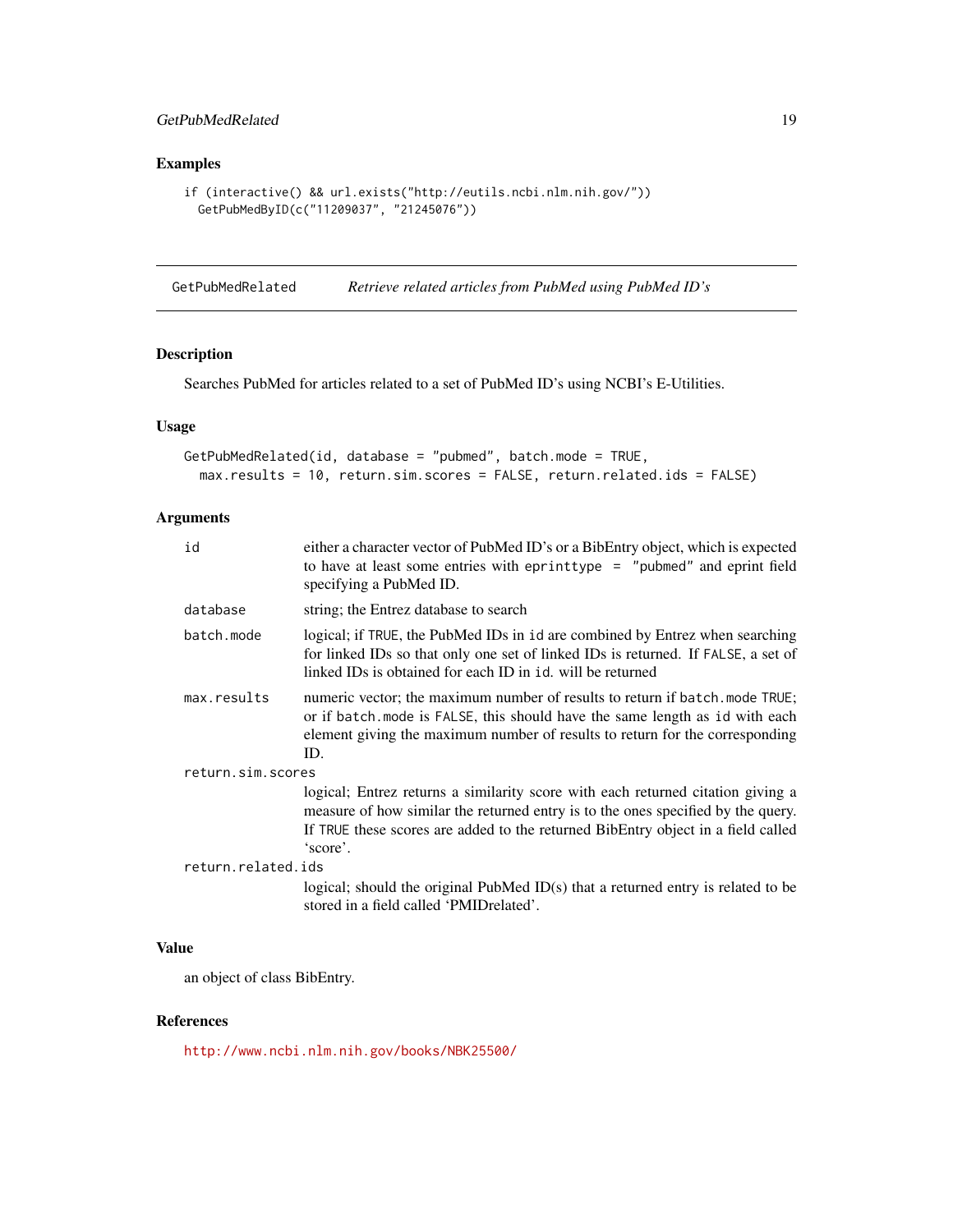## See Also

Other pubmed: [GetDOIs](#page-16-1); [GetPubMedByID](#page-17-1); [LookupPubMedID](#page-20-1); [ReadCrossRef](#page-25-1); [ReadPubMed](#page-29-1)

#### Examples

```
if (interactive() && url.exists("http://eutils.ncbi.nlm.nih.gov/")){
 file.name <- system.file("Bib", "RJC.bib", package="RefManageR")
 bib <- ReadBib(file.name)
 bib <- LookupPubMedID(bib[[101:102]])
 toBiblatex(GetPubMedRelated(bib, batch.mode = TRUE, max.results = 2,
 return.sim.scores = TRUE, return.related.ids = TRUE))
 GetPubMedRelated(bib, batch.mode = FALSE, max.results = c(2, 2))
}
```
head.BibEntry *Return the first or last part of a BibEntry object*

## Description

Prints the first or last entries of a BibEntry object (via [message](#page-0-0)) and returns them *invisibly* (via [invisible](#page-0-0)).

## Usage

```
## S3 method for class 'BibEntry'
head(x, n = 6L, suppress.messages = TRUE, ...)
## S3 method for class 'BibEntry'
tail(x, n = 6L, suppress. messages = TRUE, ...)
```
#### **Arguments**

| X                 | an object of class BibEntry.                                                         |
|-------------------|--------------------------------------------------------------------------------------|
| n                 | a single integer. If positive, size for the resulting object: number of elements for |
|                   | a vector (including lists), rows for a matrix or data frame or lines for a function. |
|                   | If negative, all but the n last/first number of elements of x.                       |
| suppress.messages |                                                                                      |
|                   | boolean; should the head/tail entries be printed via message?                        |
| $\cdots$          | arguments to be passed to or from other methods.                                     |

## Details

If suppress.messages is FALSE, the head/tail entries are output to the console along with some additional formatting for the 'bibtype' and 'key', in addition to invisibling returning the entries.

#### Value

an object of class BibEntry.

<span id="page-19-0"></span>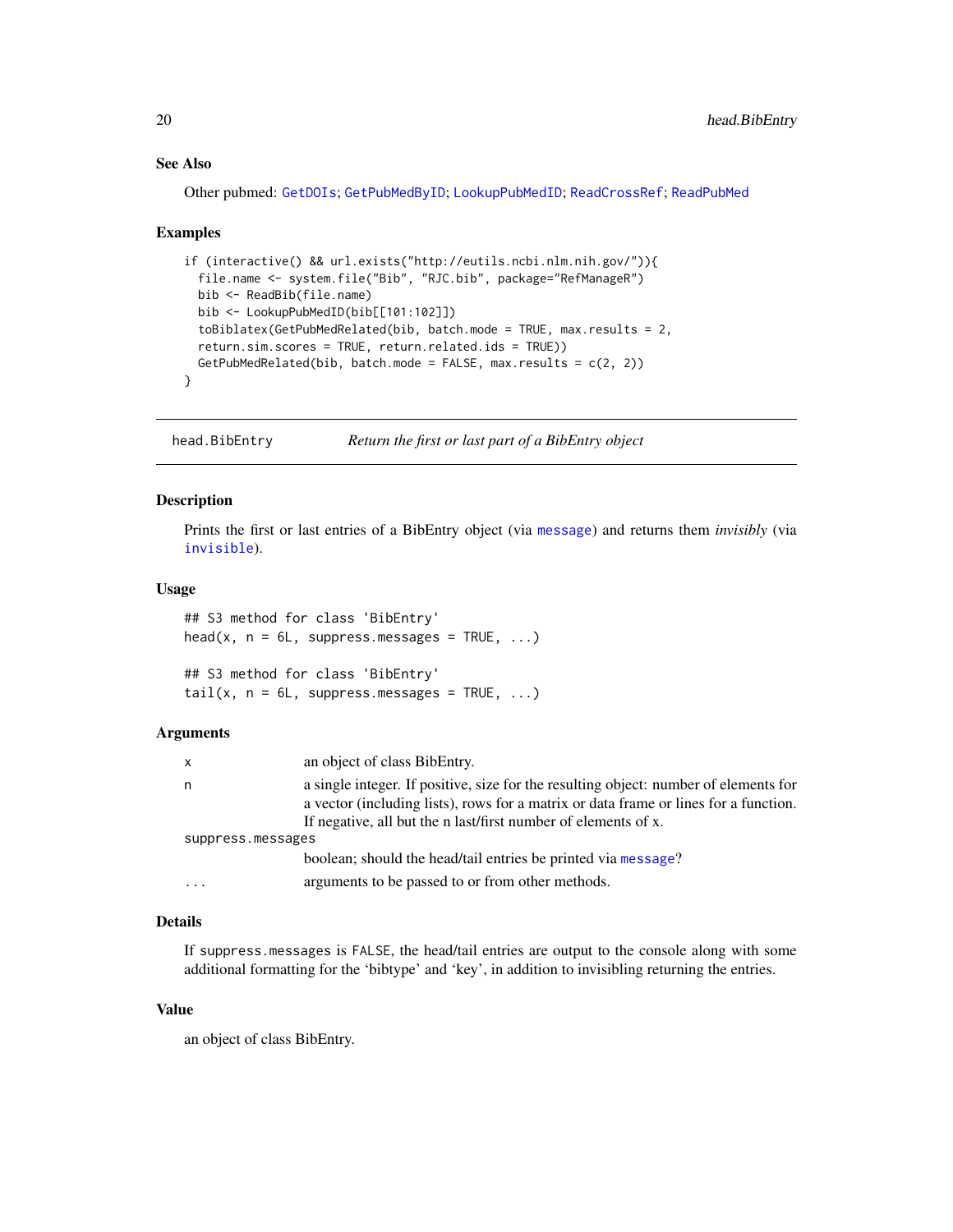<span id="page-20-0"></span>levels.BibEntry *Extract all fields present in a BibEntry object*

## Description

These functions return a list of all fields present in a BibEntry object.

## Usage

```
## S3 method for class 'BibEntry'
levels(x)
```
fields(x)

## Arguments

x a BibEntry object.

## Value

a list with the same length as x of character vectors giving the fields present in each entry of a BibEntry object.

## Note

The only difference between fields and levels is that levels returns a list with element names corresponding to entry keys.

## Examples

```
bib <- as.BibEntry(list(c(bibtype = "Article", key = "mclean2014a", title = "My New Article",
 author = "Mathew W. McLean",
 journaltitle = "The Journal", date = "2014-01"), c(bibtype = "Book", key = "mclean2014b",
 title = "My New Book", editor = "Mathew W. McLean", ISBN = "247123837", date = "2014-02")))
fields(bib)
levels(bib)
```
<span id="page-20-1"></span>LookupPubMedID *Retrieve PubMed ID's for a BibEntry object*

## Description

Uses the NCBI E-utilities to to search for PubMed ID's for citations stored in a BibEntry object.

#### Usage

LookupPubMedID(bib, index)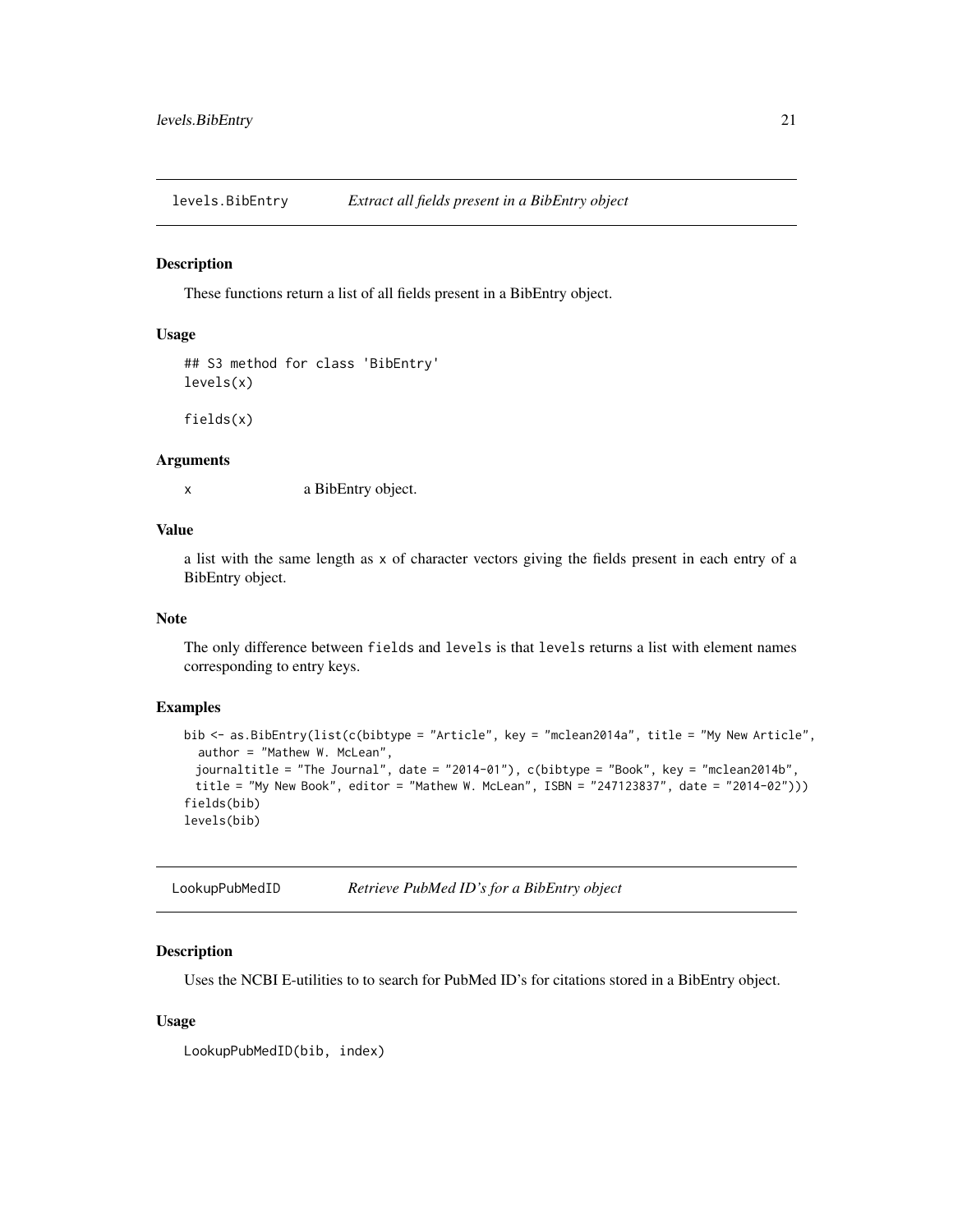#### <span id="page-21-0"></span>**Arguments**

| bib   | a bibentry object                                                             |
|-------|-------------------------------------------------------------------------------|
| index | indices specifying which entries of bib will be searched for. If missing, all |
|       | entries are searched for.                                                     |

## Details

For each entry a citation string is created using the fields journaltitle/journal, date/year, volume, pages, and author; and these strings are then used to search the NCBI database for PubMed ID's.

If an ID is found for an entry, the entry is updated so that the eprinttype field is assigned the value "pubmed" and the eprint field is assigned the ID.

## Value

a BibEntry object - bib with additional eprinttype and eprint fields when the search is successful for an entry.

#### See Also

Other pubmed: [GetDOIs](#page-16-1); [GetPubMedByID](#page-17-1); [GetPubMedRelated](#page-18-1); [ReadCrossRef](#page-25-1); [ReadPubMed](#page-29-1)

## Examples

```
if (interactive() && url.exists("http://eutils.ncbi.nlm.nih.gov/")){
 file.name <- system.file("Bib", "RJC.bib", package="RefManageR")
 bib <- ReadBib(file.name)
 LookupPubMedID(bib[[101:102]])
}
```
names<-.BibEntry *Names (keys) of a BibEntry object*

#### Description

Functions to get and set the keys of an object of class BibEntry

## Usage

```
## S3 replacement method for class 'BibEntry'
names(x) <- value
```

```
## S3 method for class 'BibEntry'
names(x)
```

|       | an object of class BibEntry                          |
|-------|------------------------------------------------------|
| value | character vector of new key values to replace into x |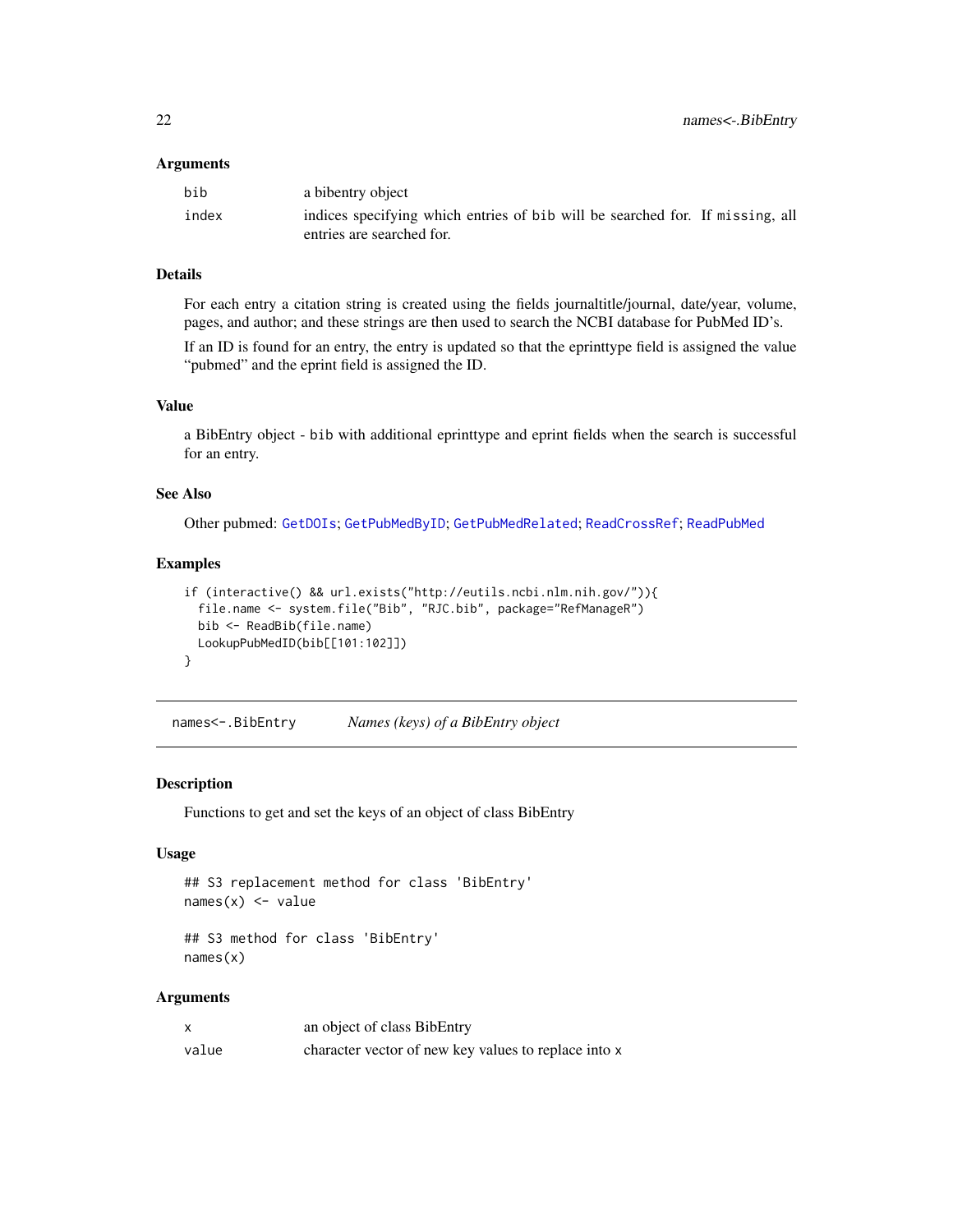## <span id="page-22-0"></span>open.BibEntry 23

## Value

names<- the updated BibEntry object.

names - character vector of the keys of the BibEntry object.

## Author(s)

McLean, M. W. <mathew.w.mclean@gmail.com>

## Examples

```
bib <- ReadBib(system.file("Bib", "test.bib", package = "RefManageR"))
names(bib)
names(bib)[1] <- 'newkey'
```
<span id="page-22-1"></span>open.BibEntry *Open BibEntry in PDF viewer or web browser.*

## Description

Attempts to open a connection to an entry in a BibEntry object using fields such as 'file', 'DOI', 'eprint' + 'eprinttype', and 'URL'.

#### Usage

```
## S3 method for class 'BibEntry'
open(con, entry = 1L, open.field = c("file", "url",
  "eprint", "doi"), viewer, ...)
```
## Arguments

| con        | BibEntry object to extract connections from.                                                                                                                                                                                                                                                                        |
|------------|---------------------------------------------------------------------------------------------------------------------------------------------------------------------------------------------------------------------------------------------------------------------------------------------------------------------|
| entry      | numeric index or character key of entry in bib to open.                                                                                                                                                                                                                                                             |
| open.field | character vector of fields to use in bib to open the BibEntry. Possible fields<br>are any combination of "file", "url", "eprint", or "doi". "eprint" is implemented<br>for eprinttype= "JSTOR", "PubMed", or "arXiv". When multiple fields are<br>specified, they are tried in the order they appear in the vector. |
| viewer     | character string giving the name of the program to be used as hypertext browser.<br>It should be in the PATH, or a full path specified. Alternatively, an R function<br>to be called to invoke the browser. Defaults to get Options ("pdfviewer") if<br>open.field = $"file"$ and getOptions("browser"), otherwise. |
|            | not used.                                                                                                                                                                                                                                                                                                           |

## Author(s)

McLean, M. W. <mathew.w.mclean@gmail.com>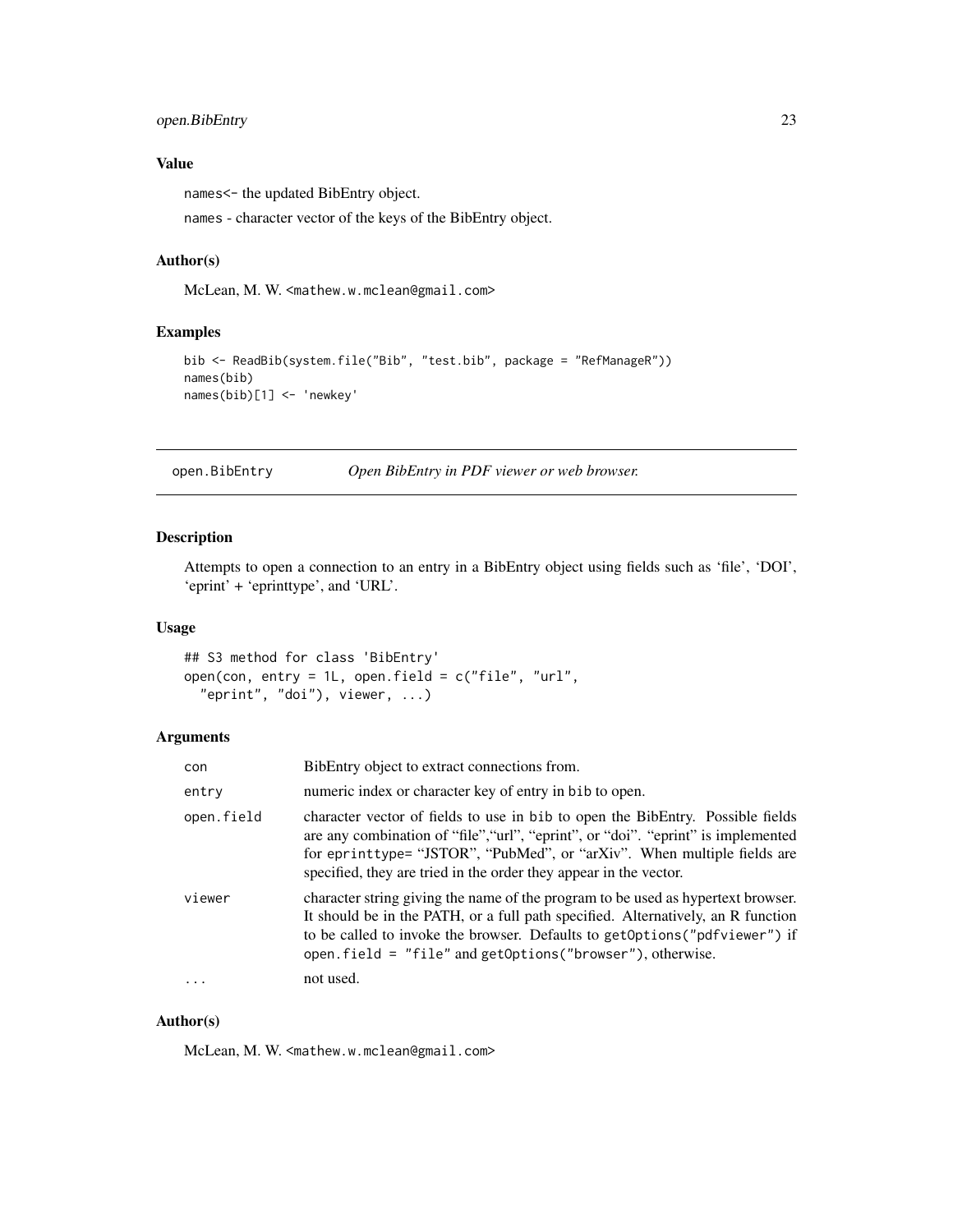## See Also

[browseURL](#page-0-0)

## Examples

```
## Not run:
testbib <- ReadBib(system.file("REFERENCES.bib", package="bibtex"))
open(testbib)
testbib$file <- file.path(R.home("doc/manual"), "R-intro.pdf")
open(testbib)
```
## End(Not run)

<span id="page-23-1"></span>print.BibEntry *Print BibLaTeX bibliography Entries*

## Description

Prints bibliographic information stored in BibEntry objects in BibLaTeX style

## Usage

```
## S3 method for class 'BibEntry'
print(x, .opts = list(), . . .)
```

| X     | a BibEntry object                                                                                                                                                                                                                                                                                                                                                                           |
|-------|---------------------------------------------------------------------------------------------------------------------------------------------------------------------------------------------------------------------------------------------------------------------------------------------------------------------------------------------------------------------------------------------|
| .opts | a list of formatting options from BibOptions. Possible options are                                                                                                                                                                                                                                                                                                                          |
|       | • style - character string naming the printing style. Possible values are plain<br>text (style "text"), BibTeX ("Bibtex"), BibLaTeX ("Biblatex"), a mixture of<br>plain text and BibTeX as traditionally used for citations ("citation"), HTML<br>("html"), LaTeX ("latex"), "markdown", R code ("R"), and a simple copy<br>of the textVersion elements (style "textVersion", see BibEntry) |
|       | • bib.style - character string specifying BibLaTeX style to use for format-<br>ting references. Possible values are "numeric" (default), "authoryear", "au-<br>thortitle", "alphabetic", "draft". See section 3.3.2 of the BibLaTeX manual.<br>• sorting - how should the entries in x be sorted? See sort. BibEntry.                                                                       |
|       | • max.names - maximum number of names to display for name list fields<br>before truncation with "et al.".                                                                                                                                                                                                                                                                                   |
|       | • first. in its - logical; if true only initials of given names are printed, oth-<br>erwise full names are used.                                                                                                                                                                                                                                                                            |
|       | • dashed-logical; for . bibstyle = "authoryear" or . bibstyle = "authoryear"<br>only, if TRUE duplicate author and editor lists are replaced with "-" when<br>printed.                                                                                                                                                                                                                      |
|       | • no. print. fields character vector; fields that should not be printed, e.g.,<br>doi, url, isbn, etc.                                                                                                                                                                                                                                                                                      |
| .     | extra parameters to pass to the renderer.                                                                                                                                                                                                                                                                                                                                                   |
|       |                                                                                                                                                                                                                                                                                                                                                                                             |

<span id="page-23-0"></span>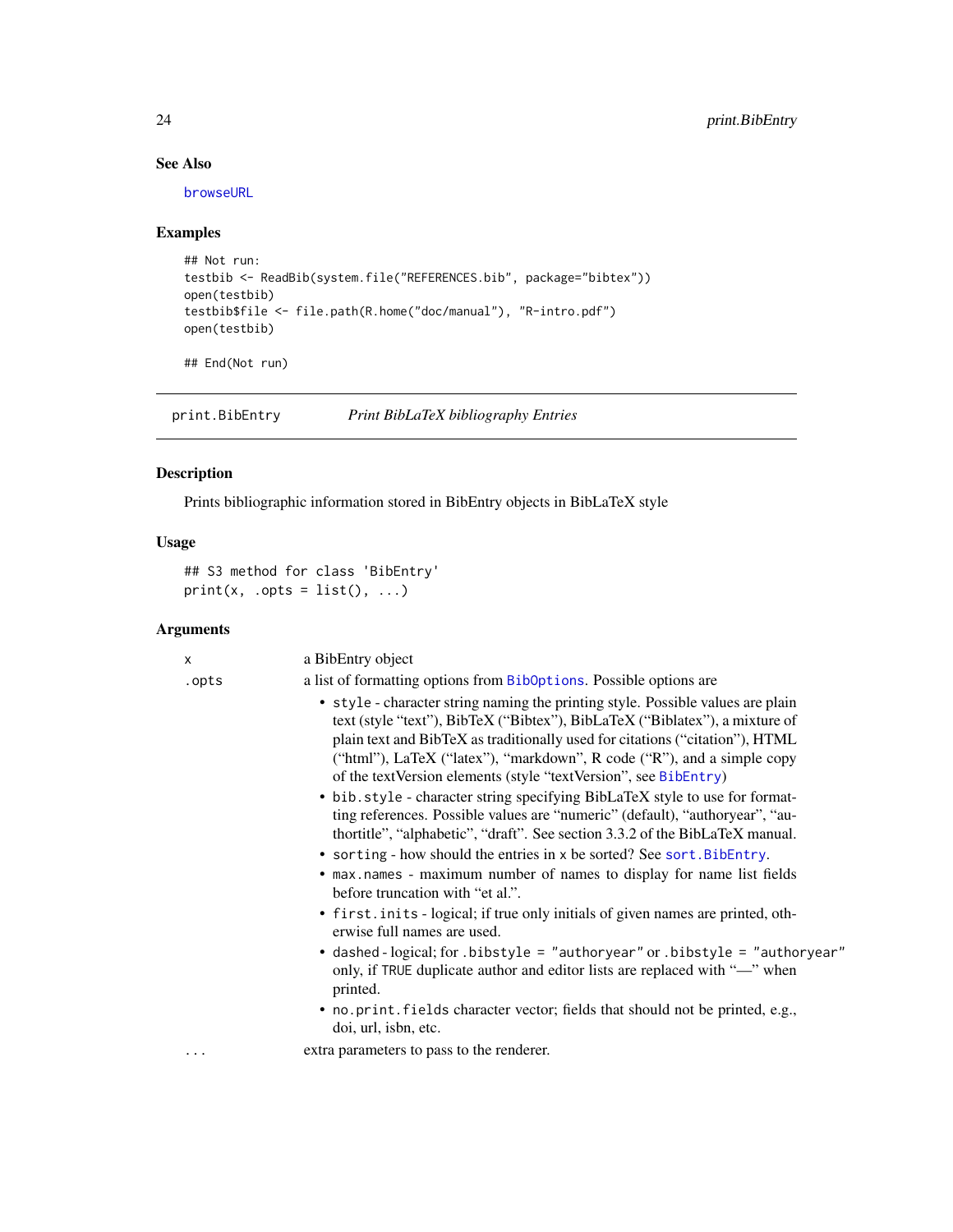## <span id="page-24-0"></span>ReadBib 25

## **Note**

setting max.names to value is equivalent to setting maxnames=value and minnames=value in BibLaTeX.

Custom BibLaTeX styles may be defined using the function [bibstyle](#page-0-0). To fully support BibLaTeX, the created environment must have functions for formatting each of the entry types decribed in [BibEntry](#page-7-1).

## References

Lehman, Philipp and Kime, Philip and Boruvka, Audrey and Wright, J. (2013). The biblatex Package. <http://ctan.mirrorcatalogs.com/macros/latex/contrib/biblatex/doc/biblatex.pdf>.

## See Also

[BibEntry](#page-7-1), [ReadBib](#page-24-1), [sort.BibEntry](#page-33-1)

## Examples

```
file.name <- system.file("Bib", "biblatexExamples.bib", package="RefManageR")
bib <- suppressMessages(ReadBib(file.name))
print(bib[author="aristotle"], .opts = list(bib.style = "numeric"))
print(bib[55:57], .opts = list(bib.style = "authortitle", first.inits = FALSE))
print(bib[80:88], .opts = list(bib.style = "alphabetic", max.names = 1, no.print.fields = "issn"))
print(bib[32:36], .opts = list(bib.style = "draft"))
oldopts <- BibOptions(bib.style = "authoryear", dashed = TRUE, sorting = "ydnt")
bib[editor = "westfahl"]
BibOptions(oldopts)
```
<span id="page-24-1"></span>ReadBib *BibLaTeX/BibTeX .bib file parser*

#### Description

Parser for bibliography databases in the bib format containing either BibLaTeX or BibTeX entries.

## Usage

```
ReadBib(file, .Encoding = "UTF-8", header = if (length(preamble))
 paste(preamble, sep = "\n") else "", footer = "",
  check = BibOptions()$check.entries)
```

| file      | string; bib file to parse.                                                                               |
|-----------|----------------------------------------------------------------------------------------------------------|
| .Encoding | encoding                                                                                                 |
| header    | header of the citation list. By default this is made from the Preamble entries<br>found in the bib file. |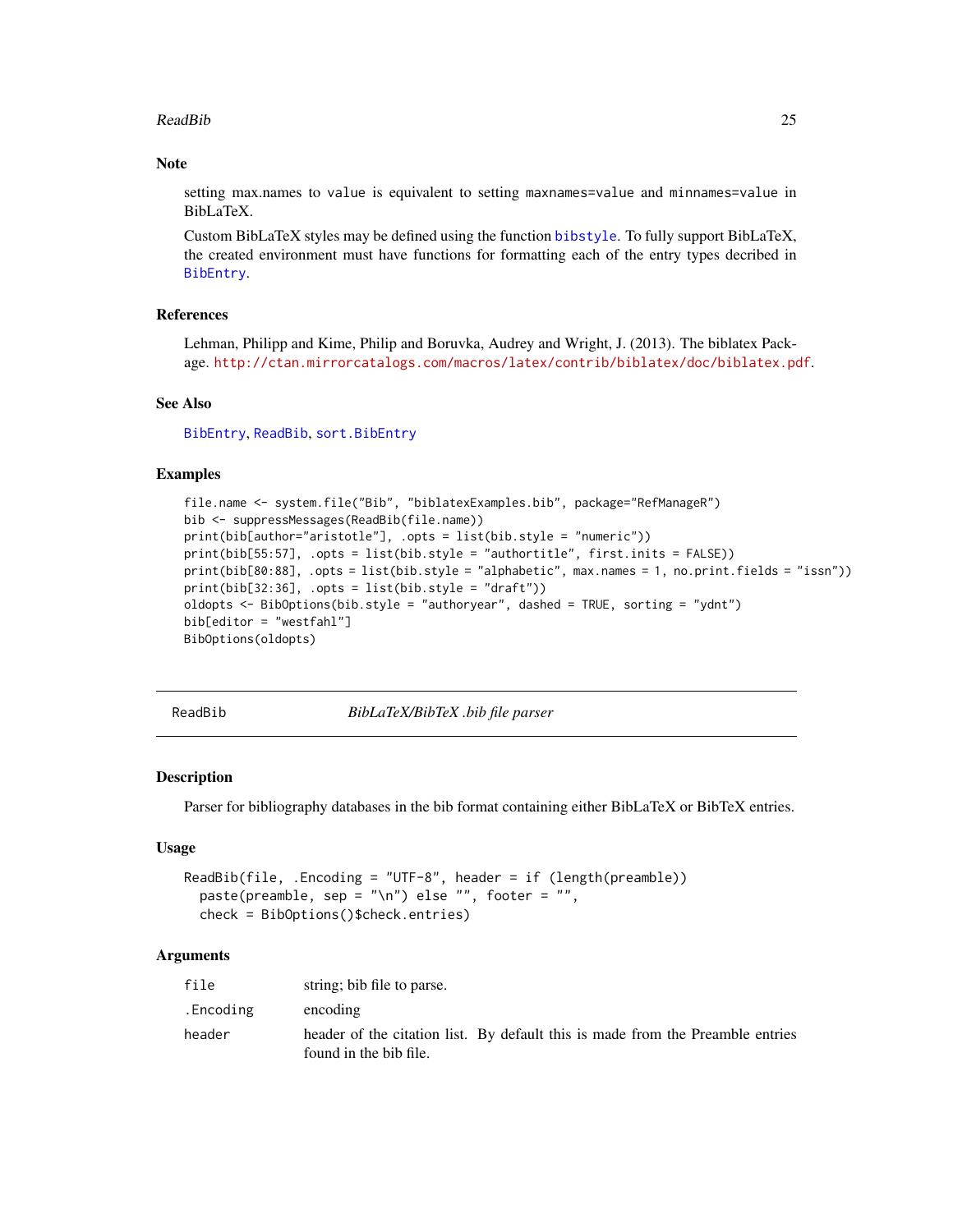<span id="page-25-0"></span>

| footer | footer of the citation list.                                                                                                                                                                                                                             |
|--------|----------------------------------------------------------------------------------------------------------------------------------------------------------------------------------------------------------------------------------------------------------|
| check  | "error", "warn", or logical FALSE. What action should be taken if an entry is<br>missing required fields? FALSE means no checking is done, "warn" means en-<br>try is added with an error. "error" means the entry will not be added. See<br>BibOptions. |
|        |                                                                                                                                                                                                                                                          |

## Note

Date fields are parsed using the locale specified by 'Sys.getlocale("LC\_TIME")'. To read a bib file with character 'month' fields in a language other than the current locale, 'Sys.setlocale' should be used to change 'LC\_TIME'' to match the bib file before calling 'ReadBib'.

#### Author(s)

McLean, M. W., based on code in bibtex package by Francois, R.

#### See Also

[read.bib](#page-0-0) in package bibtex

#### Examples

```
file.name <- system.file("Bib", "RJC.bib", package="RefManageR")
bib <- ReadBib(file.name)
```
<span id="page-25-1"></span>ReadCrossRef *Search CrossRef for citations.*

## Description

Provides an interface to the CrossRef API, searching for citations given a string query. Results are written to a bib file, read back into R using [WriteBib](#page-37-1), and returned as a BibEntry object.

#### Usage

```
ReadCrossRef(query, limit = 5, sort = "relevance", year = NULL,
 min.relevance = 80, temp.file = tempfile(fileext = ".bib"),
 delete.file = TRUE, verbose = FALSE)
```

| query         | string; search term                                                                                    |
|---------------|--------------------------------------------------------------------------------------------------------|
| limit         | numeric; maximum number of entries to return                                                           |
| sort          | string; how should the results from CrossRef be returned.                                              |
| year          | numeric; if specified, only results from this year will be returned.                                   |
| min.relevance | numeric; only results with a CrossRef-assigned relevance score at least this high<br>will be returned. |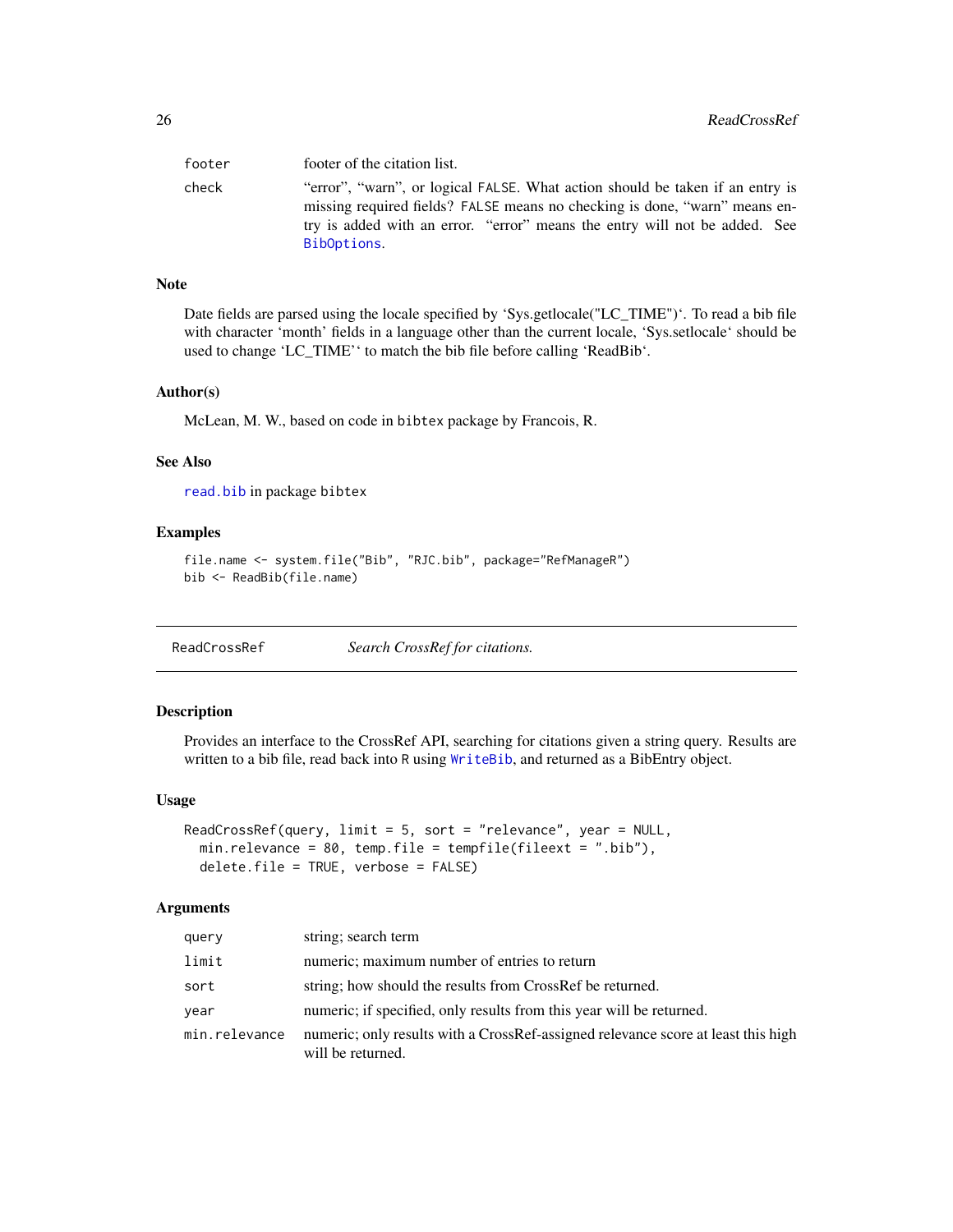## <span id="page-26-0"></span>Details

CrossRef assigns a score between 0 and 100 based on how relevant a reference seems to be to your query. The API documentation warns that while false negatives are unlikely, the search can be prone to false positives. Hence, setting min.revelance to a high value may be necessary.

## Value

An object of class BibEntry.

#### References

<http://search.crossref.org/help/api>

## See Also

[ReadZotero](#page-30-1), [BibEntry](#page-7-1), [GetDOIs](#page-16-1)

Other pubmed: [GetDOIs](#page-16-1); [GetPubMedByID](#page-17-1); [GetPubMedRelated](#page-18-1); [LookupPubMedID](#page-20-1); [ReadPubMed](#page-29-1)

#### Examples

```
if (interactive() && url.exists("http://search.crossref.org/")){
 BibOptions(check.entries = FALSE)
 ReadCrossRef(query = 'rj carroll measurement error', limit = 2, sort = "relevance",
   min.relevance = 80)
 ReadCrossRef(query = 'carroll journal of the american statistical association',
   year = 2012, limit = 2)
}
```
<span id="page-26-1"></span>ReadGS *Import book and article references from a public Google Scholar profile by ID.*

## **Description**

This function will create a BibEntry object for up to 100 references from a provided Google Scholar ID, if the profile is public. The number of citations for each entry will also be imported.

#### Usage

```
ReadGS(scholar.id, start = 0, limit = 100, sort.by.date = FALSE,
  .Encoding = "UTF-8", check.entries = BibOptions()$check.entries)
```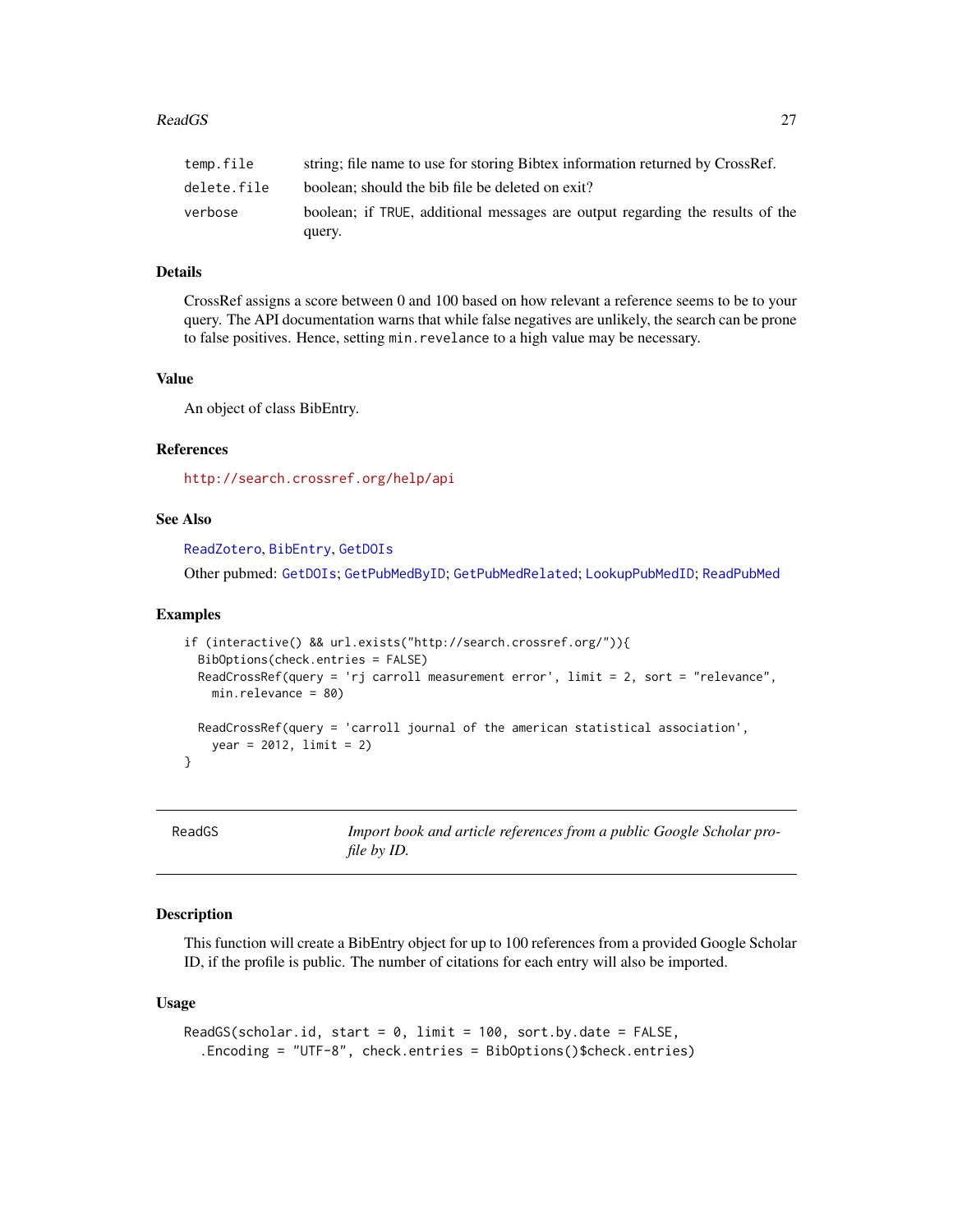#### <span id="page-27-0"></span>Arguments

| scholar.id    | character; the Google Scholar ID from which citations will be imported. The ID<br>can by found by visiting an author's Google Scholar profile and noting the value<br>in the uri for the "user" parameter.                                                       |
|---------------|------------------------------------------------------------------------------------------------------------------------------------------------------------------------------------------------------------------------------------------------------------------|
| start         | numeric; index of first citation to include.                                                                                                                                                                                                                     |
| limit         | numeric; maximum number of results to return. Cannot exceed 100.                                                                                                                                                                                                 |
| sort.by.date  | boolean; if true, newest citations are imported first; otherwise, most cited works<br>are imported first.                                                                                                                                                        |
| .Encoding     | character; text encoding to use for importing the results and creating the bib<br>entries.                                                                                                                                                                       |
| check.entries | What should be done with incomplete entries (those containing "" due to long<br>fields)? Either FALSE to add them anyway, "warn" to add with a warning, or<br>any other value to drop the entry with a message and continue processing the<br>remaining entries. |

## Details

This function creates BibTeX entries from an author's Google Scholar page. If the function finds numbers corresponding to volume/number/pages of a journal article, an 'Article' entry is created. If an arXiv identifier is found, a 'Misc' entry is created with eprint, eprinttype, and url fields. Otherwise, a 'TechReport' entry is created; unless the entry has more than ten citations, in which case a 'Book' entry is created.

Long author lists, long titles, and long journal/publisher names can all lead to these fields being incomplete for a particular entry. When this occurs, these entries are either dropped or added with a warning depending on the value of the check.entries argument.

### Value

An object of class BibEntry. If the entry has any citations, the number of citations is stored in a field 'cites'.

#### Note

Read Google's Terms of Service before using.

It is not possible to automatically import BibTeX entries directly from Google Scholar as no API is available and this violates their Terms of Service.

#### See Also

[BibEntry](#page-7-1)

## Examples

```
if (interactive() && url.exists("http://scholar.google.com")){
 ## R. J. Carroll's ten newest publications
 ReadGS(scholar.id = "CJOHNoQAAAAJ", limit = 10, sort.by.date = TRUE)
```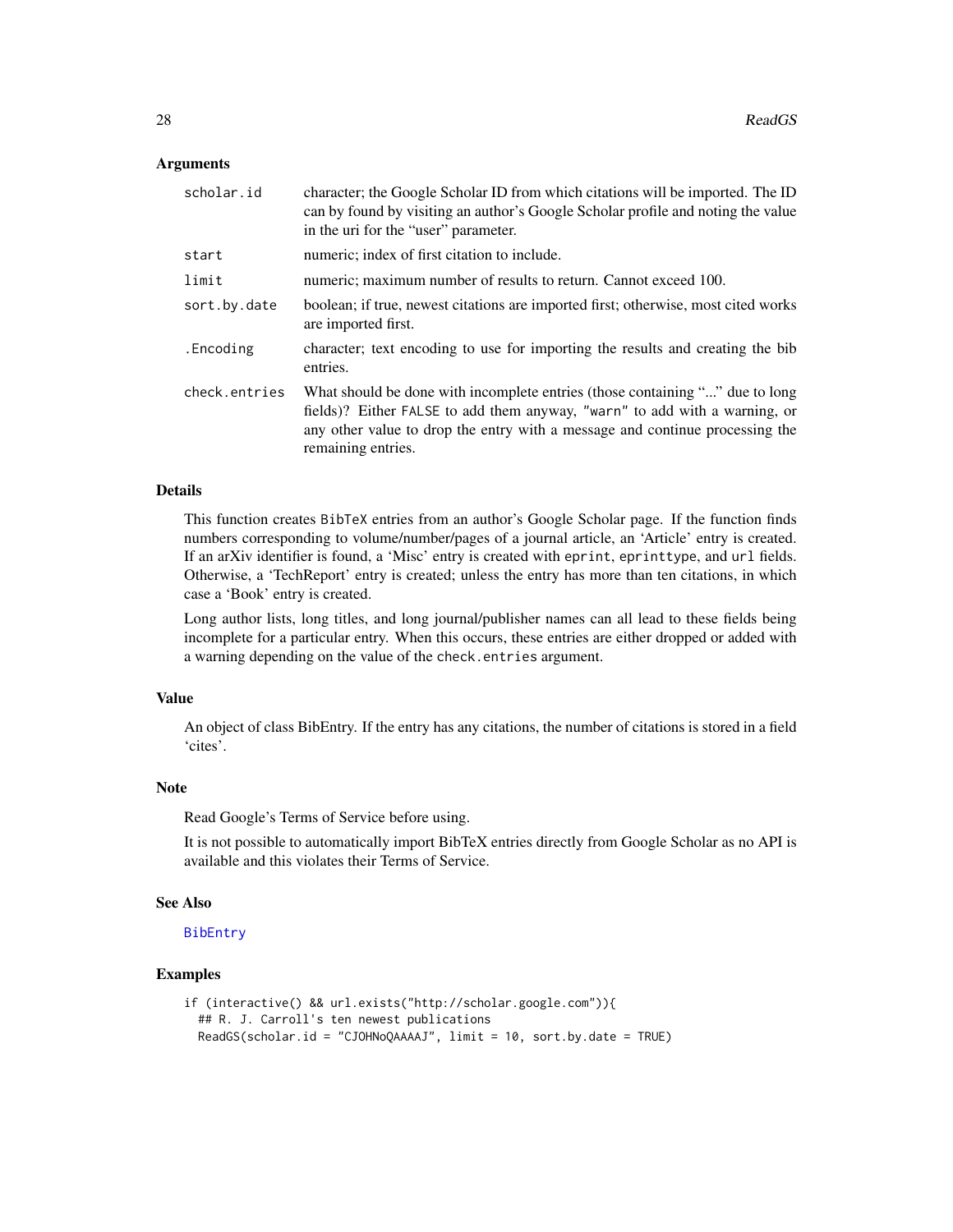#### <span id="page-28-0"></span>ReadPDFs 29

```
## Matthias Katzfu\ss
BibOptions(check.entries = "warn")
kat.bib <- ReadGS(scholar.id = "vqW0UqUAAAAJ")
## retrieve GS citation counts stored in field 'cites'
kat.bib$cites
```
<span id="page-28-1"></span>

}

ReadPDFs *Create bibliographic information from PDF Metadata.*

#### Description

This function creates bibliographic information by reading the Metadata and text of PDFs stored in a user specified directory using Poppler (<http://poppler.freedesktop.org/>). IF requested, the function first searches for DOIs and downloads BibTeX entries from [ReadCrossRef](#page-25-1) if DOIs are found. If this is not requrested or a DOI is not found for an entry, an attempt is made to build a BibTeX entry from the metadata and text.

#### Usage

```
ReadPDFs(path, .enc = "UTF-8", recursive = TRUE, use.crossref = TRUE,
 use.metadata = TRUE, progress = FALSE)
```
## Arguments

| path         | character; path to directory containing pdfs or filename of one pdf. normalizePath<br>is used on the specified path                                                                                                  |
|--------------|----------------------------------------------------------------------------------------------------------------------------------------------------------------------------------------------------------------------|
| .enc         | character; text encoding to use for reading pdf and creating BibEntry object.<br>Available encodings for Poppler can be found using system ("pdfinfo -listenc").<br>The encoding must also be listed in iconvlist(). |
| recursive    | logical; same as list, files. Should pdfs in subdirectories of path be used?                                                                                                                                         |
| use.crossref | logical; should an attempt be made to download bibliographic information from<br>CrossRef if any Document Object Identifiers (DOIs) are found?                                                                       |
| use.metadata | logical; should the PDF metadata also be used to help create entries?                                                                                                                                                |
| progress     | logical; should progress bar be generated when fetching from CrossRef?                                                                                                                                               |

#### Details

This function requires that the pdfinfo utility from Poppler PDF [http://poppler.freedesktop.](http://poppler.freedesktop.org/) [org/](http://poppler.freedesktop.org/) be installed.

This function will create only Article or Misc BibTeX entries.

The absolute path to each file will be stored in the bib entry in a field called 'file', which is recognized by BibLaTeX (though not printed by any standard style) and can be used by the [open.BibEntry](#page-22-1) function to open the PDF in the default viewer.

If the keywords metadata field is available, it will be added to the bib entry in a field 'keywords', which is recognized by BibLaTeX.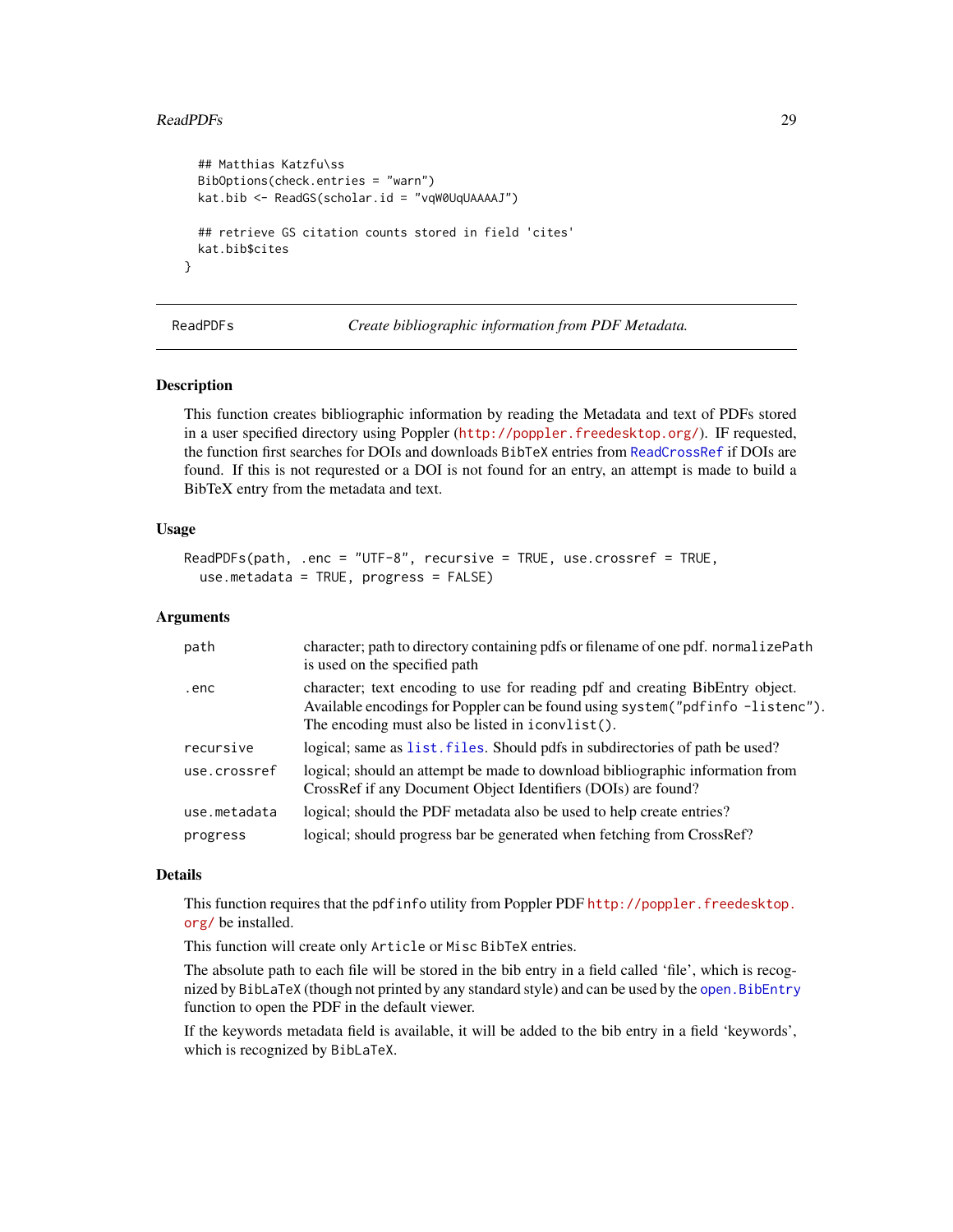## <span id="page-29-0"></span>Value

An object of class BibEntry.

## References

<http://poppler.freedesktop.org/>

## See Also

[ReadCrossRef](#page-25-1), [BibEntry](#page-7-1), [open.BibEntry](#page-22-1)

<span id="page-29-1"></span>ReadPubMed *Search NCBI's Entrez for citation information*

#### Description

This function takes a query and searches an Entrez database for references using NCBI's E-Utilities, returning the results in a BibEntry object.

## Usage

```
ReadPubMed(query, database = "PubMed", ...)
```
## Arguments

| query    | string; search term.                                                  |
|----------|-----------------------------------------------------------------------|
| database | string; the Entrez database to search.                                |
| .        | additional parameters to use for the search. See the <i>Details</i> . |

#### Details

Optional additional parameters to pass to the server include

- retstart index of the first retrieved ID that should be included in the results.
- retmax maximum number of IDs the server will return.
- field limits the query to search only the specified field (e.g. "title").
- datetype type of date to use when limiting search by dates. E.g. "mdat" for modification date or "pdat" for publication date.
- reldate integer; only items that have (datetype) date values within reldate *days* of the current date will be returned.
- mindate, maxdate date ranges to restrict search results. Possible formats are "YYYY", "YYYY/MM", and "YYYY/MM/DD".

## Value

an object of class BibEntry.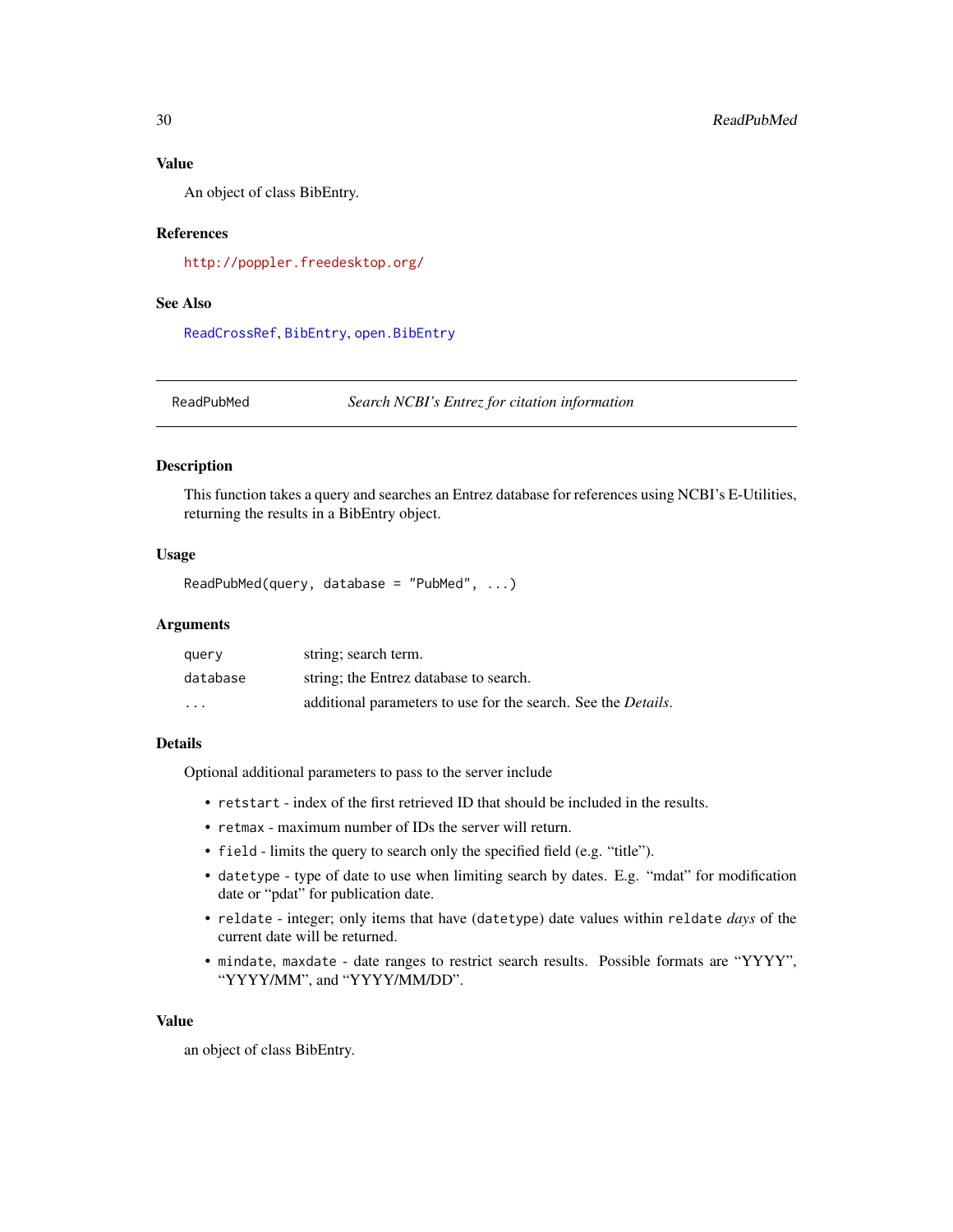#### <span id="page-30-0"></span>ReadZotero 31

## Note

The returned entries will have type either 'Article' or 'Misc' depending on whether journal information was retrieved. See the Entrez documentation listed in the *References*.

The language of the entry will be returned in the field "language" and the abstract will be returned in the field "abstract", if they are available.

## References

<http://www.ncbi.nlm.nih.gov/books/NBK25499/#chapter4.ESearch>

## See Also

Other pubmed: [GetDOIs](#page-16-1); [GetPubMedByID](#page-17-1); [GetPubMedRelated](#page-18-1); [LookupPubMedID](#page-20-1); [ReadCrossRef](#page-25-1)

## Examples

```
if (interactive() && url.exists("http://eutils.ncbi.nlm.nih.gov/"))
 ReadPubMed(query = "raymond carroll measurement error", retmax = 5, mindate = 1990)
```
<span id="page-30-1"></span>ReadZotero *Get Bibliography Information From a Zotero Library.*

#### Description

Get Bibliography Information From a Zotero Library.

#### Usage

```
ReadZotero(user, group, .params, temp.file = tempfile(fileext = ".bib"),
 delete.file = TRUE)
```

| user    | Zotero userID for use in calls to the Zotero API. This is not the same as your<br>Zotero username. The userID for accessing user-owned libraries can be found<br>at https://www.zotero.org/settings/keys after logging in.                                                                                                    |
|---------|-------------------------------------------------------------------------------------------------------------------------------------------------------------------------------------------------------------------------------------------------------------------------------------------------------------------------------|
| group   | Zotero groupID for use in calls to the Zotero API. Only one of user and group<br>should be specified; group will be ignored if both are specified.                                                                                                                                                                            |
| .params | A named list of parameters to use in requests to the Zotero API with possible<br>values                                                                                                                                                                                                                                       |
|         | • q - Search string to use to search the library<br>• qmode - Search mode. Default is "titleCreatorYear". Use "everything" to<br>include full-text content in search.<br>• key - API key. This must be specified to access non-public libraries.<br>• collection - name of a specific collection within the library to search |
|         | • itemType - type of entry to search for; e.g., "book" or "journal Article"                                                                                                                                                                                                                                                   |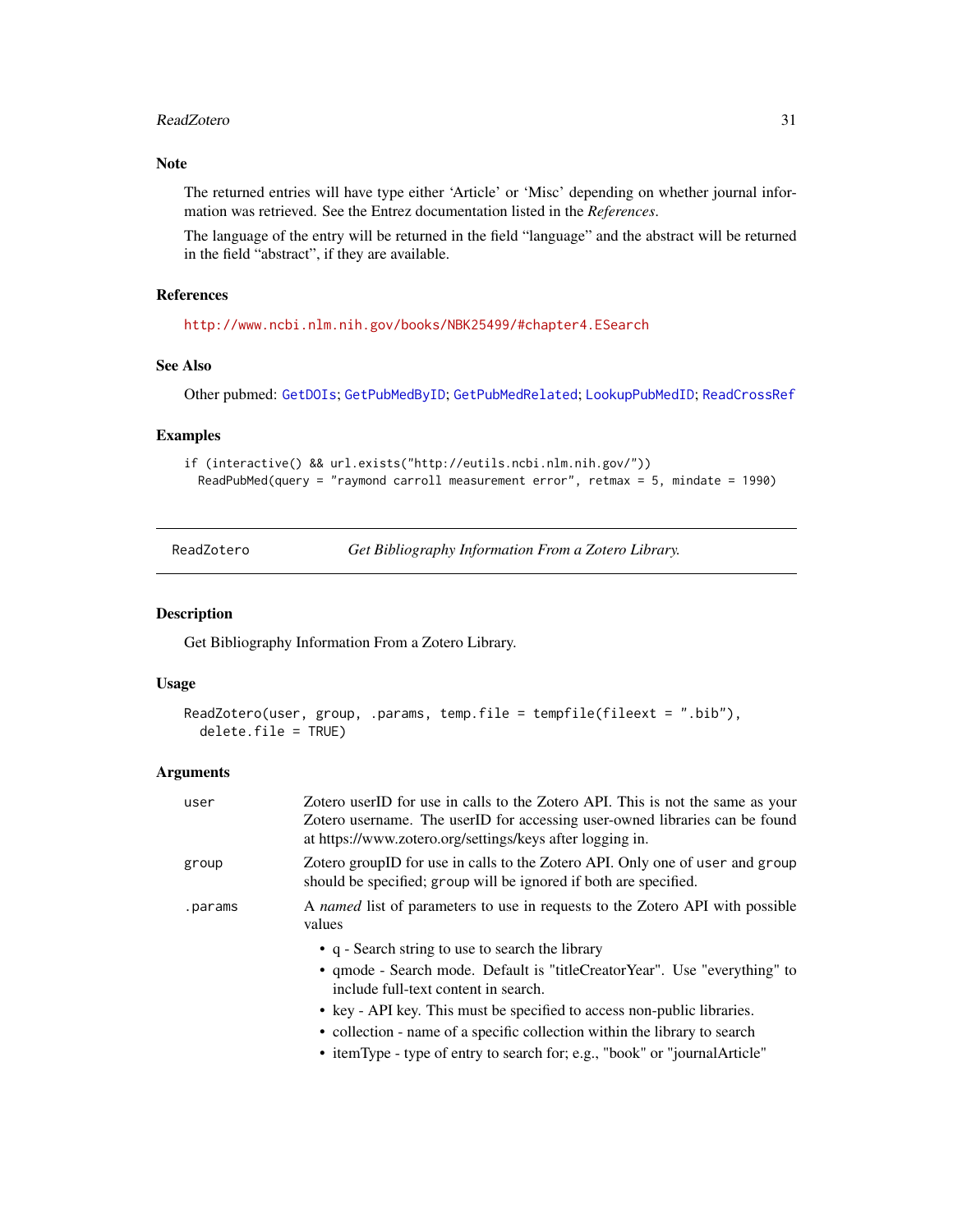<span id="page-31-0"></span>

|             | • tag - name of tag to search for in library                                                    |
|-------------|-------------------------------------------------------------------------------------------------|
|             | • limit - maximum number of entries to return                                                   |
|             | • start - index of first entry to return                                                        |
| temp.file   | character; file name where the BibTeX data returned by Zotero will be temporar-<br>ily written. |
| delete.file | boolean; should temp. file be removed on exit?                                                  |

## Value

An object of class BibEntry

#### References

http://www.zotero.org/support/dev/server\_api/v2/read\_requests

## See Also

[BibEntry](#page-7-1), [getForm](#page-0-0) in package RCurl

## Examples

```
## Not run:
## first two entries in library with bayesian in title
ReadZotero(user = "1648676", .params = list(q = "bayesian",key = "7lhgvcwVq60CDi7E68FyE3br", limit=2))
## Search specific collection
## collection key can be found by reading uri when collection is selected in Zotero
ReadZotero(user = "1648676", .params=list(q = "yu", key = "7lhgvcwVq60CDi7E68FyE3br",
  collection = "3STEQRNU"))
## Search by tag
## Notice the issue with how Zotero uses a TechReport entry for arXiv manuscripts
## This is one instance where the added fields of BibLaTeX are useful
ReadZotero(user = "1648676", .params=list(key = "7lhgvcwVq60CDi7E68FyE3br",
  tag = "Statistics - Machine Learning"))
## To read these in you must set check.entries to FALSE or "warn"
old.opts <- BibOptions(check.entries = FALSE)
length(ReadZotero(user = "1648676", .params = list(key = "7lhgvcwVq60CDi7E68FyE3br",
  tag = "Statistics - Machine Learning")))
## Example using groups
ReadZotero(group = "13495", .params = list(q = "Schmidt)uber",
  collection = "QU23T27Q"))
BibOptions(old.opts)
## End(Not run)
```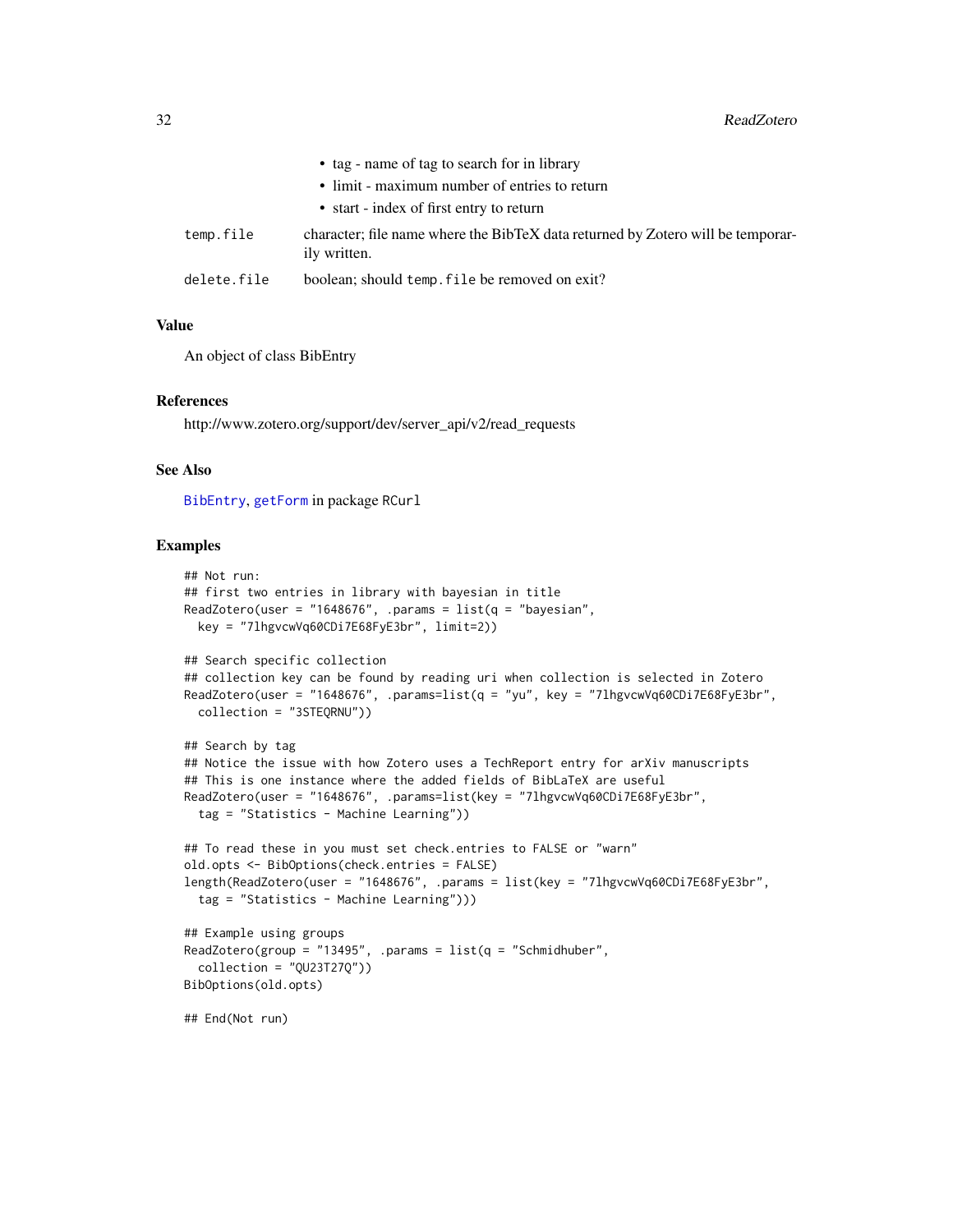<span id="page-32-0"></span>

## Description

RelistBibEntry unflattens a BibEntry object that has been flattened with unlist.

unlist flattens a BibEntry object to a single list where every field (including bibtype and key) of every entry is a separate element in the list.

## Usage

RelistBibEntry(flesh, skeleton = NULL)

## S3 method for class 'BibEntry'  $unlist(x, recursive = FALSE, use.name = TRUE)$ 

## Arguments

| flesh     | list; an unlisted BibEntry object |
|-----------|-----------------------------------|
| skeleton  | currently ignored                 |
| x         | a BibEntry object to flatten      |
| recursive | ignored.                          |
| use.names | ignored.                          |

## Details

RelistBibEntry is only intended for use with unlisted BibEntry objects.

## Value

RelistBibEntry - an object of class BibEntry

For unlist, a list with bib entries collapsed into a single list.

#### Note

The names of the list elements from an unlisted BibEntry object will not be unique. To do this see [make.unique](#page-0-0).

## See Also

[as.BibEntry](#page-4-1)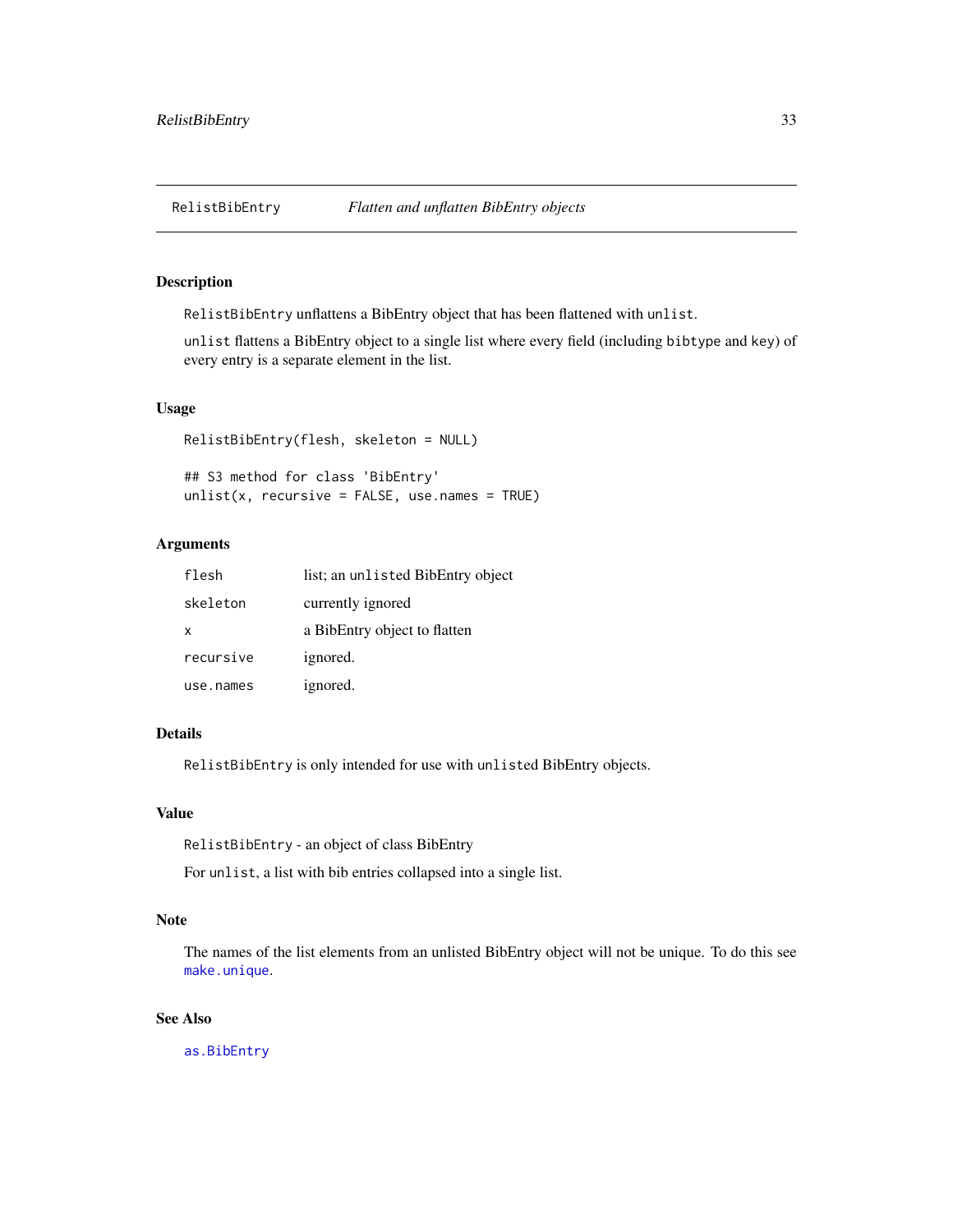## <span id="page-33-0"></span>Examples

```
bib <- list(c(bibtype = "article", key = "mclean2014a", title = "My New Article",
  author = "Mathew W. McLean", journaltitle = "The Journal", date = "2014-01"),
  c(bibtype = "article", key = "mclean2014b", title = "My Newer Article",
  author = "Mathew W. McLean", journaltitle = "The Journal", date = "2014-02"))
bib <- as.BibEntry(bib)
unlist(bib)
RelistBibEntry(unlist(bib))
```
<span id="page-33-1"></span>sort.BibEntry *Sort a BibEntry Object*

#### Description

Sorts a BibEntry object by specified fields. The possible fields used for sorting and the order they are used in correspond with the options avaiable in BibLaTeX.

## Usage

```
## S3 method for class 'BibEntry'
sort(x, decreasing = FALSE,sorting = BibOptions()$sorting, .bibstyle = BibOptions()$bib.style, ...)
```
#### Arguments

| X          | an object of class BibEntry                                     |
|------------|-----------------------------------------------------------------|
| decreasing | logical; should the sort be increasing or decreasing?           |
| sorting    | sort method to use, see <b>Details</b> .                        |
| .bibstyle  | bibliography style; used when sort is called by print. BibEntry |
|            | internal use only                                               |

## Details

The possible values for argument sorting are

- nty sort by name, then by title, then by year
- nyt sort by name, then by year, then title
- nyvt sort by name, year, volume, title
- anyt sort by alphabetic label, name, year, title
- anyvt sort by alphabetic label, name, year, volume, title
- ynt sort by year, name, title
- ydnt sort by year (descending), name, title
- debug sort by keys
- none no sorting is performed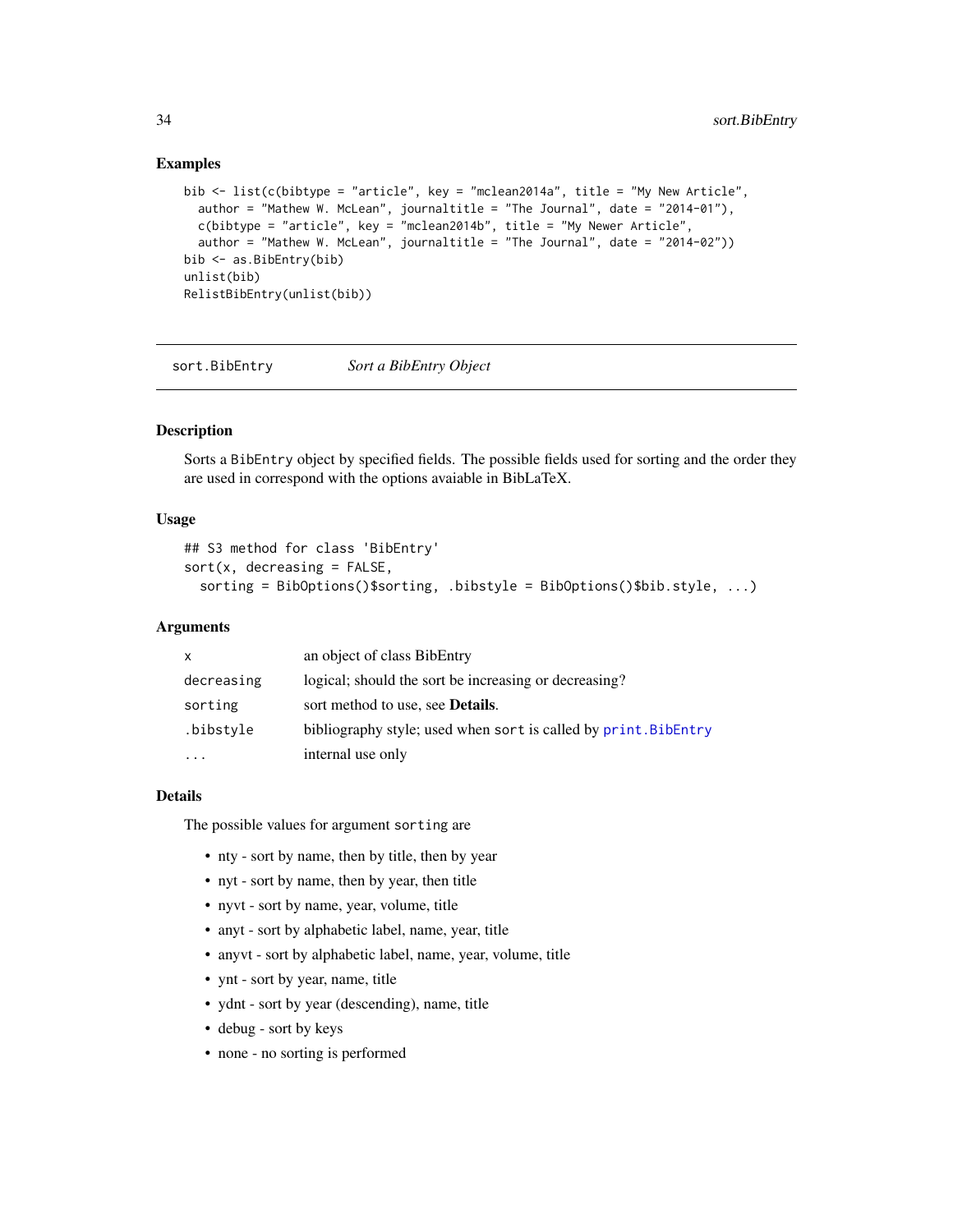#### <span id="page-34-0"></span>toBiblatex 35

All sorting methods first consider the field presort, if available. Entries with no presort field are assigned presort value "mm". Next the sortkey field is used.

When sorting by name, the sortname field is used first. If it is not present, the author field is used, if that is not present editor is used, and if that is not present translator is used. All of these fields are affected by the value of max.names in .BibOptions()\$max.names.

When sorting by title, first the field sorttitle is considered. Similarly, when sorting by year, the field sortyear is first considered.

When sorting by volume, if the field is present it is padded to four digits with leading zeros; otherwise, the string "0000" is used.

When sorting by alphabetic label, the labels that would be generating with the "alphabetic" bibstyle are used. First the shorthand field is considered, then label, then shortauthor, shorteditor, author, editor, and translator. Refer to the BibLaTeX manual Sections 3.1.2.1 and 3.5 and Appendix C.2 for more information.

#### Value

the sorted BibEntry object

#### References

Lehman, Philipp and Kime, Philip and Boruvka, Audrey and Wright, J. (2013). The biblatex Package. <http://ctan.mirrorcatalogs.com/macros/latex/contrib/biblatex/doc/biblatex.pdf>.

## See Also

[BibEntry](#page-7-1), [print.BibEntry](#page-23-1), [order](#page-0-0)

## Examples

```
file.name <- system.file("Bib", "biblatexExamples.bib", package="RefManageR")
bib <- suppressMessages(ReadBib(file.name)[[70:73]])
BibOptions(sorting = "none")
bib
sort(bib, sorting = "nyt")
sort(bib, sorting = "ynt")
BibOptions(restore.defaults = TRUE)
```
<span id="page-34-2"></span>toBiblatex *Convert BibEntry objects to BibTeX or BibLaTeX*

#### <span id="page-34-1"></span>Description

toBiblatex converts a BibEntry object to character vectors with BibLaTeX markup. toBibtex will convert a BibEntry object to character vectors with BibTeX markup, converting some BibLaTeX fields and all entry types that are not supported by BibTeX to ones that are supported.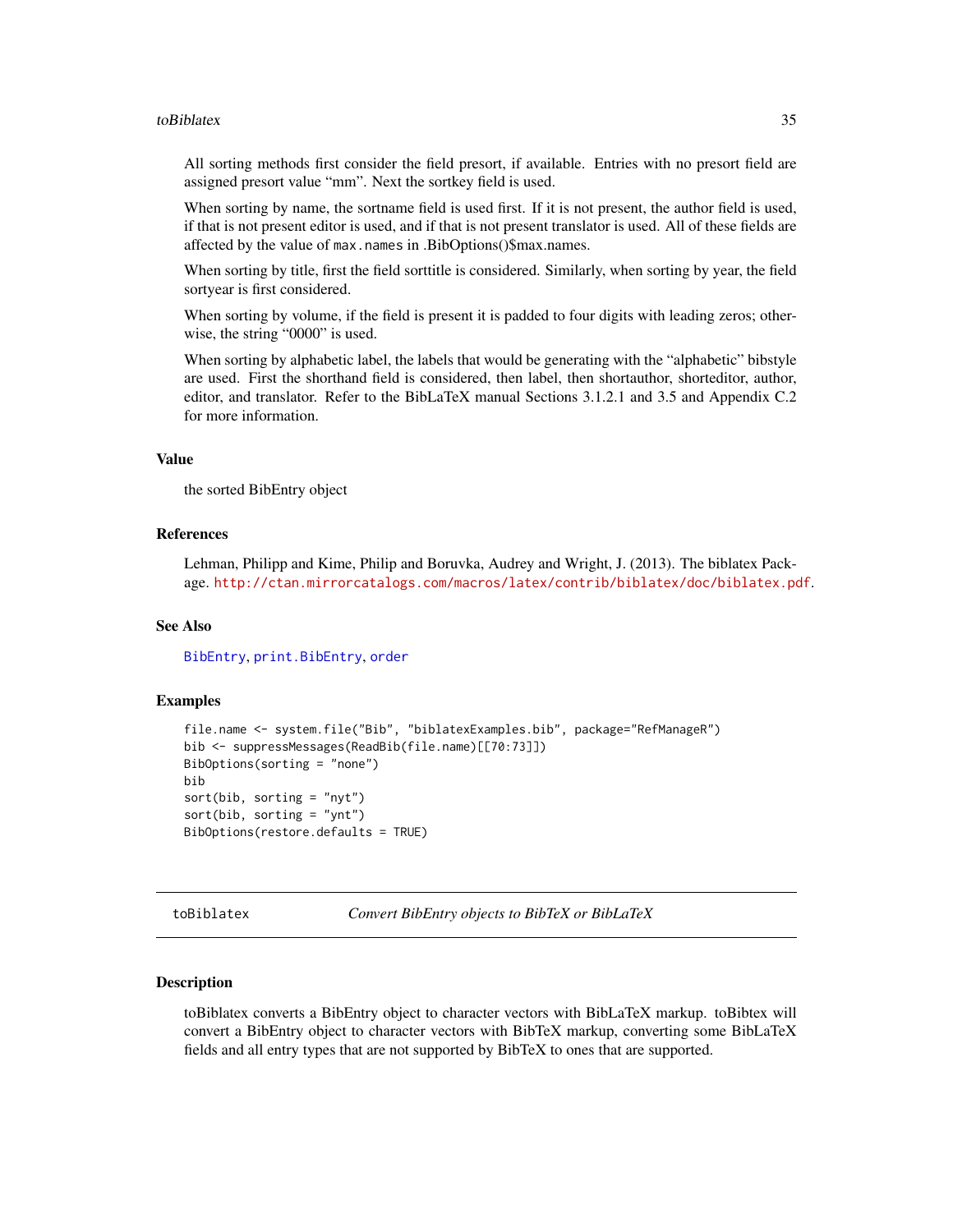## <span id="page-35-0"></span>Usage

```
toBiblatex(object, ...)
## S3 method for class 'BibEntry'
toBibtex(object, note.replace.field = c("urldate",
 "pubsate", "addendum"), extra.fields = NULL, ...)
```
## Arguments

| object             | an object of class BibEntry to be converted                                                                                                                                                                                                    |
|--------------------|------------------------------------------------------------------------------------------------------------------------------------------------------------------------------------------------------------------------------------------------|
| $\cdots$           | ignored                                                                                                                                                                                                                                        |
| note.replace.field |                                                                                                                                                                                                                                                |
|                    | a character vector of BibLaTeX fields. When converting an entry to BibTeX, the<br>first field in the entry that matches one specified in this vector will be added to<br>the note field, <i>if</i> the note field is not already present       |
| extra.fields       | character vector; fields that are not supported in standard BibTeX styles are by<br>default dropped in the result return by the toBibtex function. Any fields specified<br>in extra. fields will <i>not</i> be dropped if present in an entry. |

#### Details

toBiblatex converts the BibEntry object to a vector containing the corresponding BibLaTeX file, it ensures the name list fields (e.g. author and editor) are formatted properly to be read by bibtex and biber and otherwise prints all fields as is, thus it is similar to [toBibtex](#page-34-1).

toBibtex will attempt to convert BibLaTeX entries to a format that can be read by bibtex. Any fields not supported by bibtex are dropped unless they are specified in extra.fields. The fields below, if they are present, are converted as described and added to a bibtex supported field, unless that field is already present.

- date The date field, if present will be truncated to a year and added to the year field, if it is not already present. If a month is specified with the date, it will be added to the month field.
- journaltitle Will be changed to journal, if it is not already present
- location Will be changed to address
- institution Converted to school for thesis entries
- sortkey Converted to key
- maintitle Converted to series
- issuetitle Converted to booktitle
- eventtitle Converted to booktitle
- eprinttype Converted to archiveprefix (for arXiv references)
- eprintclass Converted to primaryclass (for arXiv references)

If no note field is present, the note.replace.field can be used to specified BibLaTeX fields that can be looked for and added to the note field if they are present.

BibLaTeX entry types that are not supported by bibtex are converted by toBibtex as follows "mvbook" = "Book", "bookinbook" = "InBook", "suppbook" = "InBook",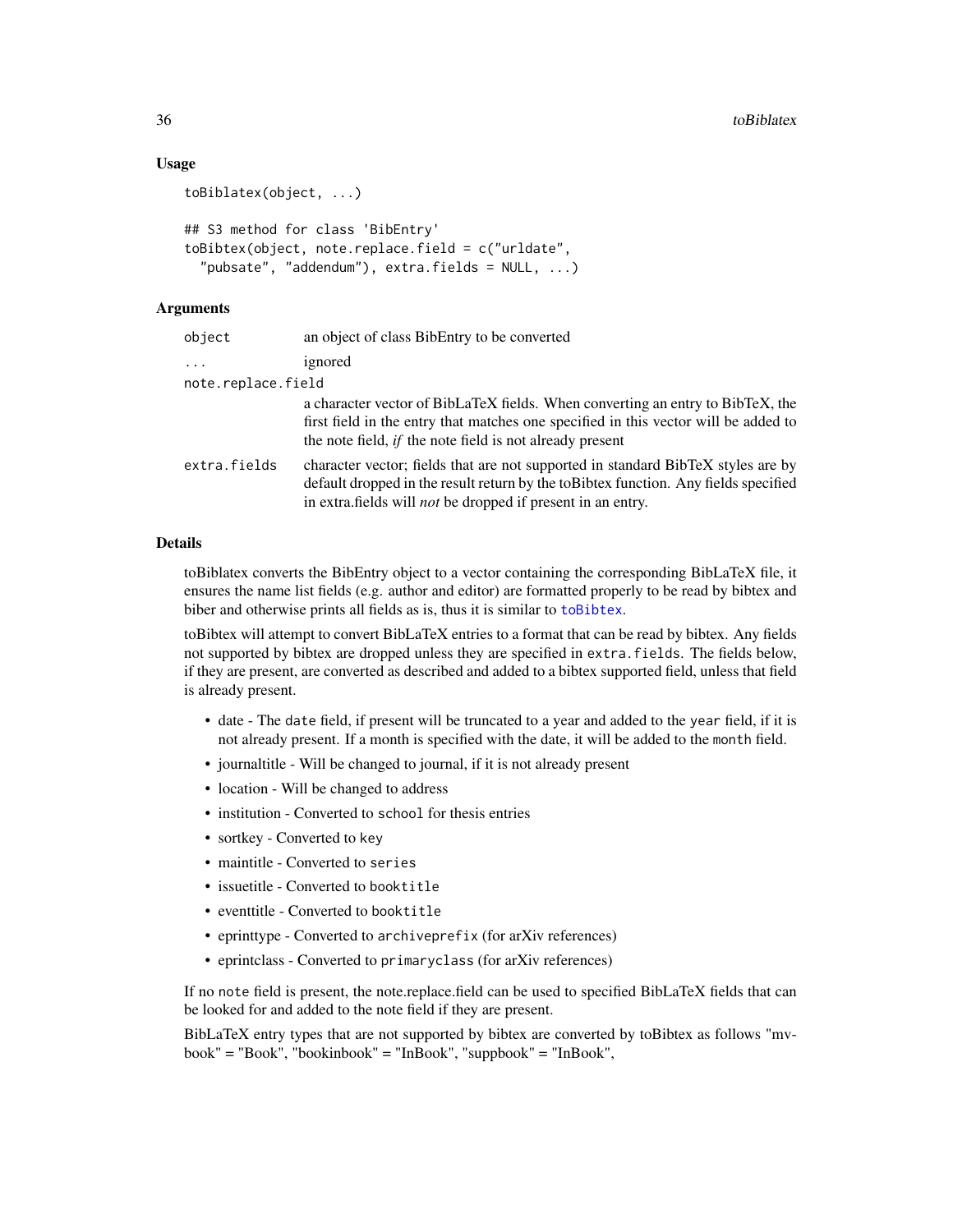## <span id="page-36-0"></span>UpdateFieldName 37

- MvBook,Collection,MvCollection,Reference,MvReference,Proceedings,MvProceedings,Periodical - to Book
- BookInBook,SuppBook,InReference,SuppPeriodical to InBook
- report,patent to TechReport
- SuppCollection to InCollection
- thesis to MastersThesis if type = mathesis, else to PhdThesis
- *rest* to Misc

## Value

an object of class "Bibtex" - character vectors where each element holds one line of a BibTeX or BibLaTeX file

#### Author(s)

McLean, M. W. <mathew.w.mclean@gmail.com>

#### See Also

[toBibtex](#page-34-1), [BibEntry](#page-7-1), [print.BibEntry](#page-23-1)

#### Examples

```
file.name <- system.file("Bib", "biblatexExamples.bib", package="RefManageR")
bib <- suppressMessages(ReadBib(file.name))
toBiblatex(bib[70:72])
toBibtex(bib[70:72])
```
UpdateFieldName *Rename a field in a BibEntry object.*

## Description

This function will rename a field, in every entry where it is present, in a BibEntry object.

## Usage

```
UpdateFieldName(x, old.field, new.field)
```

| X         | - a BibEntry object                                   |
|-----------|-------------------------------------------------------|
| old.field | - string; the current name of the field to be renamed |
| new.field | - string; the new name to replace old. field          |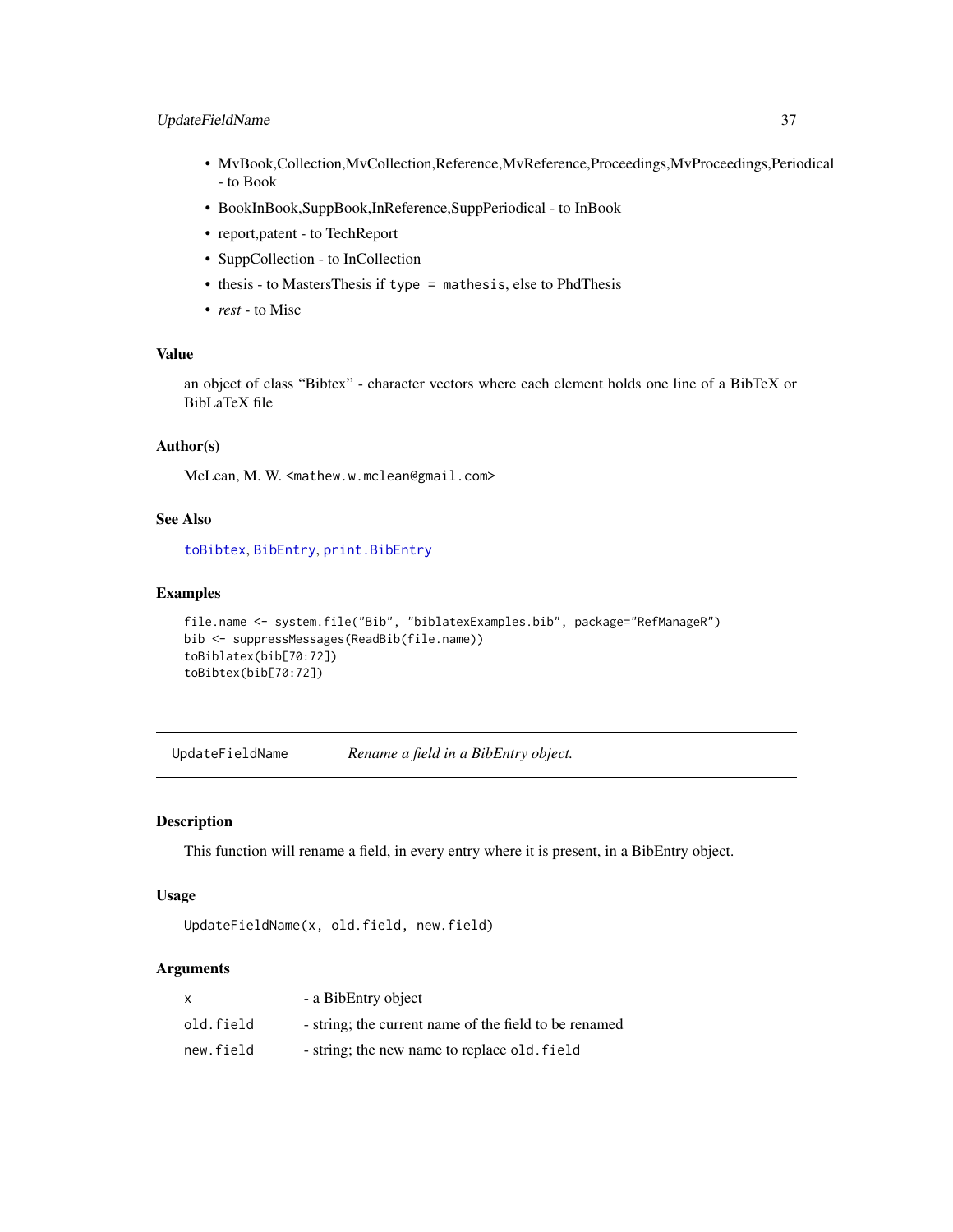## Value

x, with the renamed field.

#### Examples

```
bib <- as.BibEntry(list(c(bibtype = "article", key = "mclean2014a", title = "My New Article",
  author = "Mathew W. McLean", journal = "The Journal", date = "2014-01"),
  c(bibtype = "article", key = "mclean2014b", title = "My Newer Article",
   author = "Mathew W. McLean", journal = "The Journal", date = "2014-02")))
bib <- UpdateFieldName(bib, "journal", "journaltitle")
toBiblatex(bib)
```
<span id="page-37-1"></span>WriteBib *Create a BibTeX File from a BibEntry Object*

## Description

Creates a Bibtex File from a BibEntry object for use with either BibTeX or BibLaTex.

#### Usage

```
WriteBib(bib, file = "references.bib", biblatex = TRUE, append = FALSE,
  verbose = TRUE, ...)
```
## Arguments

| bib      | a BibEntry object to be written to file.                                                                                                                             |
|----------|----------------------------------------------------------------------------------------------------------------------------------------------------------------------|
| file     | character string naming a file, should; end in "bib"                                                                                                                 |
| biblatex | boolean; if TRUE, to Biblatex is used and no conversions of the BibEntry object<br>are done; if FALSE entries will be converted as described in to Bibtex. BibEntry. |
| append   | as in write.bib                                                                                                                                                      |
| verbose  | as in write, bib                                                                                                                                                     |
| $\cdots$ | additional arguments passed to writeLines                                                                                                                            |

## Value

bib - invisibly

## Note

To write the contents of bib "as is", the argument biblatex should be TRUE, otherwise conversion is done as in [toBibtex.BibEntry](#page-34-1).

## Author(s)

McLean, M. W. based on [write.bib](#page-0-0) by Gaujoux, R. in package bibtex.

<span id="page-37-0"></span>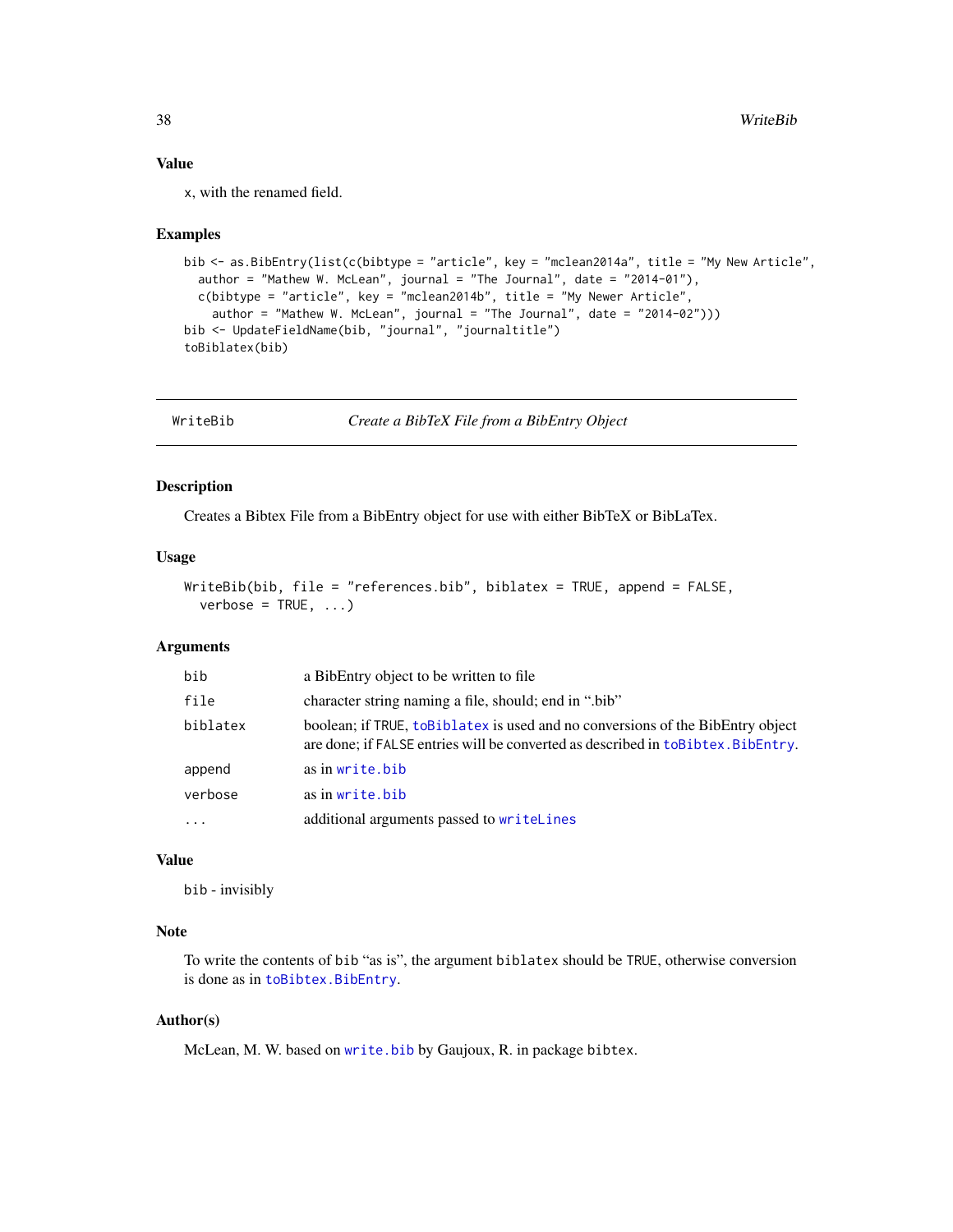## <span id="page-38-0"></span>[.BibEntry 39

## See Also

[write.bib](#page-0-0), [ReadBib](#page-24-1), [toBibtex.BibEntry](#page-34-1), [toBiblatex](#page-34-2), [BibEntry](#page-7-1)

#### Examples

```
bib <- ReadCrossRef(query = '10.1080/01621459.2012.699793')
## Write bib if no server error
if (length(bib)){
  tfile <- tempfile(fileext = ".bib")
  WriteBib(bib, tfile, biblatex = TRUE)
  identical(ReadBib(tfile), bib)
  unlink(tfile)
}
```
<span id="page-38-1"></span>[.BibEntry *Search BibEntry objects by field*

## <span id="page-38-2"></span>Description

Allows for searching and indexing a BibEntry object by fields, including names and dates. The extraction operator and the SearchBib function simplying provide different interfaces to the same search functionality.

## Usage

```
## S3 method for class 'BibEntry'
x[i, j, ..., drop = FALSE]SearchBib(x, .opts = list(), ...)
```

| x            | an object of class BibEntry                                                                                                                                                                                                                    |
|--------------|------------------------------------------------------------------------------------------------------------------------------------------------------------------------------------------------------------------------------------------------|
| $\mathbf{i}$ | A named list or character vector of search terms with names corresponding to<br>the field to search for the search term. Alternatively, a vector of entry key values<br>or numeric or logical indices specifying which bibentries to exctract. |
| j            | A named list or character vector, as i. Entries matching the search specified by<br>i OR matching the query specified by j will be return                                                                                                      |
|              | arguments in the form bib. field = search. term, or as j lists or character<br>vectors for additional searches. For Search Bib, can alternatively have same<br>form as i.                                                                      |
| drop         | logical, should attributes besides class be dropped from result?                                                                                                                                                                               |
| .opts        | list of search options with name = value entries. Any option described in<br>Biboptions is valid, with the following being the most relevant ones                                                                                              |
|              | • use. regex - logical; are the search terms regular expressions or should<br>exact matching be used?                                                                                                                                          |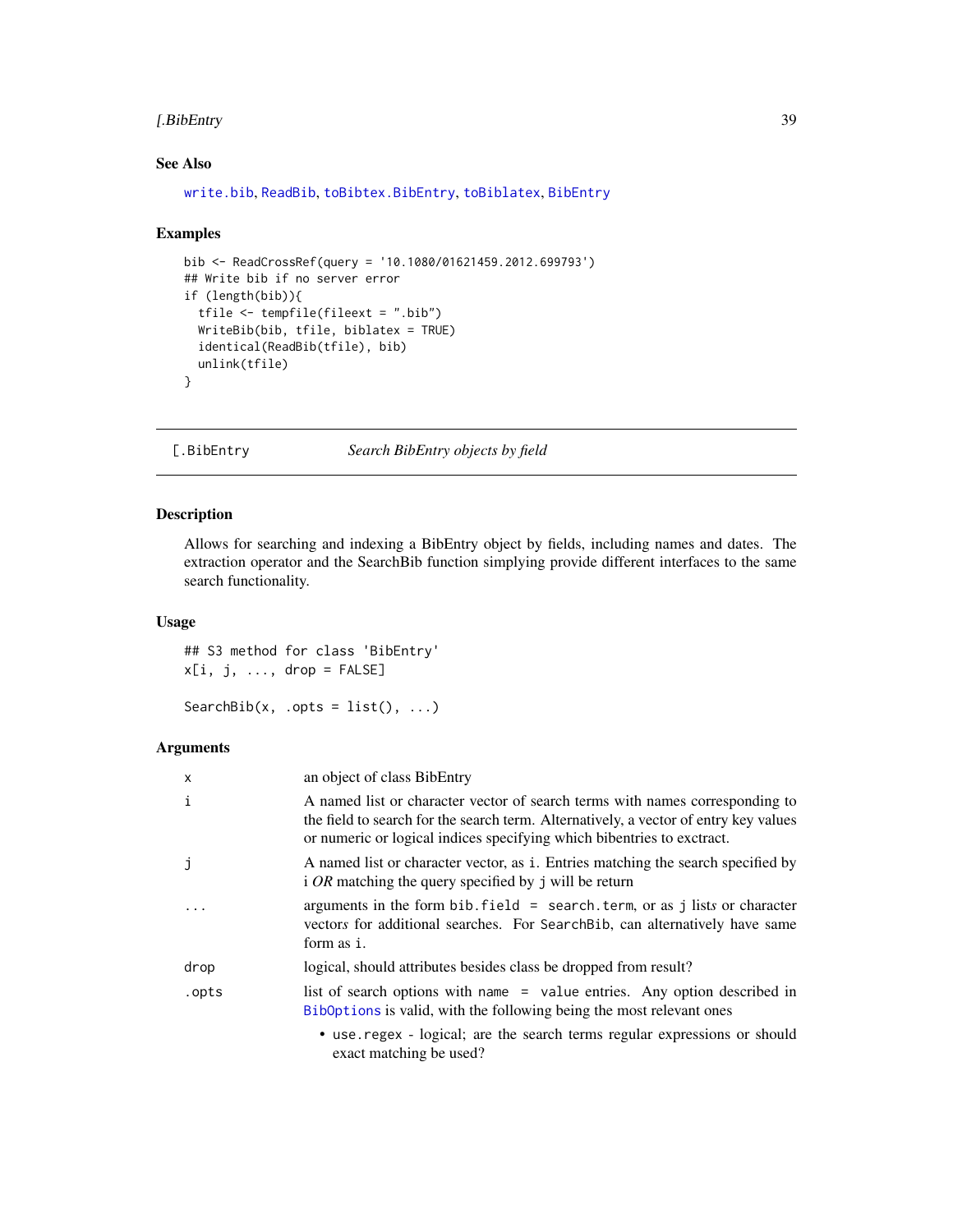- <span id="page-39-0"></span>• ignore.case - logical; should case be ignored when comparing strings?
- match.date how should the date fields date, urldate, eventdate, and origdate. Default is "year.only", so that months and days in dates are ignored when comparing. Currently, specifying any other value results the full date being used. See the Note section.
- match.author character string; how should name fields be searched? If "family.only", only family names are compared; if "family.with.initials", family name and given name initials are used; if "exact", full names are used.
- return.ind logical; if TRUE the returned object is numeric indices of match locations; otherwise, a BibEntry object is returned

#### Value

an object of class BibEntry (the results of the search/indexing), *or* if BibOptions()\$return.ind=TRUE, the indices in x that match the search terms.

#### Note

The arguments to the SearchBib function that control certain search features can also be changed for the extraction operator by changing the corresponding option in the .BibOptions object; see [BibOptions](#page-10-1).

#### See Also

Other operators: [\\$.BibEntry](#page-43-1); [\\$<-.BibEntry](#page-44-1); [+.BibEntry](#page-3-2), [+.BibEntry](#page-3-2), [merge.BibEntry](#page-3-1); [\[<-.BibEntry](#page-40-1); [\[\[.BibEntry](#page-42-1); [\[\[<-.BibEntry](#page-43-2); [c.BibEntry](#page-12-1)

#### Examples

```
file.name <- system.file("Bib", "biblatexExamples.bib", package="RefManageR")
bib <- suppressMessages(ReadBib(file.name))
```

```
## author search, default is to use family names only for matching
bib[author = "aristotle"]
```

```
## Aristotle references before 1925
bib[author="aristotle", date = "/1925"]
```
## Aristotle references before 1925 \*OR\* references with editor Westfahl bib[list(author="aristotle", date = "/1925"),list(editor = "westfahl")]

```
## Change some searching and printing options and search for author
old.opts <- BibOptions(bib.style = "authoryear", match.author = "exact",
 max.names = 99, first.inits = FALSE)
bib[author="Mart\u00edn, Jacinto and S\u00e1nchez, Alberto"]
BibOptions(old.opts) ## reset options
```

```
## Some works of Raymond J. Carroll's
file.name <- system.file("Bib", "RJC.bib", package="RefManageR")
bib <- ReadBib(file.name)
```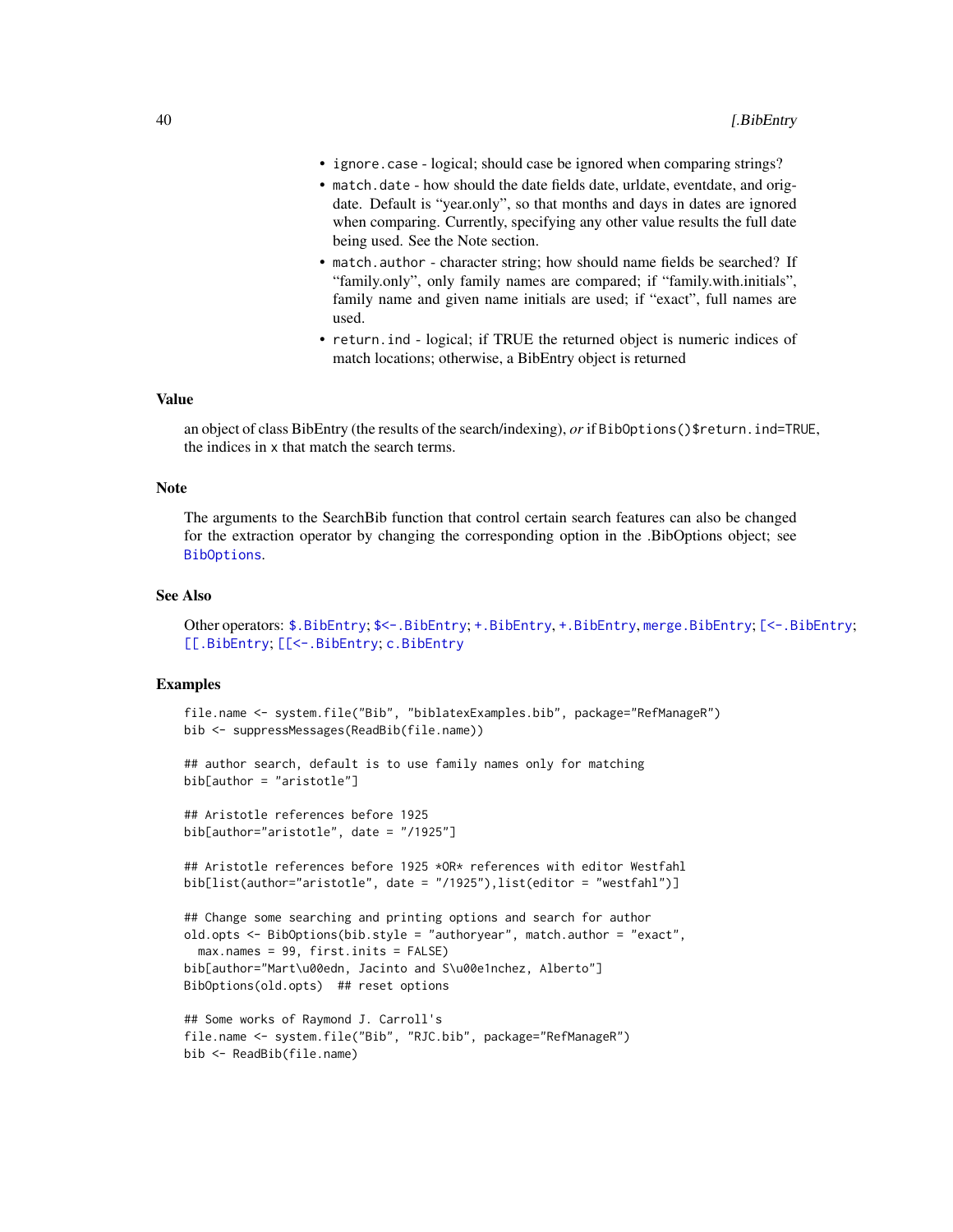## <span id="page-40-0"></span>[<-.BibEntry 41

```
length(bib)
## index by key
bib[c("chen2013using", "carroll1978distributions")]
## Papers with someone with family name Wang
length(SearchBib(bib, author='Wang', .opts = list(match.author = "family")))
## Papers with Wang, N.
length(SearchBib(bib, author='Wang, N.', .opts = list(match.author = "family.with.initials")))
## tech reports with Ruppert
length(bib[author='ruppert',bibtype="report"])
##Carroll and Ruppert tech reports at UNC
length(bib[author='ruppert',bibtype="report",institution="north carolina"])
## Carroll and Ruppert papers since leaving UNC
length(SearchBib(bib, author='ruppert', date="1987-07/",
   .opts = list(match.date = "exact")))
## Carroll and Ruppert papers NOT in the 1990's
length(SearchBib(bib, author='ruppert', date = "!1990/1999"))
identical(SearchBib(bib, author='ruppert', date = "!1990/1999"),
 SearchBib(bib, author='ruppert', year = "!1990/1999"))
table(unlist(SearchBib(bib, author='ruppert', date="!1990/1999")$year))
## Carroll + Ruppert + Simpson
length(bib[author="Carroll, R. J. and Simpson, D. G. and Ruppert, D."])
## Carroll + Ruppert OR Carroll + Simpson
length(bib[author=c("Carroll, R. J. and Ruppert, D.", "Carroll, R. J. and Simpson, D. G.")])
## Carroll + Ruppert tech reports at UNC "OR" Carroll and Ruppert JASA papers
length(bib[list(author='ruppert',bibtype="report",institution="north carolina"),
 list(author="ruppert",journal="journal of the american statistical association")])
```
<span id="page-40-1"></span>[<-.BibEntry *Update Different Fields of Multiple Entries of a BibEntry Object*

#### **Description**

Assign new values for specified fields in a BibEntry object using a named character vector or list of named character vectors.

#### Usage

```
## S3 replacement method for class 'BibEntry'
x[i, j, ...] <- value
```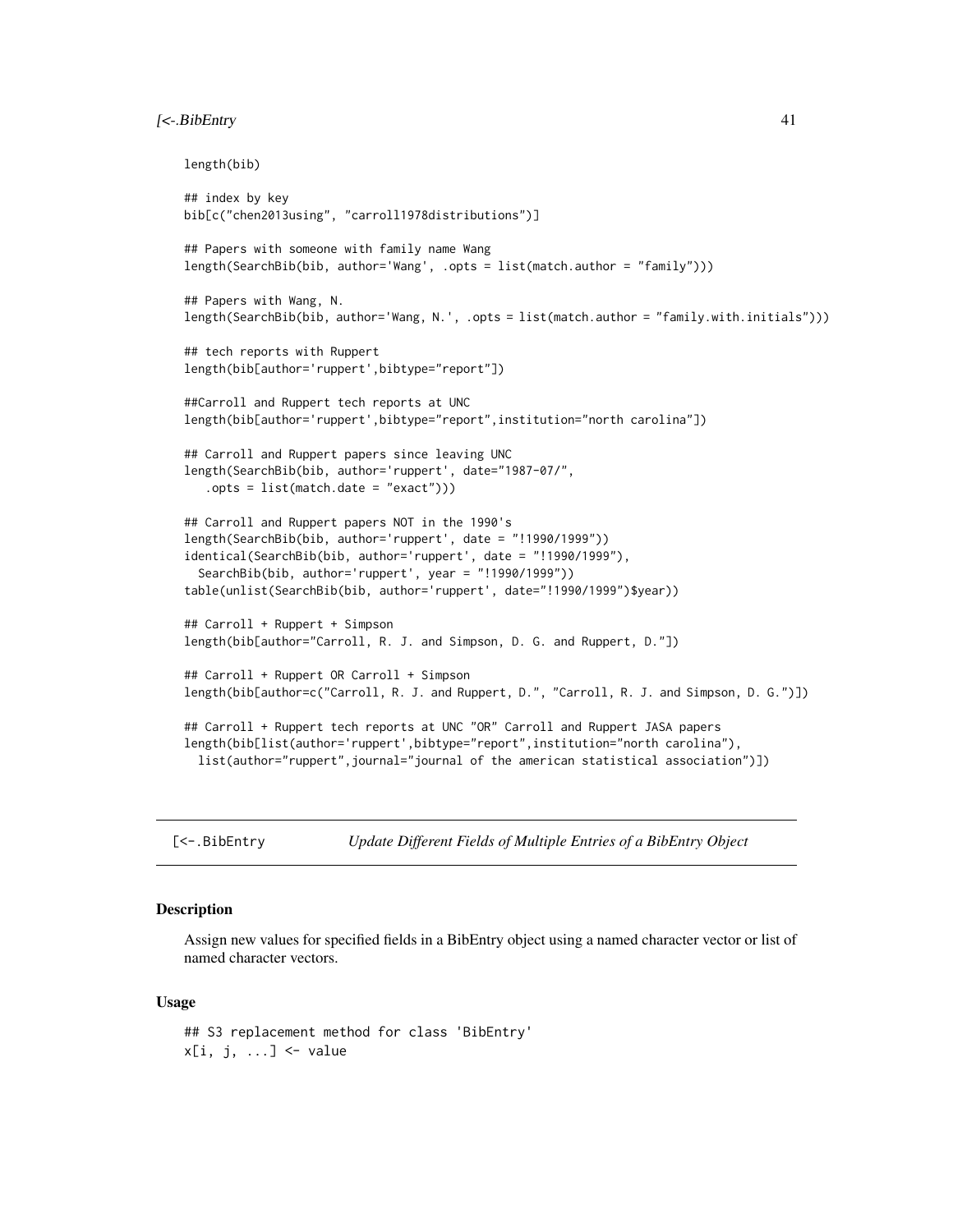#### <span id="page-41-0"></span>**Arguments**

| $\mathsf{x}$ | - a BibEntry object.                                                                                                                                                                                                                                      |
|--------------|-----------------------------------------------------------------------------------------------------------------------------------------------------------------------------------------------------------------------------------------------------------|
| $\mathbf{i}$ | $-$ see [.BibEntry                                                                                                                                                                                                                                        |
| j            | $-$ see [.BibEntry                                                                                                                                                                                                                                        |
|              | $-$ see [.BibEntry                                                                                                                                                                                                                                        |
| value        | - values to be assigned to x. To update one entry only, should be a named<br>character vector with names corresponding to fields. To update multiple entries,<br>should be a list of named character vectors. Can also be an object of class<br>BibEntry. |

#### Details

Date and name list fields should be in the format expected by Biblatex (see [BibEntry](#page-7-1)).

To clear a field 'field\_name' from an entry use field\_name = "".

## Value

an object of class BibEntry.

## See Also

Other operators: [\\$.BibEntry](#page-43-1); [\\$<-.BibEntry](#page-44-1); [+.BibEntry](#page-3-2), [+.BibEntry](#page-3-2), [merge.BibEntry](#page-3-1); [SearchBib](#page-38-2), [\[.BibEntry](#page-38-1), [\[.BibEntry](#page-38-1); [\[\[.BibEntry](#page-42-1); [\[\[<-.BibEntry](#page-43-2); [c.BibEntry](#page-12-1)

#### Examples

```
file.name <- system.file("Bib", "RJC.bib", package="RefManageR")
bib <- ReadBib(file.name)
print(bib[seq_len(3L)], .opts = list(sorting = "none", bib.style = "alphabetic"))
## add month to Serban et al., add URL and urldate to Jennings et al., and
## add DOI and correct journal to Garcia et al.
bib[seq_len(3L)] <- list(c(date="2013-12"),
                       c(url="http://bsb.eurasipjournals.com/content/2013/1/13",
                          urldate = "2014-02-02"),
                        c(doi="10.1093/bioinformatics/btt608",
                         journal = "Bioinformatics"))
print(bib[seq_len(3L)], .opts = list(sorting = "none", bib.style = "alphabetic"))
bib2 <- bib[seq_len(3L)]
bib2[2:3] <- bib[5:6]
bib2
bib2[3] <- c(journal='', eprinttype = "arxiv", eprint = "1308.5427",
  eprintclass = "math.ST", pubstate = "submitted", bibtype = "misc")
bib2
```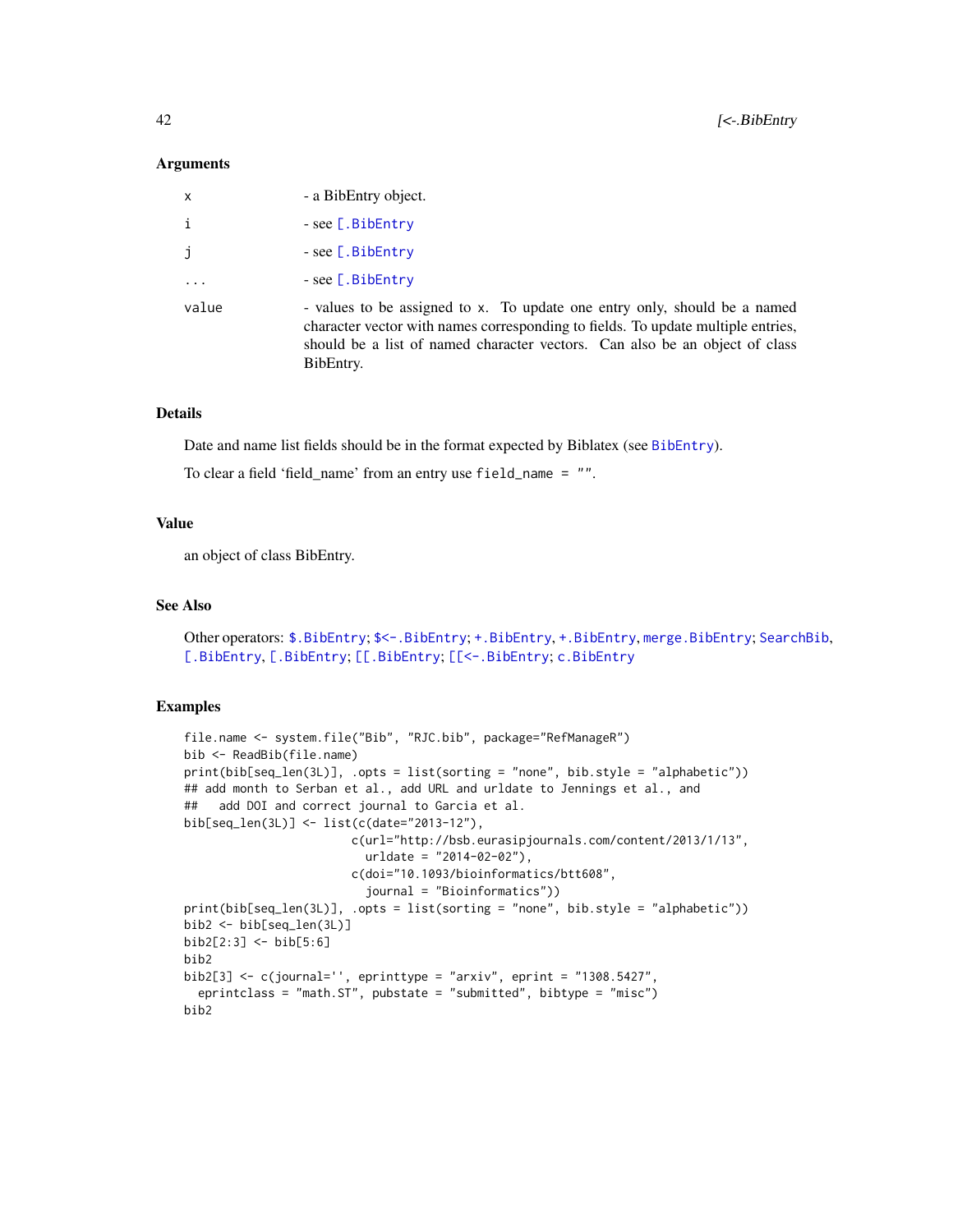<span id="page-42-1"></span><span id="page-42-0"></span>

#### **Description**

Operator for extracting BibEntry objects by index.

#### Usage

## S3 method for class 'BibEntry'  $x[[i, drop = FALSE]]$ 

#### Arguments

| $\mathsf{x}$ | a BibEntry object                                                                                                        |
|--------------|--------------------------------------------------------------------------------------------------------------------------|
| i            | numeric indices of entries to exctract, or a character vector of keys correspond-<br>ing to the entries to be extracted. |
| drop         | logical, should attributes besides class be dropped from result?                                                         |

## Value

an object of class BibEntry.

## Note

This method is different than the usual operator [[ for lists in that a vector of indices may be specified.

This method behaves differently than the [ operator for BibEntry objects in that it does not expand crossreferences when returning, so that a parent entry or xdata entry will be dropped if it is not also indexed when indexing the child entry.

This method is not affected by the value of BibOptions()\$return.ind.

#### See Also

Other operators: [\\$.BibEntry](#page-43-1); [\\$<-.BibEntry](#page-44-1); [+.BibEntry](#page-3-2), [+.BibEntry](#page-3-2), [merge.BibEntry](#page-3-1); [SearchBib](#page-38-2), [\[.BibEntry](#page-38-1), [\[.BibEntry](#page-38-1); [\[<-.BibEntry](#page-40-1); [\[\[<-.BibEntry](#page-43-2); [c.BibEntry](#page-12-1)

## Examples

```
file.name <- system.file("Bib", "biblatexExamples.bib", package="RefManageR")
bib <- suppressMessages(ReadBib(file.name))
bib[[20:21]]
bib[c("hyman", "loh")]
```
## Note this is FALSE because [[ does not inherit from the dropped parent entry while [ does. identical(bib[1], bib[[1]])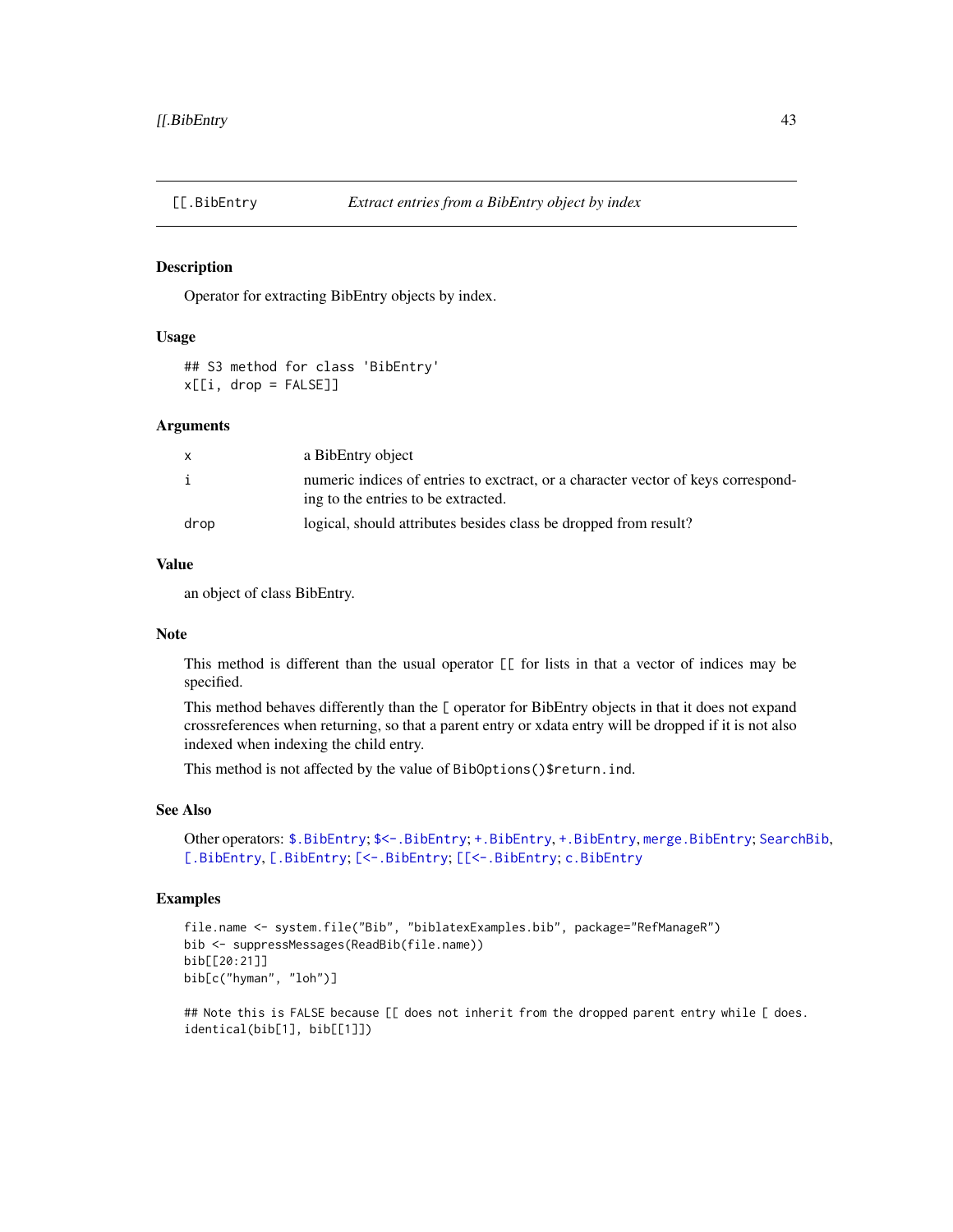<span id="page-43-2"></span><span id="page-43-0"></span>

#### Description

Replace one entry in a BibEntry object with another

## Usage

```
## S3 replacement method for class 'BibEntry'
x[[i]] <- value
```
#### Arguments

| x     | - a BibEntry object                                                                                 |
|-------|-----------------------------------------------------------------------------------------------------|
|       | - a numeric index or a string entry key                                                             |
| value | - a single entry BibEntry object or an object that can be coereced to BibEntry<br>using as.BibEntry |

## Details

This function will replace the specified entry in x with the entry given by value. To replace multiple entries see [\[<-.BibEntry](#page-40-1).

## Value

an object of class BibEntry

## See Also

Other operators: [\\$.BibEntry](#page-43-1); [\\$<-.BibEntry](#page-44-1); [+.BibEntry](#page-3-2), +.BibEntry, [merge.BibEntry](#page-3-1); [SearchBib](#page-38-2), [\[.BibEntry](#page-38-1), [\[.BibEntry](#page-38-1); [\[<-.BibEntry](#page-40-1); [\[\[.BibEntry](#page-42-1); [c.BibEntry](#page-12-1)

<span id="page-43-1"></span>\$.BibEntry *Extract fields from a BibEntry object*

## Description

used to extract a single field from each entry in a BibEntry object

## Usage

## S3 method for class 'BibEntry' x\$name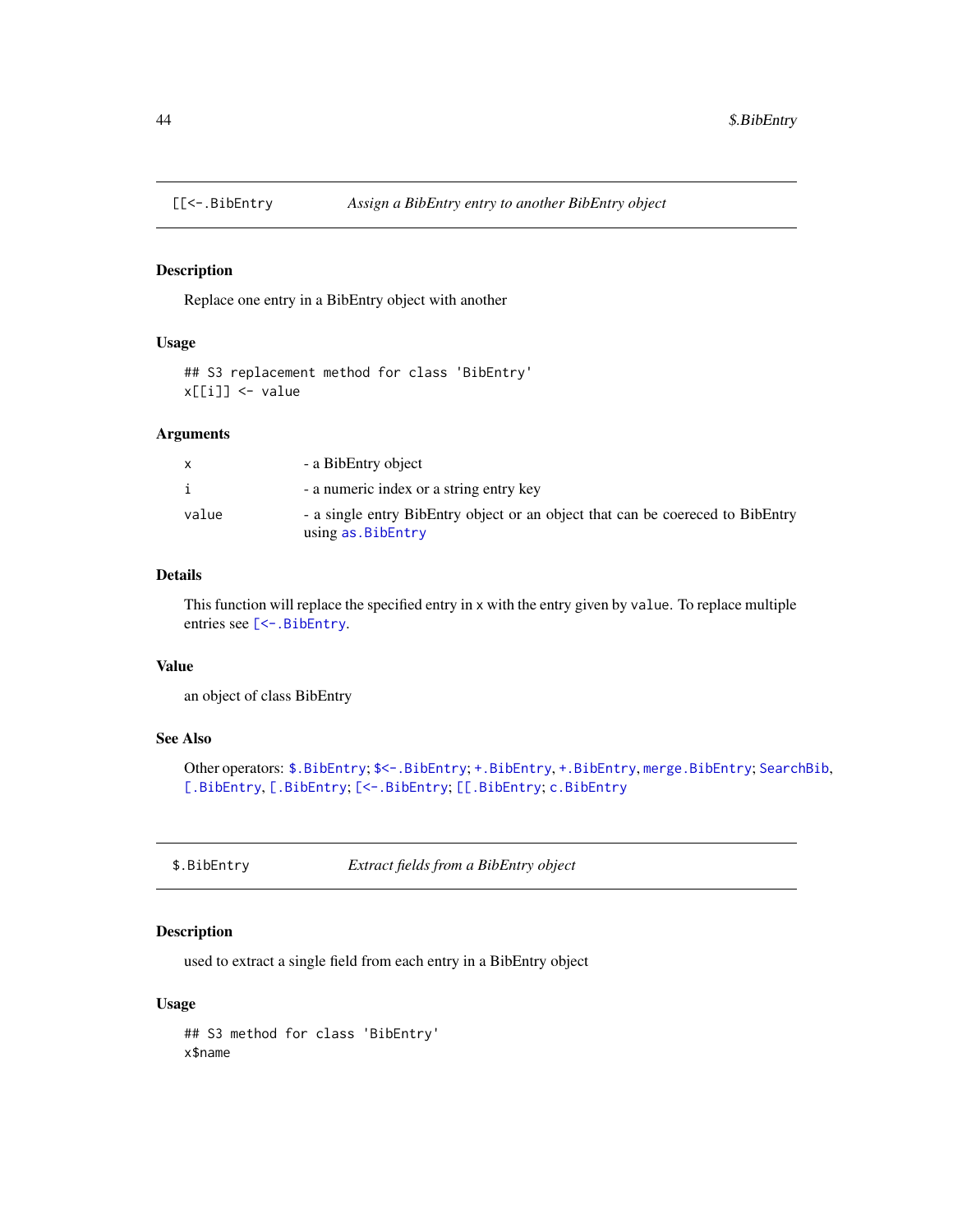## <span id="page-44-0"></span> $\frac{1}{5}$   $\leftarrow$  BibEntry 45

#### **Arguments**

| X    | an object of class BibEntry |
|------|-----------------------------|
| name | the field to extract        |

## Value

a named list of values for the field specified by name for each entry; NULL if the field is not present for a particular entry. The names attribute of the returned list contains the entry keys (potentially back-quoted).

#### Note

name may be "bibtype" to extract entry types or "key" to extract keys.

## See Also

```
Other operators: $<-.BibEntry; +.BibEntry, +.BibEntry, merge.BibEntry; SearchBib, [.BibEntry,
[.BibEntry; [<-.BibEntry; [[.BibEntry; [[<-.BibEntry; c.BibEntry
```
#### Examples

```
file.name <- system.file("Bib", "biblatexExamples.bib", package="RefManageR")
bib <- suppressMessages(ReadBib(file.name))
bib[[50:55]]$author
bib[[seq_len(5)]]$bibtype
```
<span id="page-44-1"></span>

| \$<-.BibEntry<br>Replace values for a particular field in a BibEntry object |
|-----------------------------------------------------------------------------|
|-----------------------------------------------------------------------------|

## Description

Used to replace the values stored for a specified field in a BibEntry object.

#### Usage

```
## S3 replacement method for class 'BibEntry'
x$name <- value
```
#### Arguments

|       | a BibEntry object                                              |
|-------|----------------------------------------------------------------|
| name  | string; the field to assign the new values to.                 |
| value | character vector; the replacement field values to be assigned. |

## Value

an object of class BibEntry with the updated fields.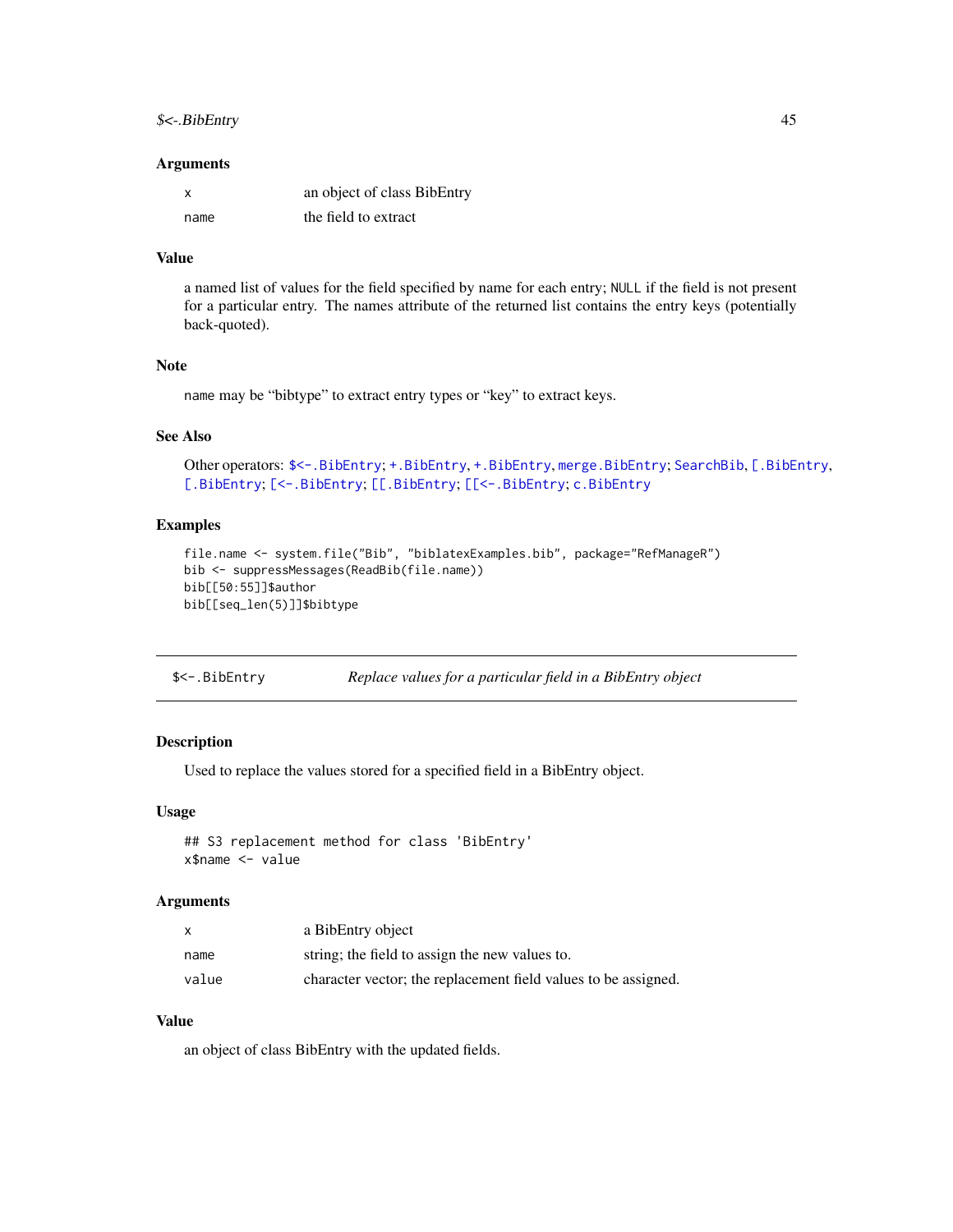## Note

The method expects date and name list fields to be in the format expected by Biblatex. The field specified by name does not have to be one currently in x.

## See Also

```
Other operators: $.BibEntry; +.BibEntry, +.BibEntry, merge.BibEntry; SearchBib, [.BibEntry,
[.BibEntry; [<-.BibEntry; [[.BibEntry; [[<-.BibEntry; c.BibEntry
```
## Examples

```
bib <- BibEntry(bibtype = "misc", key = "mclean", author = "Mathew W. McLean",
  title = "My Work", year = "2012")
bib$year <- 2014
bib$author <- "McLean, M. W. and Carroll, R. J."
bib$url <- "http://example.com"
bib
bib <- c(bib, as.BibEntry(citation()))
bib[1]$author[2] <- person(c("Raymond", "J."), "Carroll")
bib$author
```
<span id="page-45-0"></span>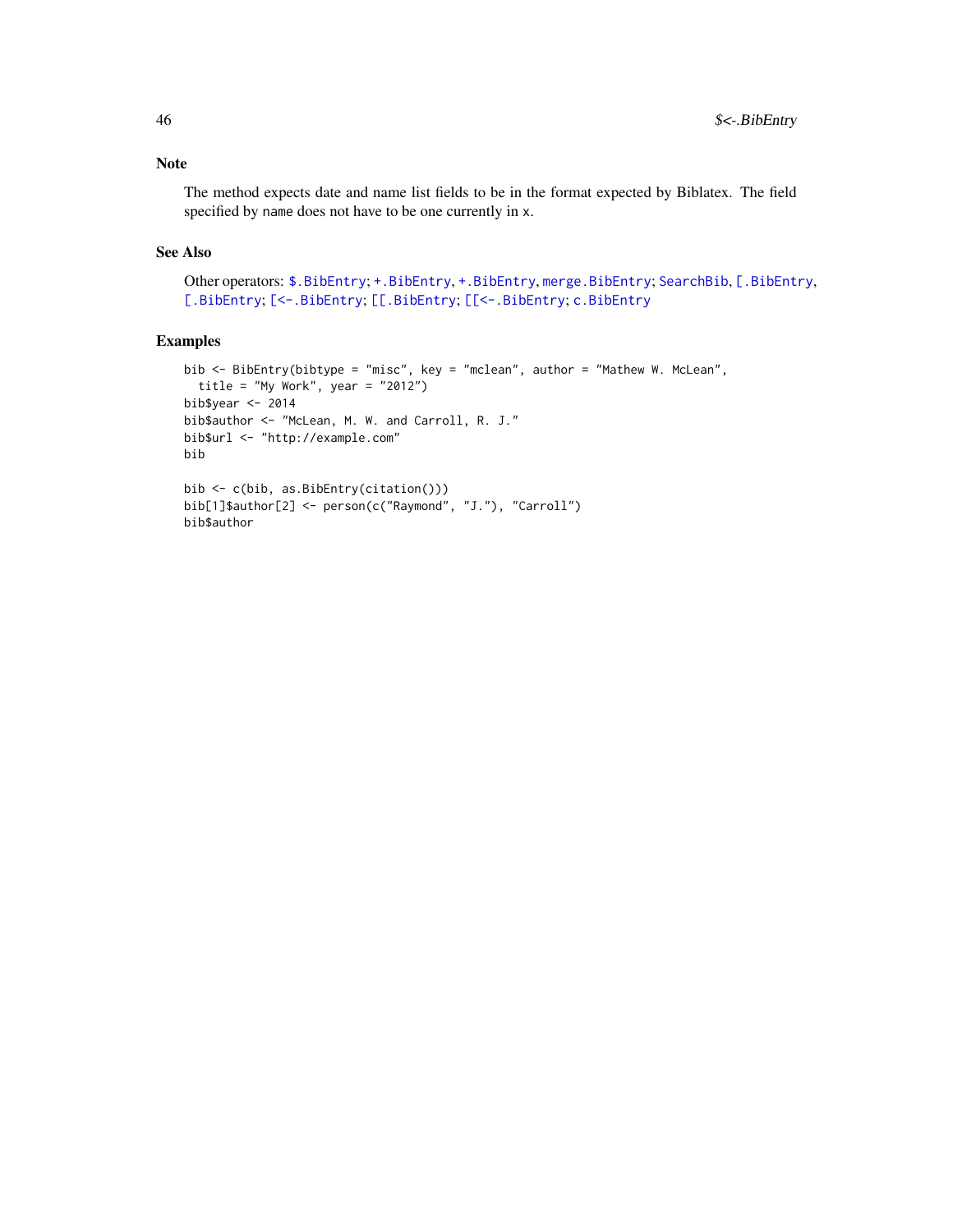# <span id="page-46-0"></span>**Index**

∗Topic IO toBiblatex , [35](#page-34-0) WriteBib, [38](#page-37-0) ∗Topic attribute names<-.BibEntry , [22](#page-21-0) ∗Topic connection open.BibEntry, [23](#page-22-0) ∗Topic database [.BibEntry, [39](#page-38-0) [[.BibEntry, [43](#page-42-0) BibEntry, [8](#page-7-0) GetDOIs, [17](#page-16-0) GetPubMedByID, [18](#page-17-0) GetPubMedRelated , [19](#page-18-0) LookupPubMedID , [21](#page-20-0) ReadCrossRef, [26](#page-25-0) ReadGS , [27](#page-26-0) ReadZotero , [31](#page-30-0) RelistBibEntry , [33](#page-32-0) toBiblatex , [35](#page-34-0) ∗Topic list [.BibEntry, [39](#page-38-0) [[.BibEntry, [43](#page-42-0) RelistBibEntry , [33](#page-32-0) ∗Topic manip [.BibEntry, [39](#page-38-0) [<-. BibEntry, [41](#page-40-0) [[.BibEntry, [43](#page-42-0) RelistBibEntry , [33](#page-32-0) sort.BibEntry, [34](#page-33-0) UpdateFieldName , [37](#page-36-0) ∗Topic methods +.BibEntry , [4](#page-3-0) [<-. BibEntry, [41](#page-40-0) [[<-. BibEntry, [44](#page-43-0) \$<-.BibEntry , [45](#page-44-0) c.BibEntry , [13](#page-12-0) Cite, [14](#page-13-0) levels.BibEntry , [21](#page-20-0)

sort.BibEntry , [34](#page-33-0) ∗Topic package RefManageR-package , [2](#page-1-0) ∗Topic print Cite, [14](#page-13-0) ∗Topic utilities as.BibEntry, [5](#page-4-0) open.BibEntry, [23](#page-22-0) ReadPDFs , [29](#page-28-0) toBiblatex , [35](#page-34-0) UpdateFieldName , [37](#page-36-0) +.BibEntry , [4](#page-3-0) , *[12](#page-11-0)* , *[14](#page-13-0)* , *[40](#page-39-0)* , *[42](#page-41-0) [–46](#page-45-0)* [.BibEntry , *[3](#page-2-0)* , *[5](#page-4-0)* , *[11](#page-10-0)* , *[14](#page-13-0)* , [39](#page-38-0) , *[42](#page-41-0) [–46](#page-45-0)* [<-.BibEntry , *[11](#page-10-0)* , [41](#page-40-0) [[.BibEntry , *[3](#page-2-0)* , *[5](#page-4-0)* , *[14](#page-13-0)* , *[40](#page-39-0)* , *[42](#page-41-0)* , [43](#page-42-0) , *[44](#page-43-0) [–46](#page-45-0)* [[<-. BibEntry, [44](#page-43-0) \$.BibEntry , *[3](#page-2-0)* , *[5](#page-4-0)* , *[14](#page-13-0)* , *[40](#page-39-0)* , *[42](#page-41-0) [–44](#page-43-0)* , [44](#page-43-0) , *[46](#page-45-0)* \$<-.BibEntry , [45](#page-44-0) as.BibEntry , [5](#page-4-0) , *[7](#page-6-0)* , *[33](#page-32-0)* , *[44](#page-43-0)* as.data.frame.BibEntry , [7](#page-6-0) AutoCite *(*Cite *)* , [14](#page-13-0) BibEntry , *[3](#page-2-0)* , *[6,](#page-5-0) [7](#page-6-0)* , [8](#page-7-0) , *[12](#page-11-0) , [13](#page-12-0)* , *[17](#page-16-0)* , *[24](#page-23-0) , [25](#page-24-0)* , *[27,](#page-26-0) [28](#page-27-0)* , *[30](#page-29-0)* , *[32](#page-31-0)* , *[35](#page-34-0)* , *[37](#page-36-0)* , *[39](#page-38-0)* , *[42](#page-41-0)* bibentry , *[6](#page-5-0)* , *[8](#page-7-0)* , *[10](#page-9-0)* BibOptions , *[3](#page-2-0)* , [11](#page-10-0) , *[15](#page-14-0)* , *[24](#page-23-0)* , *[26](#page-25-0)* , *[39](#page-38-0) , [40](#page-39-0)* bibstyle , *[25](#page-24-0)* browseURL , *[24](#page-23-0)* c.BibEntry , *[5](#page-4-0)* , [13](#page-12-0) , *[40](#page-39-0)* , *[42](#page-41-0) [–46](#page-45-0)* Cite, [3](#page-2-0), [12](#page-11-0), [14](#page-13-0) citeNatbib , *[15](#page-14-0)* Citep *(*Cite *)* , [14](#page-13-0) Citet (Cite), [14](#page-13-0) duplicated , *[4](#page-3-0) , [5](#page-4-0)* , *[12](#page-11-0)* fields *(*levels.BibEntry *)* , [21](#page-20-0) GetBibEntryWithDOI , [16](#page-15-0)